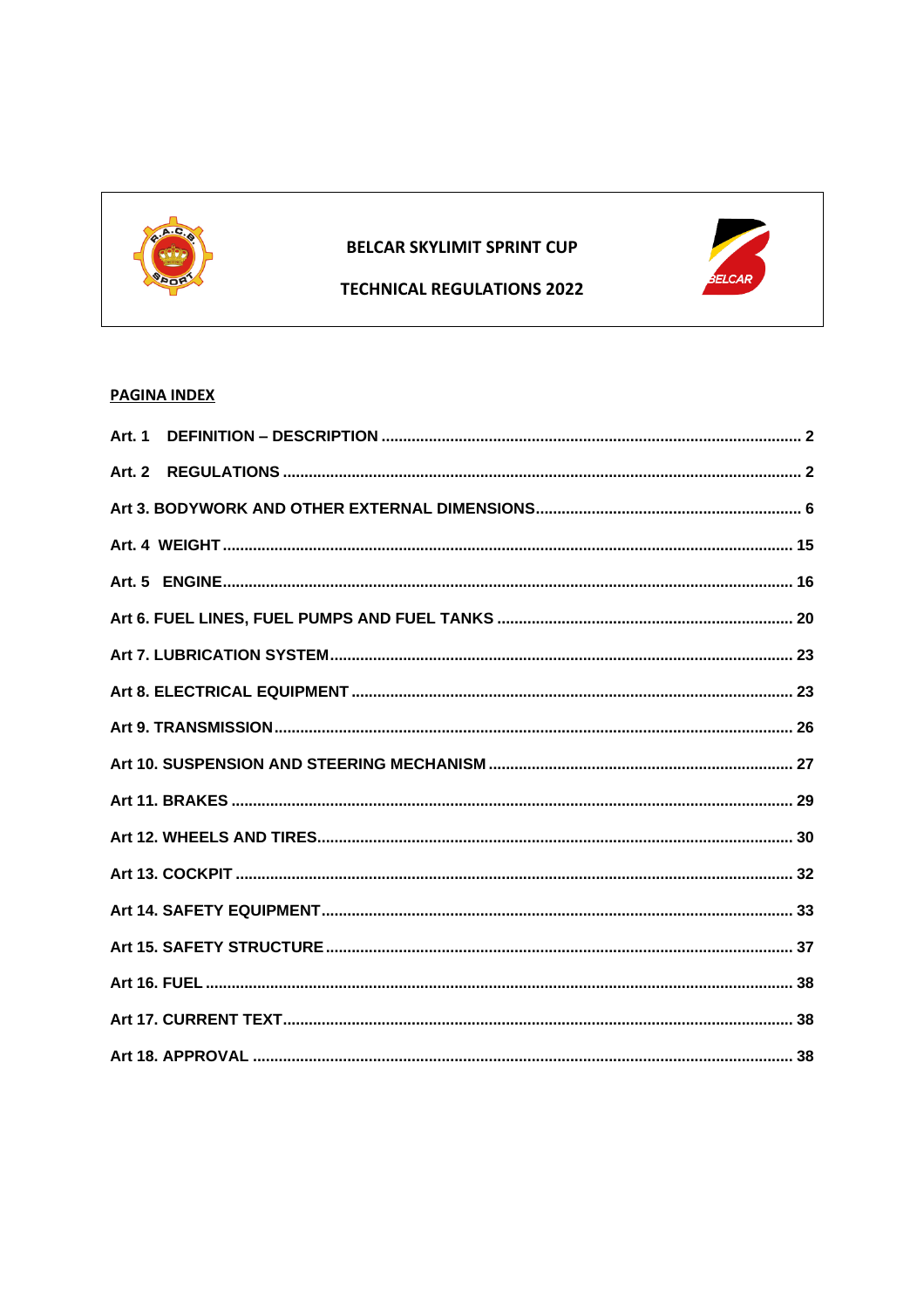

VZW Terlamen is the promoter of the Belcar Sprint Championship 2021 in accordance with the regulations of the International Sporting Code of the FIA, the National Sporting Code of RACB sport, the current regulation and possibly the additional (special) regulation, to which all participants must submit through their participation. Every member of a participating team must take note of the full content of the current regulation.

## <span id="page-1-0"></span>**Art. 1 DEFINITION – DESCRIPTION**

A race car for the Belcar Sprint Championship is defined by RACB Sport, in agreement with the promoter. This car is suitable for sporting purposes and has at least one exit on each side. The base model has to be homologated for the public road or homologated for races by the FIA or by an ASN.

|   | <b>GT</b> | Applicable text                  |
|---|-----------|----------------------------------|
| Λ |           | Applicable text for Touring cars |
|   | X         | Applicable text for GT cars      |

### <span id="page-1-1"></span>**Art. 2 REGULATIONS**

### **2.1 Role of RACB Sport**

The technical regulations of the Belcar Skylimit Sprint Cup 2022 are issued by RACB Sport, in agreement with the promoter.

### **2.2 Allowed modifications**

Every construction or modification not authorised by the Technical Regulations Belcar Sprint Championship is expressly prohibited. An authorised modification cannot lead to an unauthorised modification.

### **2.3 Allowed cars**

Belcar Skylimit Sprint Cup 2022 is only open to cars based on an FIA homologated road legal car of the type Tourism (T) or GT from 01/01/1991 onwards (homologation date).

Participation in the Belcar Skylimit Sprint Cup is reserved for vehicles that are conform to the technical regulations of the Belcar Skylimit Sprint Cup and are divided into :

- Class 1
- Class 2
- Class<sub>3</sub>
- Class 4
- Class 5

In case of contradictions between the technical regulations of the « Belcar Skylimit Sprint Cup » and any other technical regulations (from monobrand cup championships,...), the regulations of the « Belcar Skylimit Sprint Cup » will be followed.

Cars not following these requirements may be exceptionally accepted by RACB in agreement with the promoter on the base of a technical file. RACB sport will determine in which class the car will be registered.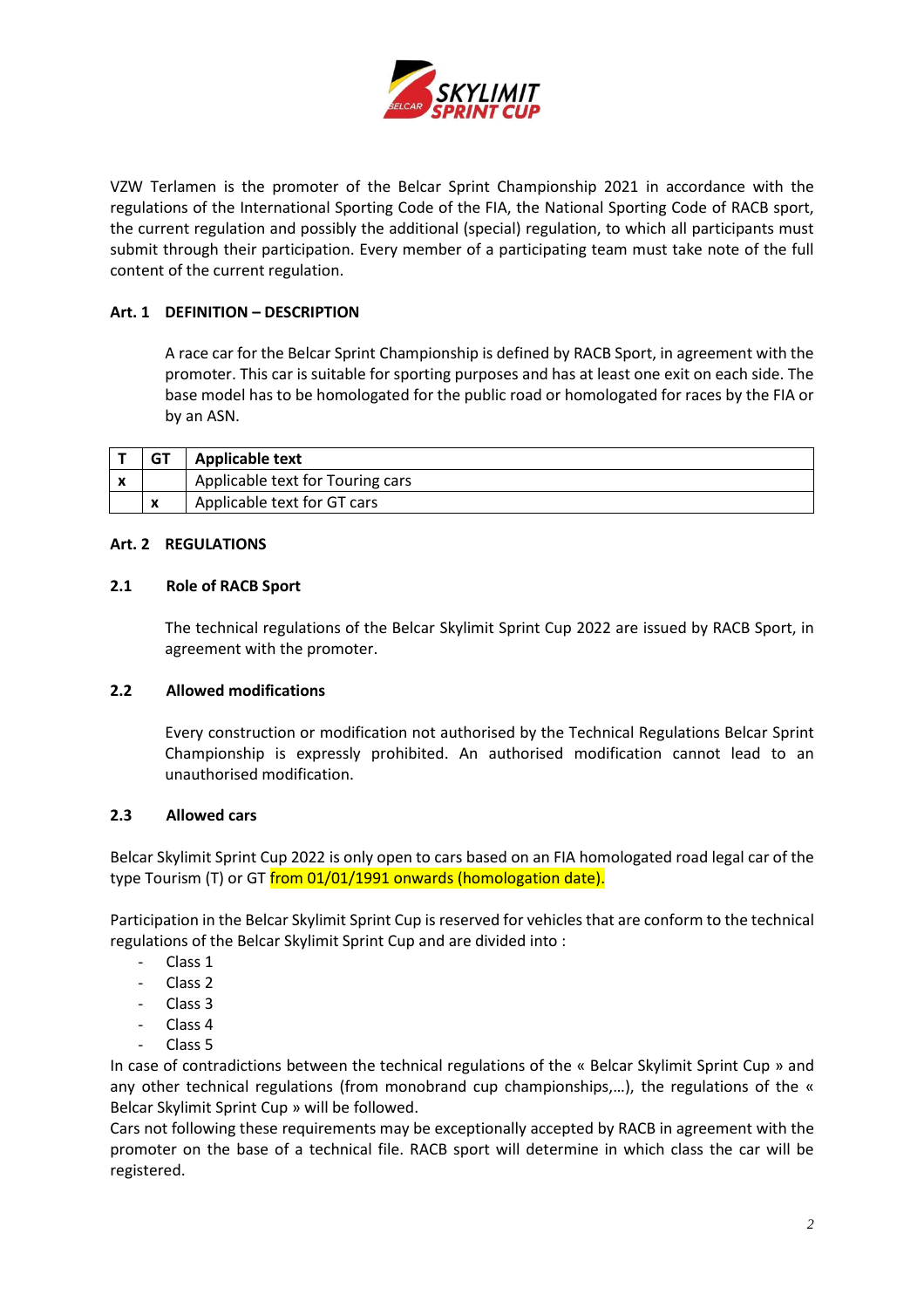

The RACB sport, in agreement with the promoter, reserves the right to take any action to slow down the cars if needed.

## **2.4 Not allowed cars**

GT1, GT2, GT3 cars are not allowed.

Silhouette cars or similar are not allowed.

Cars from FIA Sportscars, DTM >2000, Be Trophy/VW Fun Cup, 2CV, C1 Racing Cup, Legend Cars or similar/equivalent categories in other championships and that have not been homologated, are not allowed.

## **2.5 Classes**

Cars are divided in classes according to their corrected cylinder capacity:

|                    | Class 1 : All cars  | less than | 1700 <sub>cc</sub> |    |                    |
|--------------------|---------------------|-----------|--------------------|----|--------------------|
|                    | Class 2 : All cars  | from      | 1701 <sub>cc</sub> | to | 2400 <sub>cc</sub> |
|                    | Class 3 : All cars  | from      | 2401 <sub>cc</sub> | to | 2800 <sub>cc</sub> |
| Class 4 : All cars |                     | from      | 2801 <sub>cc</sub> | to | 3300 <sub>cc</sub> |
|                    | Class 5 : GT cars   | from      | 3301 <sub>cc</sub> | to | 3600 <sub>cc</sub> |
|                    | <b>Touring cars</b> | from      | 3301cc             |    |                    |

Additional requirements:

Class 5: Cars with a turbo engine needs to be at least 5 years old.

Porsche 911 cars are allowed until model 996 (997 and subsequent models are not allowed).

The following cars are accepted in the mentioned class provided they are in their original configuration:

| <b>DNRT Peugeot 206 Cup</b> | Class 1                                                 |
|-----------------------------|---------------------------------------------------------|
| Mercedes SLK Cup            | $\overline{\phantom{a}}$ Class $\overline{\phantom{a}}$ |
| <b>BMW M235i Racing Cup</b> | Class <sub>4</sub>                                      |

Cylinder capacities corrections

The nominal cylinder capacity is multiplied by :

- **x1.7** for supercharged/turbocharged petrol engines
- **x1.5** for supercharged/turbocharged diesel engines
- **x1.8** for rotary engines

The car must pass into the class corresponding to the fictive volume thus obtained.

The car must be treated in all respects as if its cylinder capacity thus increased were its real capacity. This is particularly the case for assigning the car to its cylinder capacity class, its interior dimensions, its minimum number of places, its minimum weight, etc.

### **2.4 Dating of the regulation**

This Technical Regulation will immediately enter into force (see date of approval at the bottom of this document). From that date, it replaces and cancels all prior Technical Regulations. Should a change to the regulation concerning safety be issued by the FIA or the RACB, it will be applicable starting from the next meeting.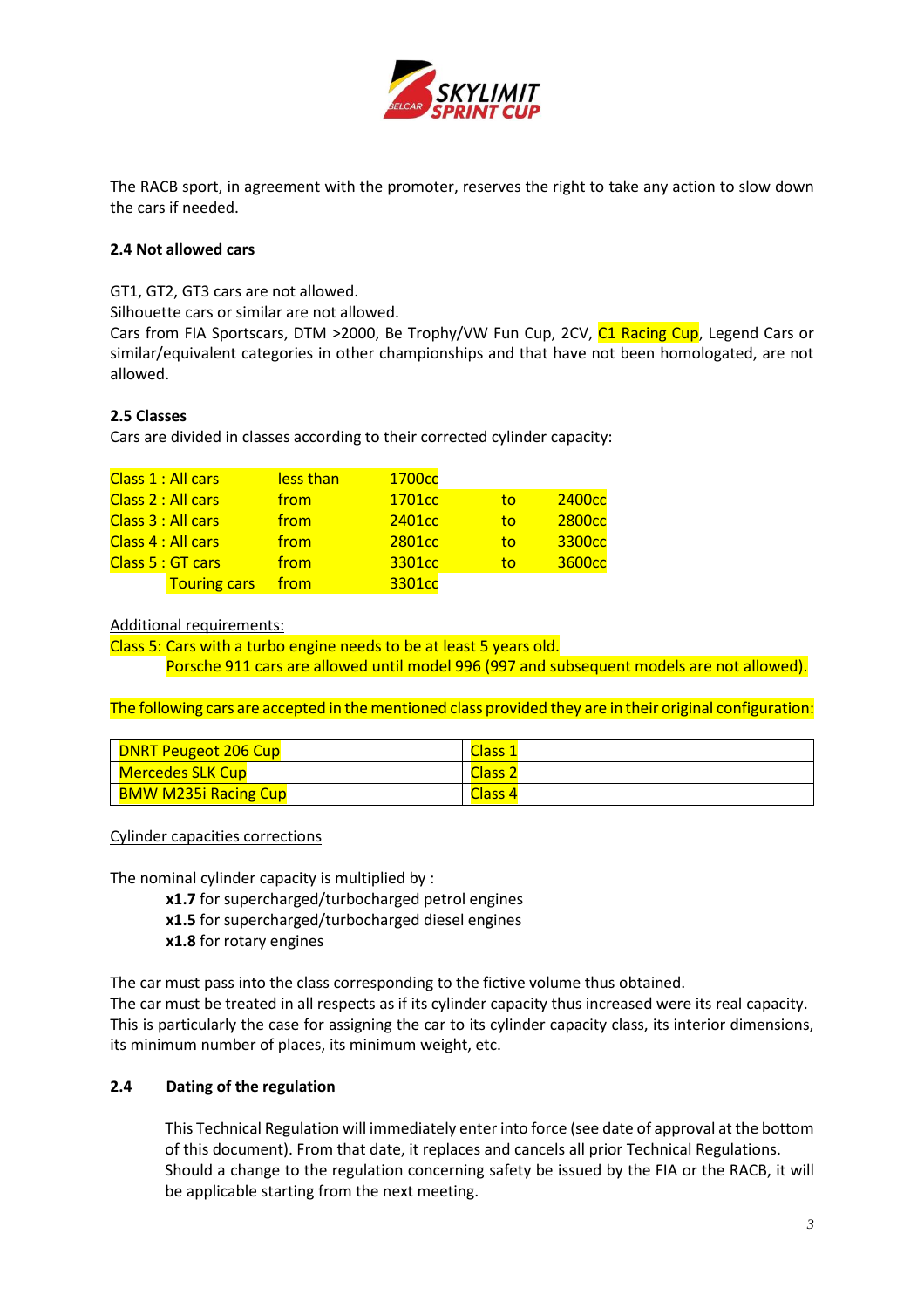

### **2.5 Passport of the vehicle and technical race passport**

All competitors must request a National Technical Passport for their car.

This passport must be requested by the participant at least 2 weeks before his registration to the first race he will attend. All information needed to request the passport are available on RACB Sport website.

This document needs to accompany the car during every meeting. During the technical check, this document needs to be presented. Technical comments can be noted on this document. Car must be compliant to the information given in the Passport at any moment of the competition.

If the passport of a vehicle is not or incompletely or incorrectly filled in, the car can be refused for the meeting.

If, during the season, a competitor wishes to present a change to the technical data included in the passport of the vehicle, he needs to do so in a written way or by email to RACB Sport, and this at least 14 calendar days before the start of the meeting.

RACB Sport reserves the right to accept or deny this change if it does not answer to the spirit of the regulation and if it excessively increases the performances and/or preparation and exploitation costs of the vehicle, even if not explicitly forbidden.

The absence of this document during the technical check or the deliberate falsification of this document will be considered as fraud and can be punished with a financial penalty of € 150.

### **2.6 Conformity of the regulations**

During a meeting, the competitor must ensure that his car meets all regulations that are applicable to his car (sporting regulation, technical regulation, homologation form, technical race passport, etc.).

To determine the conformity of the car, both participant and RACB Sport can appeal to the technical data of the constructor, as well as to other official data of the sportive authority.

Requests for new homologations or extension of homologations need to be transmitted to RACB Sport.

Every modification that does not meet the spirit of the regulation, even if not explicitly forbidden, but that could excessively raise the reparation costs of a car, is without prior warning forbidden by the Technical Commission of RACB Sport.

A car of which the construction and/or modification can include risks, cannot sign up nor participate and this without prior warning.

A car of which the construction can bring possible dangers, can be excluded by the College of Sports Commissioners of RACB Sport, on advice of the Technical Commission.

#### **2.7 General statements**

Articles 251, 252, 253, and 277 of current Annex J of the FIA remain applicable, but the articles of the current regulation are decisive.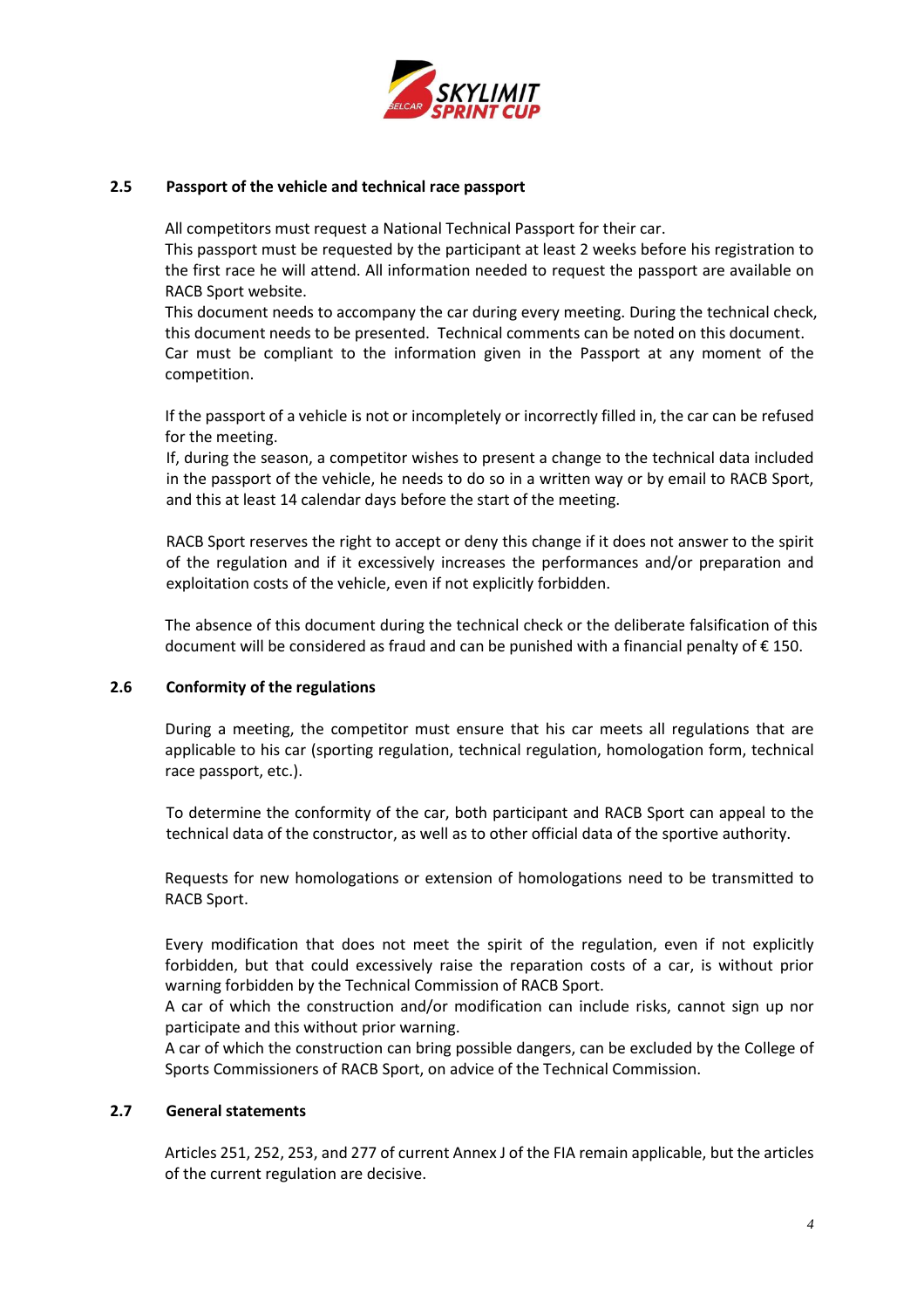

Every bolt, nut or screw of the car can be replaced by another bolt, nut or screw on the condition that it is of the same material family, the same diameter or bigger than the original part and contains a blocking method (ring, counter nut).

### Materials

For the mechanical parts, chemical or thermal treatments are allowed, on the condition that the weight and dimensions are maintained as mentioned on the homologation form or on the technical document of RACB Sport.

The following materials are forbidden : magnesium (except for the rims), ceramic and titanium (only if original), except as stated in art. 5.2.1. of this regulation.

The use of composition materials is allowed within the limits of this regulation.

The used material for the bodywork elements (trunk lid and engine compartment, bumpers, doors and wings) is limited to glass fibre, but in case an element is being replaced, it needs to be fixed at least as solid as the original element.

## **2.8 Telemetry**

Any form of wireless data transmission between the vehicle and any person and/or equipment is prohibited while the car is on the track.

This definition does not include:

- Voice radio communications between the driver and his/her team
- Transponder from the official timekeeping, and
- Automatic timing recording.

None of the previously mentioned transmission data may in any way be connected with any other system of the car (except for an independent cable to the battery only).

### **2.9 Electronics**

Any traction control (TC) system is forbidden, except if it is standard on the base vehicle or if the vehicle has been homologated with this system.

If the engine control unit has a traction control system, it cannot be activated. It is the task of the participant to show that this function has not been activated and has been decommissioned.

The RACB Sport can impose the rule that a vehicle can only be equipped with one sensor measuring the speed of the wheel revolution.

### **2.10 Technical check**

Before the start of a meeting, the technical scrutineers will indicate the place for the check of the height of the car and the weighing. It is the task of the participant to inform himself about the place of the check.

Tyre pressure must be set at 1.5 bar for the technical checks.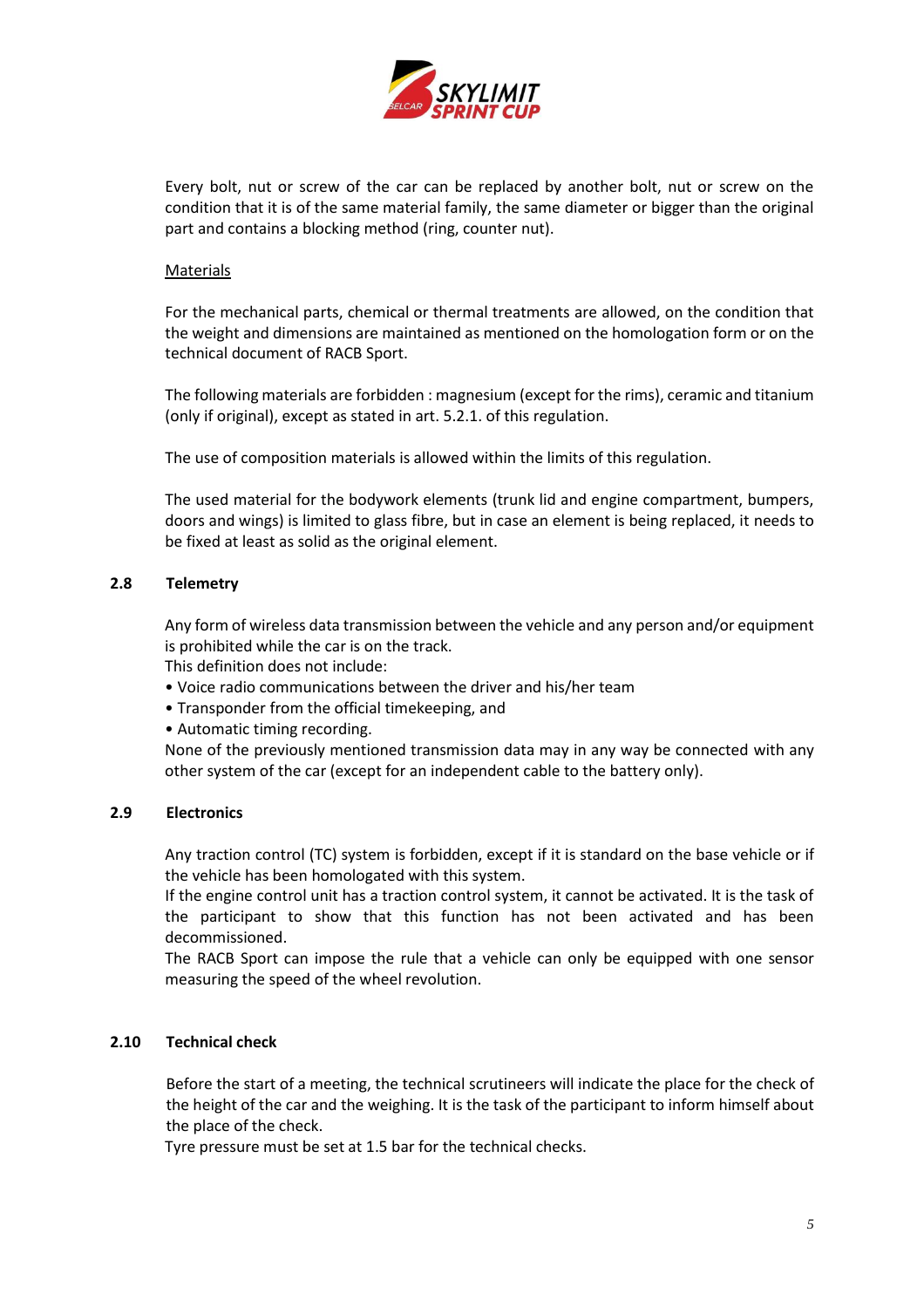

Within the time period of the check, imposed by the organisers, the participant has the possibility to ensure himself of the conformity of his car, using the equipment of the official check, at the place of the official check.

## <span id="page-5-0"></span>**Art 3. BODYWORK AND OTHER EXTERNAL DIMENSIONS**

### **3.1 Dimensions**

|   | GТ | <b>Dimensions</b>                                                                                                                                                                                |
|---|----|--------------------------------------------------------------------------------------------------------------------------------------------------------------------------------------------------|
| X | x  | The chassis cannot be modified unless permitted by the present regulations. All chassis<br>modifications including the removal of unused supports have to be certified in the<br>Technical Form. |
|   |    | The maximum length needs to respect the length of the production model, with an<br>authorised deviation of 25 mm and with the exception of the regulations in article 3.4.3.                     |
|   |    | The width of the car must be conform to article 3.5.1.                                                                                                                                           |
|   |    | The bodywork of homologated race cars or monobrand cup cars must be in conformity<br>with the homologation form and the cup regulations.                                                         |

### **3.2 Doors**

|              | GT           | <b>Doors</b>                                                                                |
|--------------|--------------|---------------------------------------------------------------------------------------------|
| $\mathbf{x}$ | $\mathbf{x}$ | The dimensions and functions of the original car doors need to be preserved. If a door      |
|              |              | has been replaced by a door in glass fibre, the safety cage needs to be equipped with at    |
|              |              | least a lateral protection 'X' (drawing 253-9) in conformity with the valid FIA regulations |
|              |              | of Article 253-8.                                                                           |
| X            | $\mathbf{x}$ | It is mandatory that all doors can be opened without any tool from the outside of the       |
|              |              | car, as well as from the inside for the front doors.                                        |
| X            | X            | It is allowed to change the original hinges and latches of the doors with the sole purpose  |
|              |              | of offering the pilot a quicker evacuation in case of an accident. It is mandatory that the |
|              |              | front doors can be opened without any tool from the inside as well as from the outside      |
|              |              | of the car.                                                                                 |
|              |              | The interior lining of the doors cannot be removed. The interior lining can remain original |
|              |              | or can be made of metal plates with a minimum thickness of 0,5 mm or be made of             |
|              |              | carbon fibre with a minimum thickness of 1 mm or be made of another solid material          |
|              |              | with a minimum thickness of 2 mm.                                                           |

## **3.3 Windshield and windows / screens**

| GT  | Windshield and windows / screens                                                     |
|-----|--------------------------------------------------------------------------------------|
| l X | The shape of the windscreen must be that of the windscreen of the reference vehicle. |
|     | The windscreen must be of one-piece laminated glass and road legal, or of a          |
|     | polycarbonate or PMMA ensuring the same transparency as the original glass.          |
|     | If of polycarbonate or PMMA, the thickness must not be less than 4.75 mm.            |
|     | Tinted glass screens are only permitted if they are original for this car.           |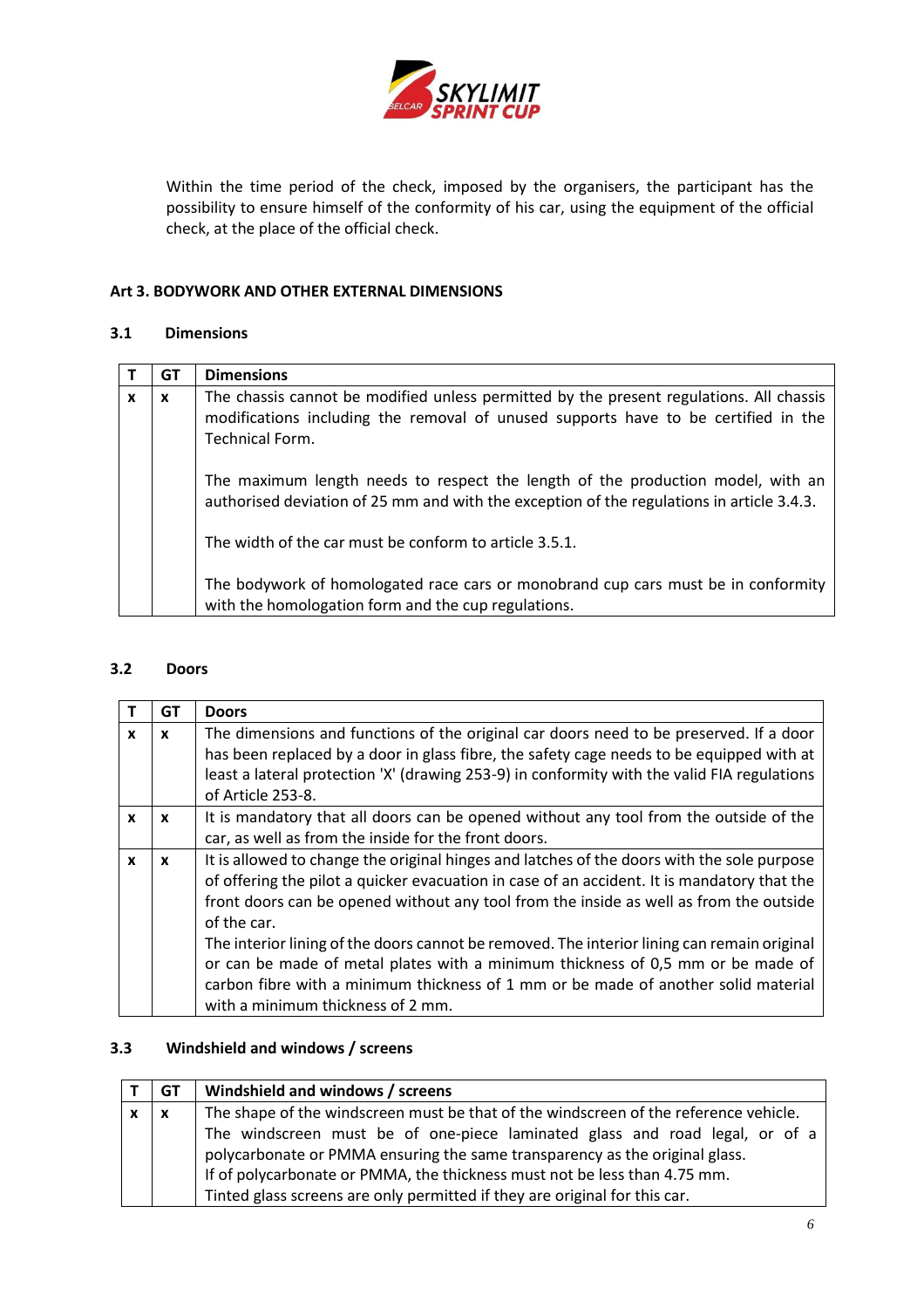

|   |                    | A windscreen with integrated demisting system is allowed provided it complies with the<br>other requirements of this article.<br>Windscreens which are damaged to such an extent that visibility is seriously impaired or<br>that there is a likelihood of their breaking further during the competition will be rejected.<br>The addition of a maximum of 6 protective transparent and colourless films on its<br>external face is permitted (maximum total thickness of 400 microns).<br>Stickers and spraying are not allowed, except those authorised by the FIA Sporting Code<br>Article 15.7 and Belcar Skylimit Sprint Cup Sporting Regulations.<br>Additional safety fastenings for the windscreen and the side windows may be fitted<br>provided they do not improve the aerodynamic qualities of the car. |
|---|--------------------|---------------------------------------------------------------------------------------------------------------------------------------------------------------------------------------------------------------------------------------------------------------------------------------------------------------------------------------------------------------------------------------------------------------------------------------------------------------------------------------------------------------------------------------------------------------------------------------------------------------------------------------------------------------------------------------------------------------------------------------------------------------------------------------------------------------------|
| X | X                  | An efficient windscreen demisting system is mandatory                                                                                                                                                                                                                                                                                                                                                                                                                                                                                                                                                                                                                                                                                                                                                               |
| x | $\pmb{\mathsf{x}}$ | Side and rear windows                                                                                                                                                                                                                                                                                                                                                                                                                                                                                                                                                                                                                                                                                                                                                                                               |
|   |                    | Glass can be replaced with polycarbonate or PMMA ensuring the same transparency as                                                                                                                                                                                                                                                                                                                                                                                                                                                                                                                                                                                                                                                                                                                                  |
|   |                    | the original glass (minimum thickness 4.5 mm).                                                                                                                                                                                                                                                                                                                                                                                                                                                                                                                                                                                                                                                                                                                                                                      |
|   |                    | In case glass windows (side and/or rear) are used, the internal face of the windows must<br>be covered with a transparent and colourless plastic safety film with a maximum                                                                                                                                                                                                                                                                                                                                                                                                                                                                                                                                                                                                                                         |
|   |                    | thickness of 0.1mm in order to avoid the shattering and spraying of glass in the event of                                                                                                                                                                                                                                                                                                                                                                                                                                                                                                                                                                                                                                                                                                                           |
|   |                    | an accident. It must be fitted in a manner that facilitates checking.                                                                                                                                                                                                                                                                                                                                                                                                                                                                                                                                                                                                                                                                                                                                               |
|   |                    | This same safety film must be fitted on glass rear-view mirrors.                                                                                                                                                                                                                                                                                                                                                                                                                                                                                                                                                                                                                                                                                                                                                    |
|   |                    |                                                                                                                                                                                                                                                                                                                                                                                                                                                                                                                                                                                                                                                                                                                                                                                                                     |
|   |                    | A sliding window in the side windows of the driver's and co-driver's doors can be fitted.                                                                                                                                                                                                                                                                                                                                                                                                                                                                                                                                                                                                                                                                                                                           |
|   |                    | The opening must be a minimum of 130 mm x 130 mm and a maximum of 150 mm x 150                                                                                                                                                                                                                                                                                                                                                                                                                                                                                                                                                                                                                                                                                                                                      |
|   |                    | mm.<br>A frame may be added to the door if it is originally frameless.                                                                                                                                                                                                                                                                                                                                                                                                                                                                                                                                                                                                                                                                                                                                              |
|   |                    |                                                                                                                                                                                                                                                                                                                                                                                                                                                                                                                                                                                                                                                                                                                                                                                                                     |
|   |                    | In the case of cars with 4 or 5 doors, the lift mechanism for the rear windows may be<br>replaced with a device that locks the rear windows in the closed position.                                                                                                                                                                                                                                                                                                                                                                                                                                                                                                                                                                                                                                                 |
|   |                    | The view in all directions needs to be preserved at all times. It must be possible for a                                                                                                                                                                                                                                                                                                                                                                                                                                                                                                                                                                                                                                                                                                                            |
|   |                    | person situated 5m from the car to see the driver as well as the content and complete                                                                                                                                                                                                                                                                                                                                                                                                                                                                                                                                                                                                                                                                                                                               |
|   |                    | interior of the car. The side windows need to remain clear.                                                                                                                                                                                                                                                                                                                                                                                                                                                                                                                                                                                                                                                                                                                                                         |
|   |                    | Stickers and spraying are not allowed on the front side windows.                                                                                                                                                                                                                                                                                                                                                                                                                                                                                                                                                                                                                                                                                                                                                    |
|   |                    | The names of the drivers, the national flag of the drivers and possibly the mandatory                                                                                                                                                                                                                                                                                                                                                                                                                                                                                                                                                                                                                                                                                                                               |
|   |                    | advertising by the organiser can be applied on the rear side windows.                                                                                                                                                                                                                                                                                                                                                                                                                                                                                                                                                                                                                                                                                                                                               |
|   |                    | Darkening of the rear window (colour film or obscuration band) is not allowed.                                                                                                                                                                                                                                                                                                                                                                                                                                                                                                                                                                                                                                                                                                                                      |
|   |                    | The windows of the car need to remain free of publicity, with the exception of a band/film                                                                                                                                                                                                                                                                                                                                                                                                                                                                                                                                                                                                                                                                                                                          |
|   |                    | with a maximum width of 10 cm on the upper part of the windshield and, if the rearward                                                                                                                                                                                                                                                                                                                                                                                                                                                                                                                                                                                                                                                                                                                              |
|   |                    | visibility is preserved, a band/film with a maximum width of 8 cm on the rear window.                                                                                                                                                                                                                                                                                                                                                                                                                                                                                                                                                                                                                                                                                                                               |
|   |                    |                                                                                                                                                                                                                                                                                                                                                                                                                                                                                                                                                                                                                                                                                                                                                                                                                     |
|   |                    | On the windshield, only the by the promoter obliged publicity (banner) and a<br>miniaturised race number (far right corner with a height of 100 mm) can be applied.                                                                                                                                                                                                                                                                                                                                                                                                                                                                                                                                                                                                                                                 |
|   |                    | All side windows need to remain closed for $\frac{3}{4}$ during trainings and races. The installation                                                                                                                                                                                                                                                                                                                                                                                                                                                                                                                                                                                                                                                                                                               |
|   |                    | of a safety net at the pilot's side is recommended.                                                                                                                                                                                                                                                                                                                                                                                                                                                                                                                                                                                                                                                                                                                                                                 |
|   |                    |                                                                                                                                                                                                                                                                                                                                                                                                                                                                                                                                                                                                                                                                                                                                                                                                                     |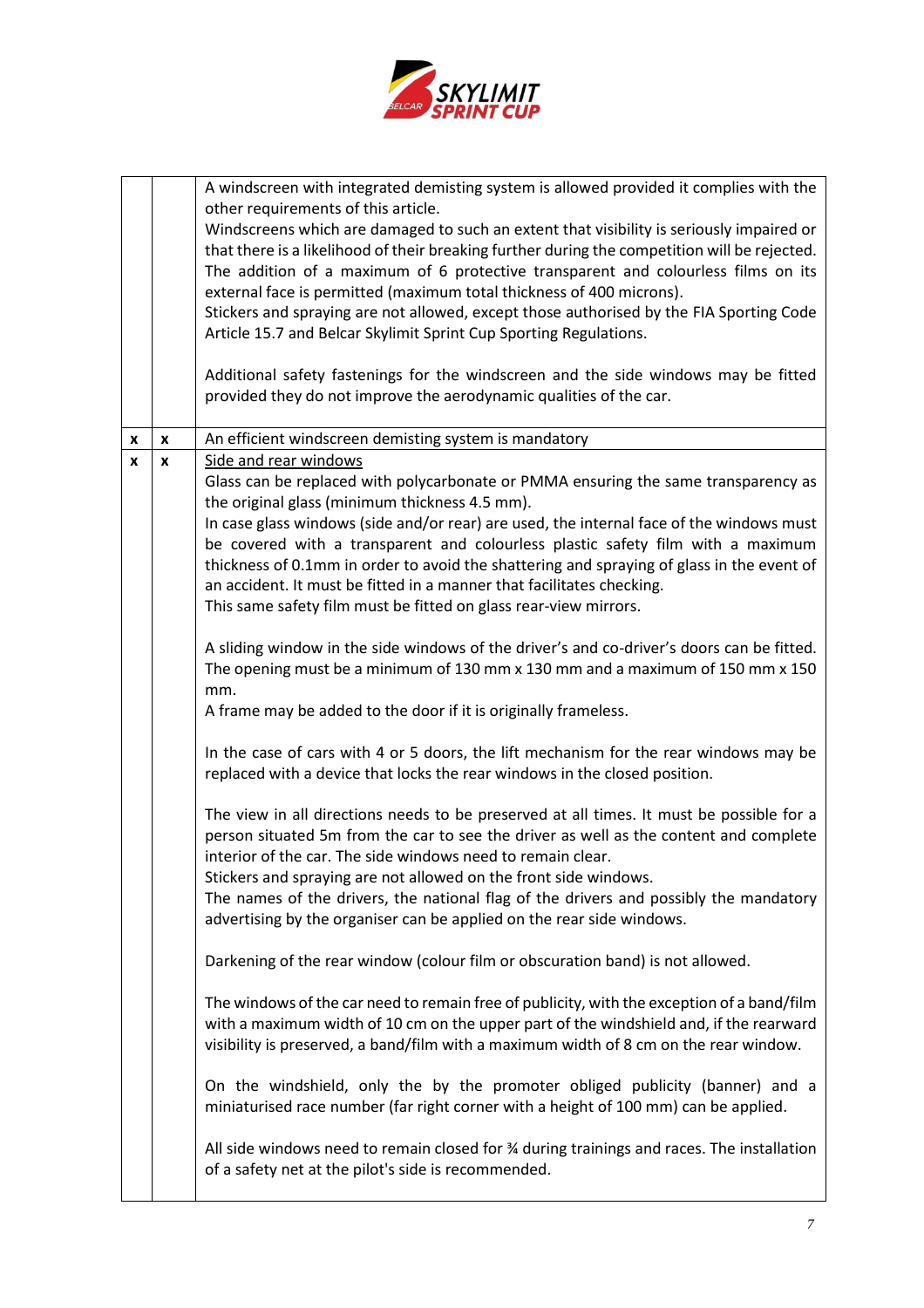

|  | Windows which are damaged to such an extent that visibility is seriously impaired or that<br>there is a likelihood of their breaking further during the competition will be rejected and<br>must be replaced.                                                                                                                                                                                                                                                                                                                                                                                                                                                                                                   |
|--|-----------------------------------------------------------------------------------------------------------------------------------------------------------------------------------------------------------------------------------------------------------------------------------------------------------------------------------------------------------------------------------------------------------------------------------------------------------------------------------------------------------------------------------------------------------------------------------------------------------------------------------------------------------------------------------------------------------------|
|  | Cockpit ventilation                                                                                                                                                                                                                                                                                                                                                                                                                                                                                                                                                                                                                                                                                             |
|  | To extract air from the cockpit, the rear window may have a maximum of 5 circular holes<br>with a maximum diameter of 50 mm each. A cut-out of a maximum surface of 25 cm2 is<br>authorised in each rear-view mirror.<br>A scoop may be fitted to each door window, provided that it complies with the following<br>points:<br>It must not exceed the perimeter of the window, must have a maximum height<br>of 150 mm and must not protrude more than 50 mm over the window's surface;<br>It must be made from the same material as the window or from translucent<br>polycarbonate if the window is made from glass, and must be able to be closed<br>by a shutter made from the same material as the window; |
|  | It must not obstruct the driver's rearward view.                                                                                                                                                                                                                                                                                                                                                                                                                                                                                                                                                                                                                                                                |
|  | Air ducts fed by the scoops are authorised inside the cockpit on condition that they<br>reduce neither the visibility nor the safety of the driver.<br>Each rear side window may be partly opened to a maximum of 30 mm at its rear<br>extremity, or may have a circular opening with a maximum diameter of 50 mm.                                                                                                                                                                                                                                                                                                                                                                                              |
|  | <b>Nets</b>                                                                                                                                                                                                                                                                                                                                                                                                                                                                                                                                                                                                                                                                                                     |
|  | The use of nets affixed to the safety cage is mandatory. These nets must have the<br>following characteristics:<br>Minimum width of the strips 19 mm<br>Minimum size of the meshes 25 x 25 mm<br>$\overline{\phantom{a}}$<br>Maximum size of the meshes 60 x 60 mm<br>and must close up the window opening to the centre of the steering wheel.                                                                                                                                                                                                                                                                                                                                                                 |
|  | The net must consist of woven strips made of fireproof material and the crossing points<br>need to be stitched together. The net cannot be of a provisional nature.                                                                                                                                                                                                                                                                                                                                                                                                                                                                                                                                             |
|  | Racing nets approved according to FIA Standard 8863-2013 (Technical list n°48) on both<br>sides of the driver are recommended. They must be installed in accordance with the<br>installation specifications published by the FIA.                                                                                                                                                                                                                                                                                                                                                                                                                                                                               |
|  |                                                                                                                                                                                                                                                                                                                                                                                                                                                                                                                                                                                                                                                                                                                 |

# **3.4 Bodywork**

|   | GT                        | <b>Bodywork</b>                                                                            |
|---|---------------------------|--------------------------------------------------------------------------------------------|
| X | $\boldsymbol{\mathsf{x}}$ | Bodywork: All entirely hung parts of the car that are touched by the outside air stream,   |
|   |                           | with the exception of parts that are undoubtedly linked to the mechanical functioning of   |
|   |                           | the engine, the transmission and the suspension. Every air intake is considered to be part |
|   |                           | of the bodywork.                                                                           |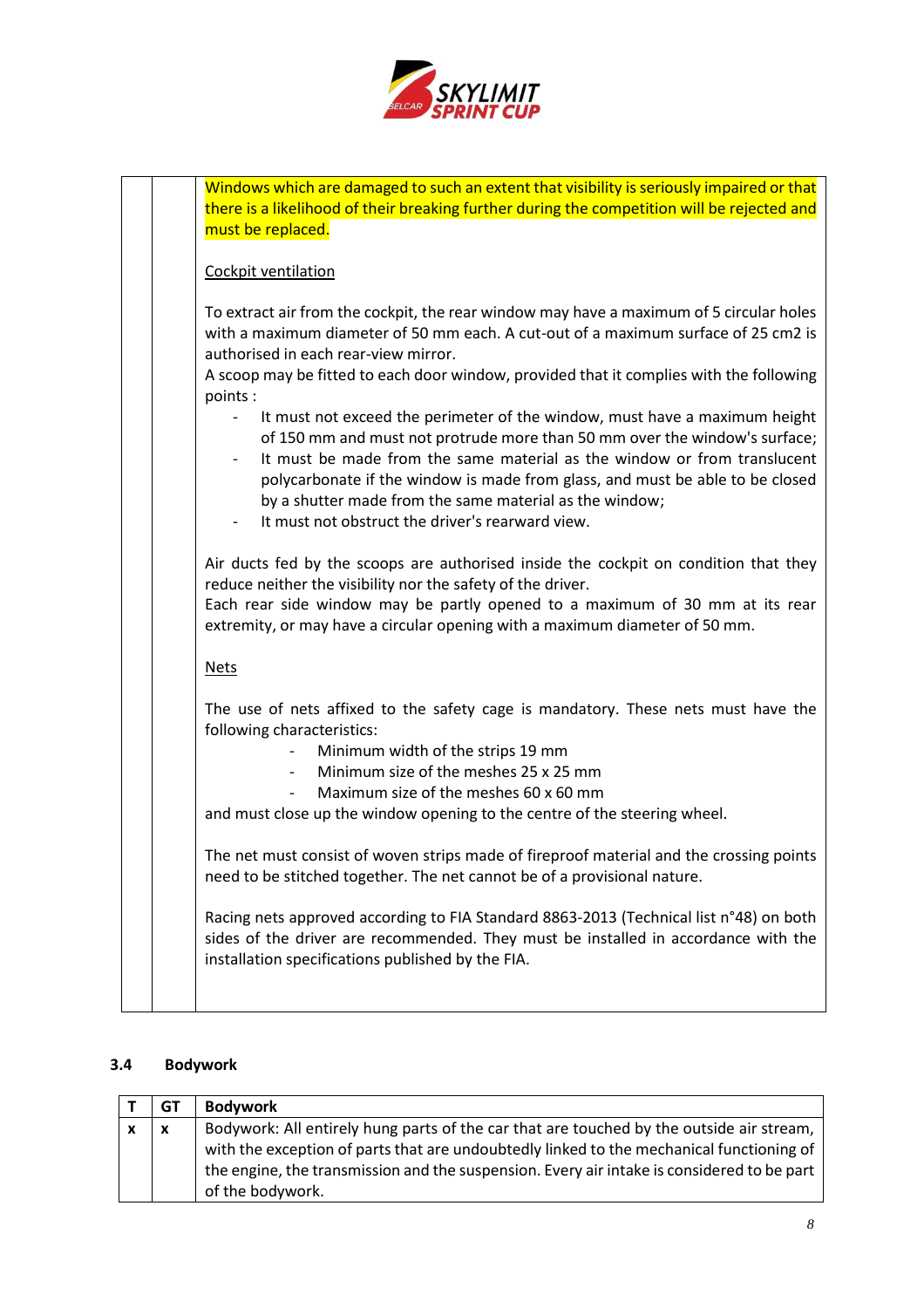

| X            | X            | Under no circumstances, is it allowed to modify the chassis. In relation to the wheelbase,<br>the chassis must maintain its original position. Modifications to the chassis are only<br>allowed for the installation of a safety cage, providing that they comply with the<br>regulations about safety cages, art. 15.1. |
|--------------|--------------|--------------------------------------------------------------------------------------------------------------------------------------------------------------------------------------------------------------------------------------------------------------------------------------------------------------------------|
| x            | x            | At any given moment during the use of the car on the racetrack, the bodywork parts<br>need to remain in place.                                                                                                                                                                                                           |
| X            | x            | No part of the car and no elements hanging from the car, can be found within 55 mm of<br>the ground.<br>For homologated race cars, or monobrand cup cars, ride height must be compliant with<br>the homologation form and the regulations of the cup.                                                                    |
| $\mathbf{x}$ | $\mathbf{x}$ | The ride height must be adjustable only with the use of tools and when the car is<br>immobile.                                                                                                                                                                                                                           |
| X            | x            | If, during the meeting, the car was involved in an accident, the conformity of these values<br>will be evaluated by the Technical Commission.                                                                                                                                                                            |
| x            | x            | RACB Sport, in agreement with the promoter, reserves the right to adapt the ground<br>clearance of a car as part of a balance of performance process.                                                                                                                                                                    |

## **3.4.1 « Flat » bottom**

| $\mathsf{T}$ | <b>GT</b>    | « flat » bottom                                                                                                                                                               |
|--------------|--------------|-------------------------------------------------------------------------------------------------------------------------------------------------------------------------------|
| $\mathbf{x}$ | $\mathbf{x}$ | The use of a flat bottom is allowed only:                                                                                                                                     |
|              |              | If homologated with the car                                                                                                                                                   |
|              |              | If sold by the original car manufacturer for this model of vehicle                                                                                                            |
|              |              | If built according to the following specification :                                                                                                                           |
|              |              | It must consist solely of multiplex wood (incl. betonplex) with a minimum thickness of 4                                                                                      |
|              |              | mm.                                                                                                                                                                           |
| X            | X            | If no flat bottom is installed, the bottom of the car cannot be modified and must remain                                                                                      |
|              |              | identical to the road legal base model of the car, with the exception of holes that have                                                                                      |
|              |              | the sole purpose of cooling the mechanical parts.                                                                                                                             |
| X            | X            | In top-down view, from a vertical projection, the flat bottom cannot be visible.                                                                                              |
| X            | $\mathbf{x}$ | Skirts (Jupes) are not allowed. Every device or construction built completely or partially                                                                                    |
|              |              | between the underbody of the car and the ground is strictly forbidden.                                                                                                        |
| $\mathbf{x}$ | $\mathbf{x}$ | Between the vertical and transversal surface formed at the front of the complete front                                                                                        |
|              |              | wheels and at least the wheel axle of the rear wheels, all the bodywork parts that are                                                                                        |
|              |              | directly visible on the bottom of the car, with the exception of the wheel arches and the                                                                                     |
|              |              | exhaust pipe, need to be described in a plan. This plan, also called Flat Bottom or                                                                                           |
|              |              | Reference Surface, needs to be a unified, solid, hard and rigid surface (no level of<br>freedom towards the unity chassis/bodywork).                                          |
|              |              | The perimeter of the surface described by these parts can be round up to a radius of<br>maximum 25mm.                                                                         |
|              |              | In order to defeat possible manufacture difficulties, a tolerance of $+/-$ 5 mm to this<br>surface is allowed.                                                                |
|              |              | No hanging part of the car is allowed under the flat bottom and no air flow may run over                                                                                      |
|              |              | it.                                                                                                                                                                           |
|              |              | No air flow with aerodynamical effect is allowed between the bodywork and the flat<br>bottom. The channelled air flows towards the air intakes or coming from the air outlets |
|              |              | that run above any part of the flat bottom cannot result in a positive or negative air                                                                                        |
|              |              | pressure.                                                                                                                                                                     |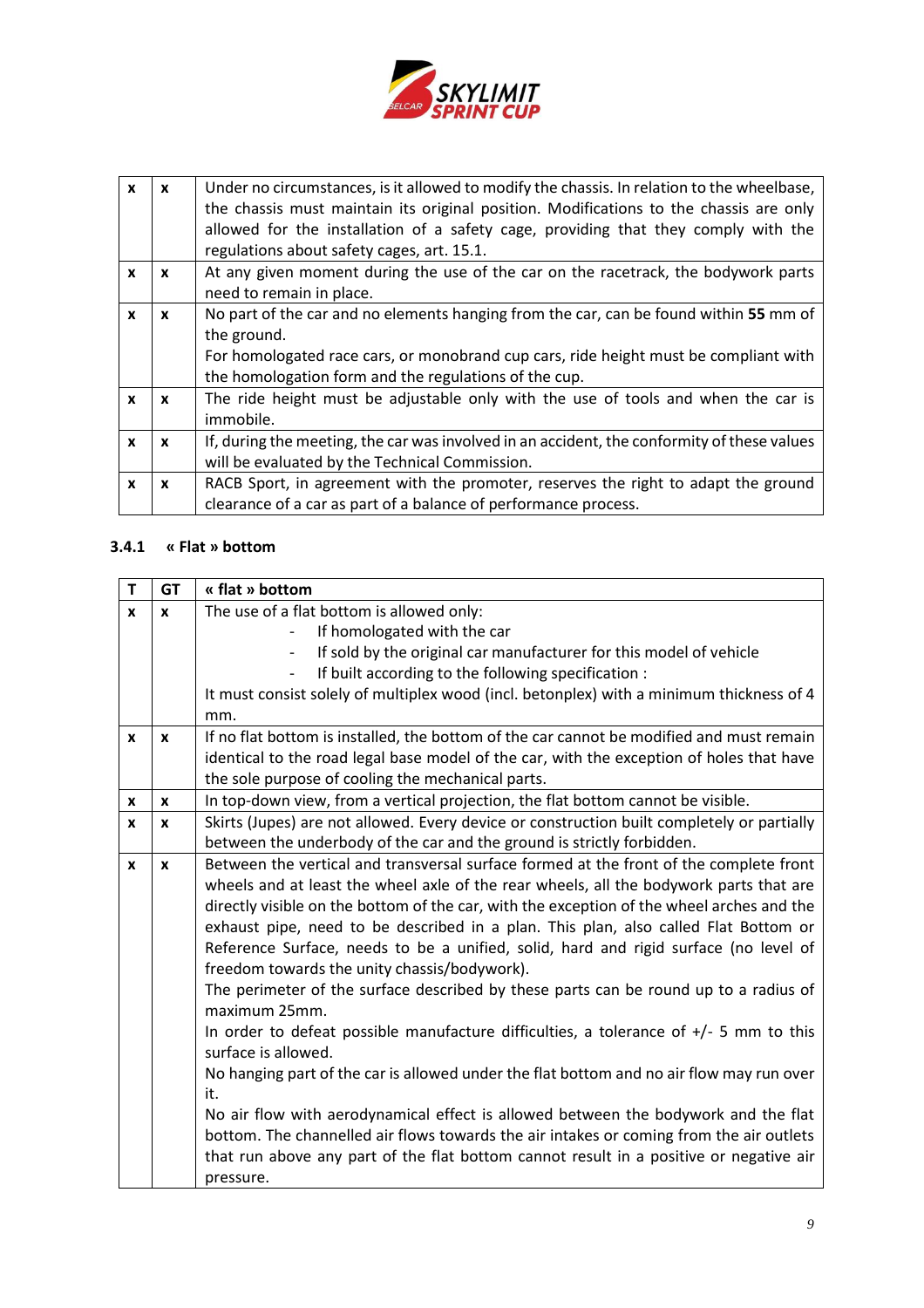

|  | The part of the flat bottom between the axle of the front wheels and the vertical and |
|--|---------------------------------------------------------------------------------------|
|  | transverse surface formed at the front of the complete front wheels needs to have a   |
|  | minimum width of 1000mm.                                                              |

# **3.4.2 « Rear Diffuser »**

|              | <b>GT</b> | « Rear Diffuser »                                                                                                                     |
|--------------|-----------|---------------------------------------------------------------------------------------------------------------------------------------|
| $\mathbf{x}$ | X         | The use of a rear diffuser is allowed only:                                                                                           |
|              |           | If homologated with the car                                                                                                           |
|              |           | If sold by the original car manufacturer for this model of vehicle                                                                    |
|              |           | If built according to the following specification :<br>$\overline{\phantom{a}}$                                                       |
|              |           | The installation of a dive plane at the end of the flat bottom is allowed:                                                            |
|              |           | Between the vertical parts formed by the inner surface of the rear<br>٠<br>wheels.                                                    |
|              |           | Between the rearmost point of the flat bottom and the vertical part<br>$\blacksquare$<br>formed by the extreme point of the bodywork. |
|              |           | No part of the diffuser is allowed at more than 215 mm off the ground. Vertical flat                                                  |
|              |           | shaped wedges are allowed if they remain parallel with the longitudinal centre line of                                                |
|              |           | the car.                                                                                                                              |
|              |           | The maximum height of a gurney, installed on the diffuser, is 10 mm.                                                                  |
|              |           | Any modification to the rear bumper is prohibited.                                                                                    |

# **3.4.3 Front bottom panel**

|   | GТ                        | Front bottom panel - Spoiler - Splitter                                                  |
|---|---------------------------|------------------------------------------------------------------------------------------|
| x | X                         | The use of a front bottom panel between the front bumper and the front of the flat       |
|   |                           | bottom is allowed only:                                                                  |
|   |                           | If homologated with the car                                                              |
|   |                           | If sold by the original car manufacturer for this model of vehicle<br>-                  |
|   |                           | If built according to the following specification :<br>-                                 |
|   |                           |                                                                                          |
|   |                           | The bottom panel must be flat or homologated.                                            |
| x | x                         | The original front overhang can be enlarged by adding a spoiler (max. thickness: 30 mm). |
| X | $\boldsymbol{\mathsf{x}}$ | The spoiler needs to remain within range of Template B, as described by the drawing      |
|   |                           | below, and needs to respect Template A.                                                  |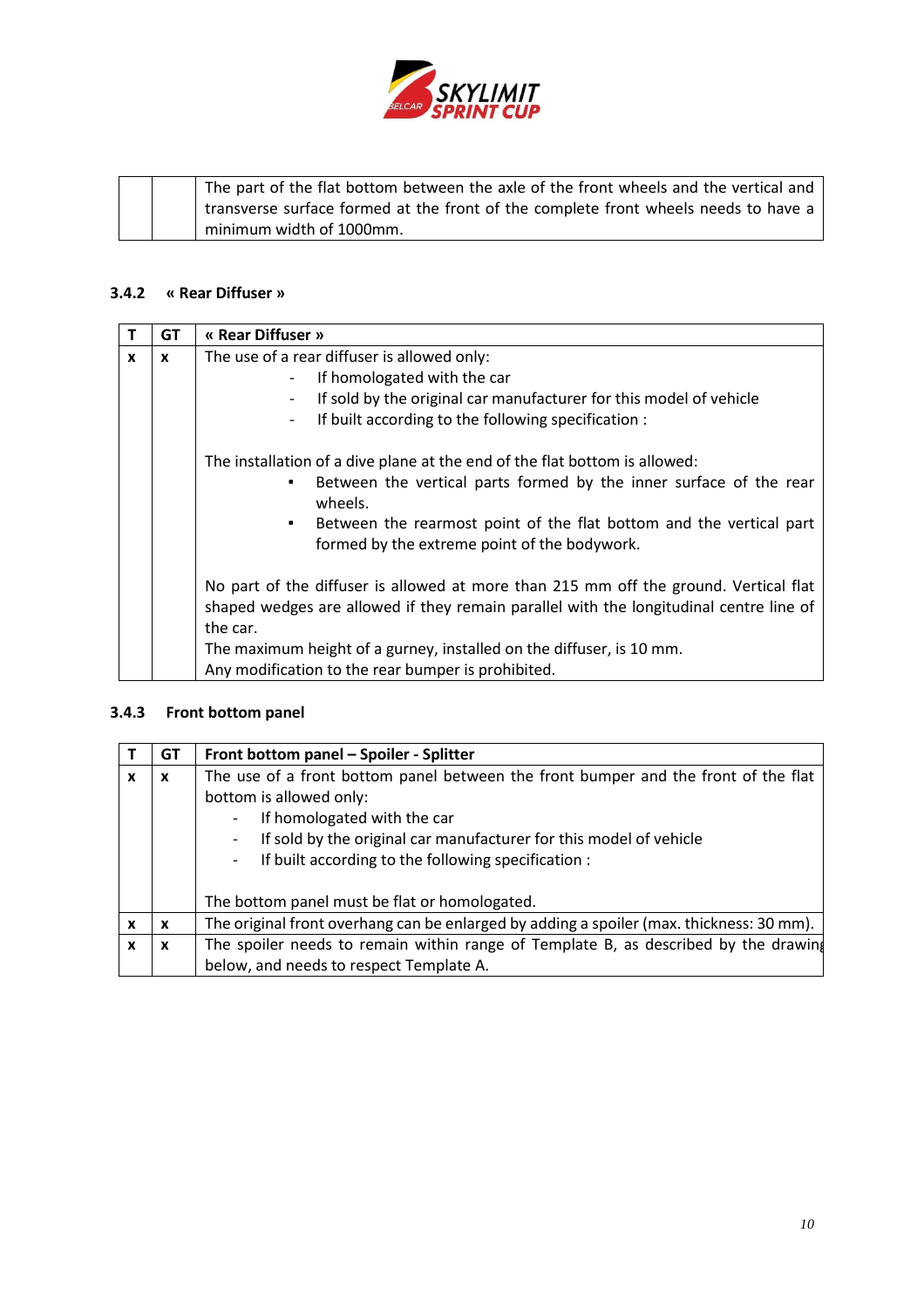

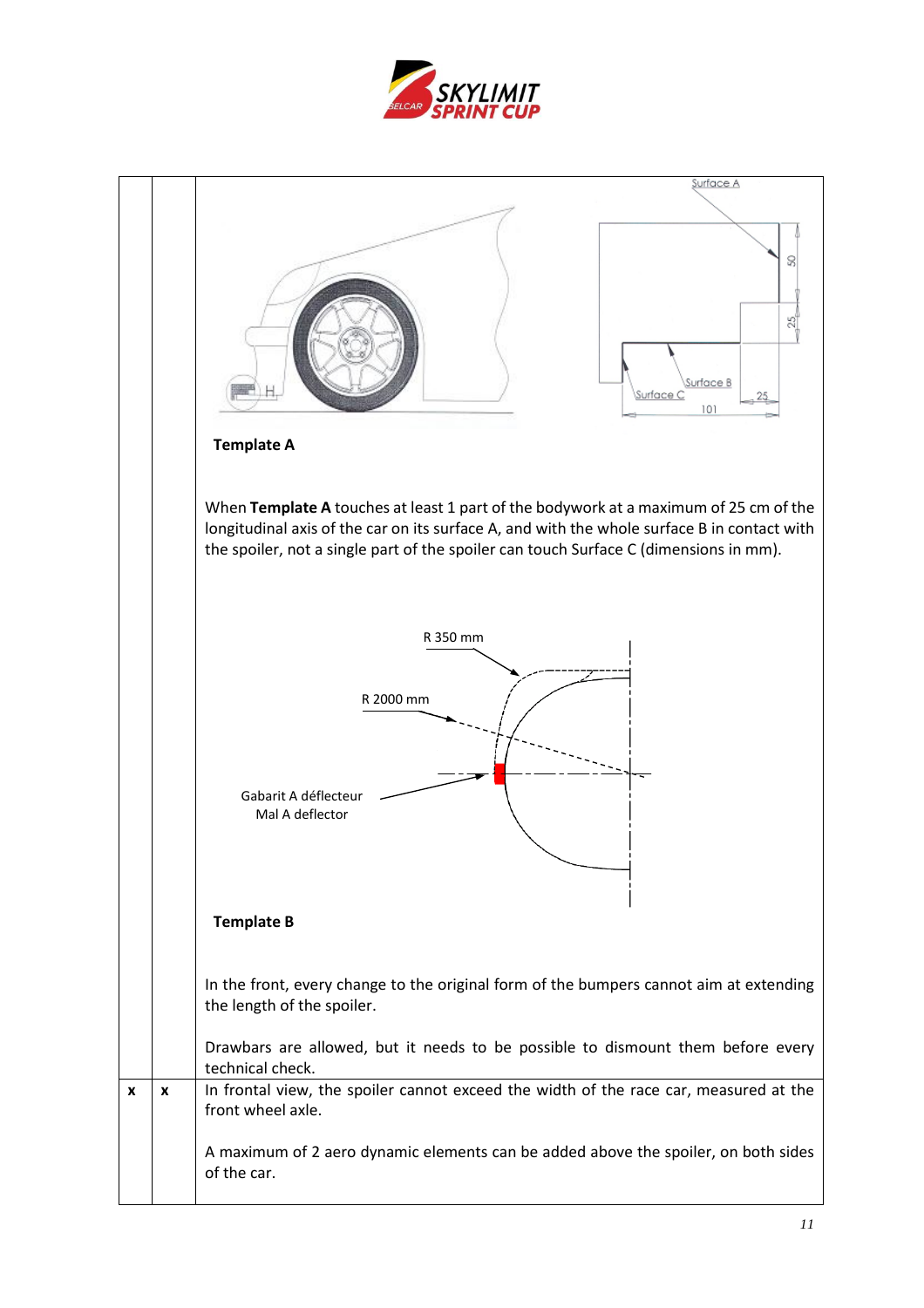

|   |   | These must be located:<br>At the front of the vertical plane, tangent to the complete wheels.<br>п<br>Within the perimeter of the spoiler, seen from above.<br>٠<br>With a constant thickness.<br>$\blacksquare$<br>Outside the original front of the car.<br>٠<br>Maximum 180 mm above the flat bottom for GT cars<br>$\blacksquare$<br>Maximum 350 mm above the flat bottom for Touring cars.<br>$\blacksquare$ |
|---|---|-------------------------------------------------------------------------------------------------------------------------------------------------------------------------------------------------------------------------------------------------------------------------------------------------------------------------------------------------------------------------------------------------------------------|
|   |   | They cannot:<br>Cover the headlights.<br>$\blacksquare$<br>Be wider than 250 mm.<br>$\blacksquare$<br>п                                                                                                                                                                                                                                                                                                           |
| X | X | If the car has a splitter that does not meet the mentioned specifications, it needs to be<br>approved by RACB Sport.                                                                                                                                                                                                                                                                                              |

## **3.4.4 Openings in the « flat bottom » and in the « rear diffuser »**

| GТ | Openings in the « flat bottom » and « rear diffuser »                                  |
|----|----------------------------------------------------------------------------------------|
| X  | The sole openings allowed in the 'flat bottom' and 'rear diffuser' are:                |
|    | Cut-outs that serve the wheel movements.                                               |
|    | Hatches for maintenance purposes.<br>$\blacksquare$                                    |
|    | Entry for pneumatic jacks.<br>$\blacksquare$                                           |
|    | Exit for the overflow pipes of gasoline + relief valves oil<br>$\blacksquare$          |
|    | Opening or recess for the evacuation of exhaust warmth<br>٠                            |
|    | Maximum 4 'NACA' air circulation holes for cooling, of which the total horizontal<br>٠ |
|    | surface cannot exceed 360 cm <sup>2</sup>                                              |

## **3.4.5 Structure of the bodywork**

 $\blacksquare$ 

| т            | GT           | <b>Structure of the bodywork</b>                                                                                                                                                                                                                                                                                                                                                                                                                                                                                                                        |
|--------------|--------------|---------------------------------------------------------------------------------------------------------------------------------------------------------------------------------------------------------------------------------------------------------------------------------------------------------------------------------------------------------------------------------------------------------------------------------------------------------------------------------------------------------------------------------------------------------|
| $\mathbf{x}$ | $\mathbf{x}$ | The bodywork must, in a vertical projection seen from above, cover all mechanical<br>elements, with the exception of the bottom half of the complete wheels.<br>Seen from the side and to the front, no part of an air intake can be located passed the<br>highest point of the windshield.                                                                                                                                                                                                                                                             |
| $\mathbf{x}$ | $\mathbf{x}$ | The car cannot have any protruding parts, sharp edges or sides. When the car is in<br>motion, every part of the bodywork, aerodynamic parts included, must be firmly fixed to<br>the chassis/bodywork of the car. These parts cannot have any level of freedom and must<br>remain firmly secured.                                                                                                                                                                                                                                                       |
| $\mathbf{x}$ | $\mathbf{x}$ | At least two additional safety fasteners must be fitted for each of the<br>bonnet and boot lids.<br>The original bonnet and boot locking mechanisms must be rendered inoperative or<br>removed. If the original hinges are preserved, at least two additional safety fasteners<br>must be fitted for each of the bonnet and boot lids.<br>If the original hinges of the hood and/or trunk lid are not preserved, safety fasteners<br>need to be installed in all 4 corners.<br>All safety fasteners need to be clearly marked with contrasting colours. |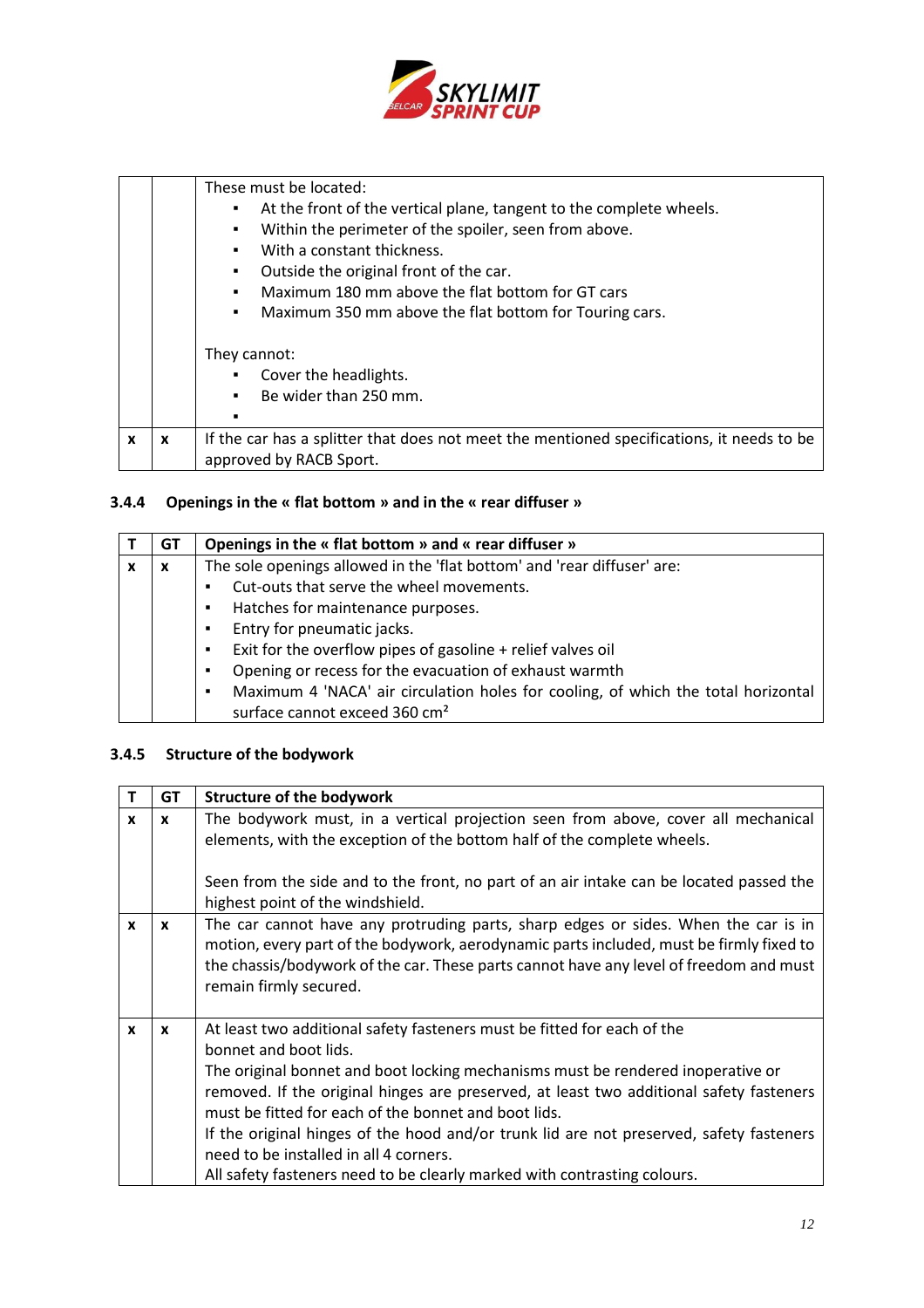

| $x \mid x$ | All bodywork seals in the vicinity of gasoline connections need to be designed in a way |
|------------|-----------------------------------------------------------------------------------------|
|            | that leaks of gasoline to the engine compartment or the cockpit are avoided.            |

# **3.5 Additional changes to the bodywork and chassis**

## **3.5.1 Maximum width**

| GT | <b>Maximum width</b>                                                                      |
|----|-------------------------------------------------------------------------------------------|
| X  | The width of the car can be increased by 50 mm each side (front and rear wheel arches     |
|    | measurement) compared to the road legal base car model.                                   |
|    | The maximum width of the vehicle (rear-view mirrors not included) is 2000 mm, except      |
|    | if the homologated road legal base car is wider, in which case the original width must be |
|    | kept.                                                                                     |

# **3.5.2 Rear wing**

| т | <b>GT</b>        | <b>Rear wing</b>                                                                                        |
|---|------------------|---------------------------------------------------------------------------------------------------------|
| x | $\boldsymbol{x}$ | The installation of a rear wing is allowed. It can replace the original wing, but adding an             |
|   |                  | additional rear wing is not allowed.                                                                    |
| X | $\mathbf{x}$     | The complete wing unit cannot form the highest point of the bodywork (gurney                            |
|   |                  | included), except if original or part of the homologation. If the car has an air intake                 |
|   |                  | through the roof, the intake will not be considered while determining the highest point                 |
|   |                  | of the roof. The highest and most accessible point will be used for the measuring.                      |
|   |                  | The rear wing cannot be the most rearward point of the car extend more than 330 mm                      |
|   |                  | behind the most rearward point of the bodywork unless it is part of the homologation of                 |
|   |                  | the car. Every change to or extension of the bodywork aimed at moving the wing to the                   |
|   |                  | back, is prohibited.                                                                                    |
| x | X                | The wing can only consist of one aerofoil section. Two flaps are prohibited.                            |
| X | $\boldsymbol{x}$ | A Gurney is allowed, but there cannot be any airflow between the gurney and the wing                    |
|   |                  | surface. The trailing edge can have a maximum height of 25 mm, measured                                 |
|   |                  | perpendicularly on the surface formed by the wing and needs to be firmly fixed over its                 |
|   |                  | complete length if it does not form an integral part of the wing.                                       |
|   |                  |                                                                                                         |
|   |                  | Hauteur de l'équerre / Trim tab height                                                                  |
|   |                  |                                                                                                         |
|   |                  |                                                                                                         |
|   |                  |                                                                                                         |
|   |                  |                                                                                                         |
|   |                  |                                                                                                         |
|   |                  |                                                                                                         |
| x | X                | <b>Dimensions</b><br>The wing (endplates included) needs to fit in a volume with a maximum dimension of |
|   |                  | 520 mm (longitudinal and horizontal) x 150 mm (height) x 1700 mm (transversal).                         |
|   |                  |                                                                                                         |
|   |                  | The length of the cord of the wing diameter can be maximum 400 mm.                                      |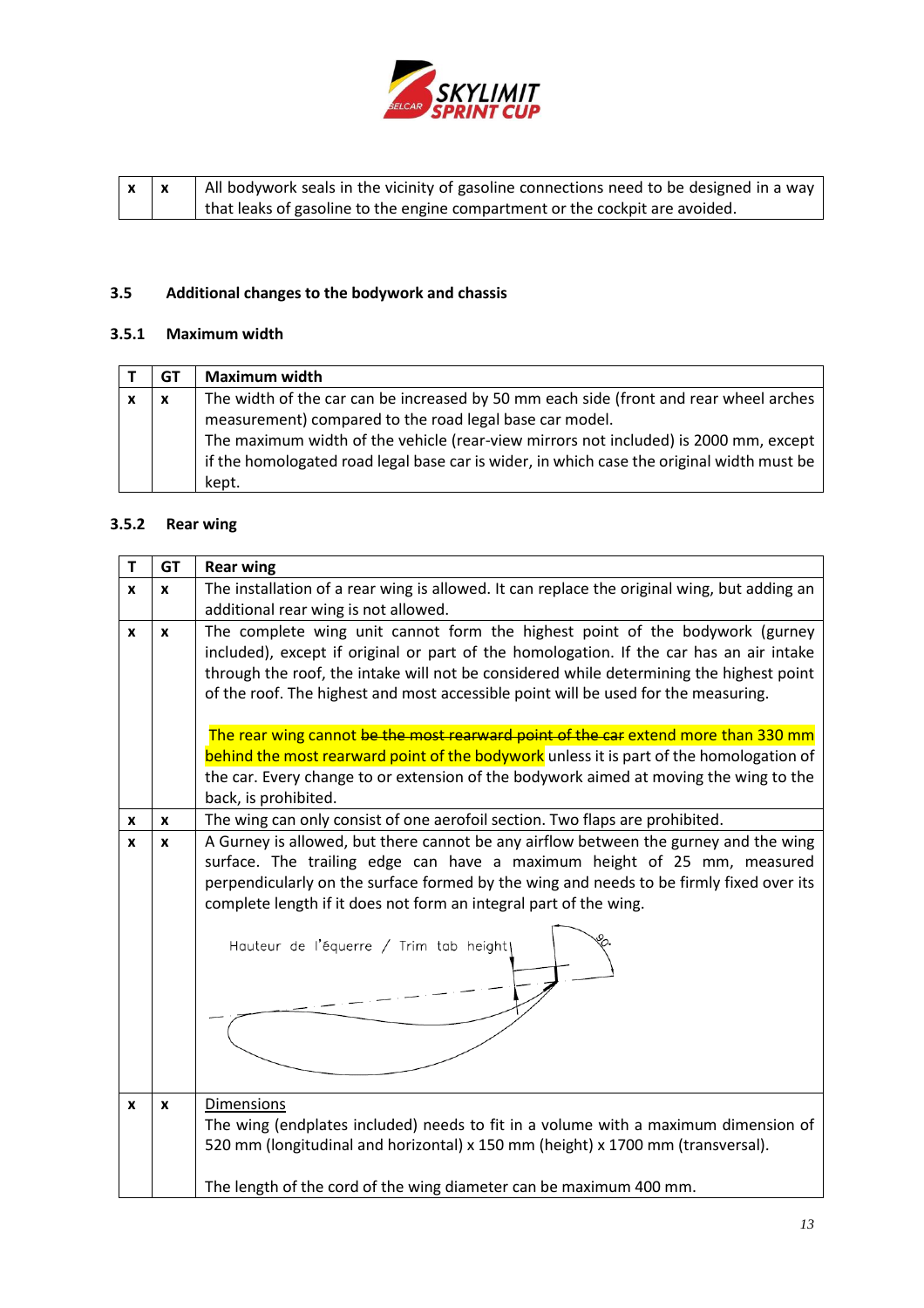

|   |   | The wing cannot be the widest point of the car except if it is part of the homologation of<br>the car.               |
|---|---|----------------------------------------------------------------------------------------------------------------------|
| x | x | Vertical wing supports                                                                                               |
|   |   | Their surface needs to be flat and parallel to the longitudinal centre line of the car. They                         |
|   |   | need to be distant at least 100 mm of the end plates and they need to be made out of<br>metal (attachment included). |
|   |   |                                                                                                                      |
|   |   | Leading edge can be rounded off (with a constant radius) and trailing edge can be                                    |
|   |   | bevelled over 20 mm max.                                                                                             |
|   |   | Endplates                                                                                                            |
|   |   | Their surface needs to be flat and parallel to the longitudinal centre line of the car and                           |
|   |   | their minimum thickness is 10 mm. The edges need to be rounded off with a constant                                   |
|   |   | radius of minimum 5 mm, except in case of a specific homologated approval by RACB                                    |
|   |   | Sport.                                                                                                               |

## **3.5.3 Bumpers**

| GT | <b>Bumpers</b>                                                                              |
|----|---------------------------------------------------------------------------------------------|
| X  | The front and rear bumpers cannot be removed or reinforced and need to remain in            |
|    | place during the complete duration of the meeting. In vertical projection, as seen from     |
|    | above, the front and the back shape of the bumper need to have the same profile as the      |
|    | original version. No part of the bumper can be located outside this shape, except if it has |
|    | been homologated by the FIA or RACB Sport.                                                  |
| x  | The lateral parts can be connected to the fender in order to preserve the aspect of the     |
|    | original car.                                                                               |
|    | It is allowed to close the openings in the bumpers made for additional lights if these are  |
|    | not installed.                                                                              |

## **3.5.4 Fenders**

| GT               | <b>Fenders (flanks)</b>                                                                                                                                                                                                                                                                                                          |
|------------------|----------------------------------------------------------------------------------------------------------------------------------------------------------------------------------------------------------------------------------------------------------------------------------------------------------------------------------|
| $\boldsymbol{x}$ | Cut-outs or openings in the front and rear fenders are only allowed, if:                                                                                                                                                                                                                                                         |
|                  | The bodywork covers all mechanical elements in a vertical projection, as seen<br>$\bullet$<br>from above.<br>Their height does not exceed the maximum height of the wheel opening.<br>$\bullet$<br>A safety measure needs to be installed at the cut-outs or openings in order to<br>$\bullet$<br>avoid projections to the back. |
|                  | Adding 'dérives/flaps' is not allowed.                                                                                                                                                                                                                                                                                           |

## **3.5.5 Varia**

|              | GT                        | Varia                                                                                     |
|--------------|---------------------------|-------------------------------------------------------------------------------------------|
| $\mathbf{x}$ | $\boldsymbol{\mathsf{x}}$ | Adaptions that are necessary for additional light supports and connections for refuelling |
|              |                           | are allowed.                                                                              |
|              |                           | Additional lights cannot be installed beyond the most frontal point of the car.           |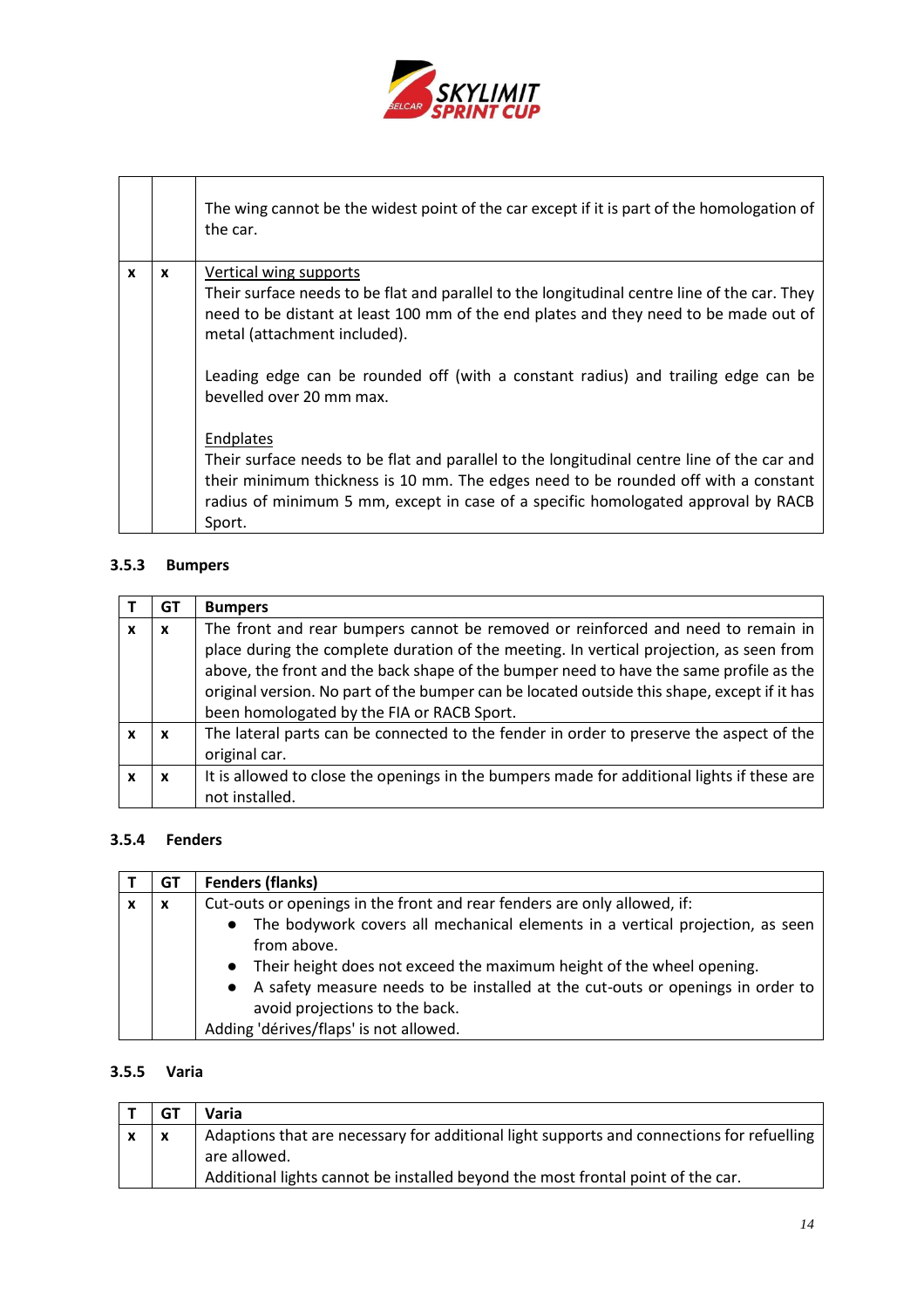

## <span id="page-14-0"></span>**Art. 4 WEIGHT**

## **4.1 Minimum weight**

| T            | <b>GT</b>        | Minimum weight                                                    |           |                      |                                                                                             |
|--------------|------------------|-------------------------------------------------------------------|-----------|----------------------|---------------------------------------------------------------------------------------------|
| $\mathbf{x}$ | X                |                                                                   |           |                      | This is the real weight of the car, with neither driver nor co-driver nor their equipment   |
|              |                  |                                                                   |           |                      | At no time during the competition may a car weigh less than this minimum weight.            |
|              |                  |                                                                   |           |                      | In case of a dispute during weighing, the full equipment of the driver and co-driver must   |
|              |                  |                                                                   |           |                      | be removed; this includes the helmet, but the headphones external to the helmet may         |
|              |                  | be left in the car.                                               |           |                      |                                                                                             |
|              |                  |                                                                   |           |                      | In case of doubt, the Scrutineers may drain the tanks containing consumable liquids to      |
|              |                  | check the weight.                                                 |           |                      |                                                                                             |
|              |                  |                                                                   |           |                      | The use of ballast is permitted in the conditions provided for under Article 252-2.2 of the |
|              |                  | "General Prescriptions".                                          |           |                      |                                                                                             |
| $\mathbf{x}$ | $\boldsymbol{x}$ | <b>Minimum weight (according to corrected cylinder capacity):</b> |           |                      |                                                                                             |
|              |                  |                                                                   |           |                      |                                                                                             |
|              |                  |                                                                   | up to     | $1000 \text{ cm}^3$  | 670 kg                                                                                      |
|              |                  | over 1000 cm <sup>3</sup>                                         | and up to | $1400 \text{ cm}^3$  | 760 kg                                                                                      |
|              |                  | over 1400 cm <sup>3</sup>                                         | and up to | $1600 \text{ cm}^3$  | 850 kg                                                                                      |
|              |                  | over 1600 cm <sup>3</sup>                                         | and up to | 2000 cm <sup>3</sup> | 930 kg                                                                                      |
|              |                  | over 2000 cm <sup>3</sup>                                         | and up to | $2500 \text{ cm}^3$  | 1030 kg                                                                                     |
|              |                  | over 2500 cm <sup>3</sup>                                         | and up to | 3000 cm <sup>3</sup> | 1110 kg                                                                                     |
|              |                  | over 3000 cm <sup>3</sup>                                         | and up to | 3500 cm <sup>3</sup> | 1200 kg                                                                                     |
|              |                  | over 3500 cm <sup>3</sup>                                         | and up to | 4000 $cm3$           | 1280 kg                                                                                     |
|              |                  | over 4000 cm <sup>3</sup>                                         | and up to | 4500 cm <sup>3</sup> | 1300 kg                                                                                     |
|              |                  | over 4500 cm <sup>3</sup>                                         | and up to | 5000 $cm3$           | 1400 kg                                                                                     |
|              |                  | over 5000 cm <sup>3</sup>                                         | and up to | 5500 cm <sup>3</sup> | 1450 kg                                                                                     |
|              |                  | over 5500 cm <sup>3</sup>                                         |           |                      | 1450 kg                                                                                     |
|              |                  |                                                                   |           |                      |                                                                                             |
|              |                  |                                                                   |           |                      | Homologated or monobrand cup cars must respect the minimum weight defined in their          |
|              |                  | homologation form or in the cup regulations.                      |           |                      |                                                                                             |

# **4.2 Balance of performance**

|   | GT                        | <b>Balance</b>                                                                         |
|---|---------------------------|----------------------------------------------------------------------------------------|
| x | $\boldsymbol{\mathsf{x}}$ | RACB Sport, in agreement with the promoter, reserves the right to change the class     |
|   |                           | and/or minimum weight of a car, to impose a restrictor or to use another measure or    |
|   |                           | enacting term in order to optimise the equality of performances between the cars. If a |
|   |                           | change in class has been carried out, the transmission of the already given elements   |
|   |                           | towards the new class can be imposed and this completely depending on the RACB Sport   |
|   |                           | and the promoter.                                                                      |

## **4.3 Ballast**

| GT                        | <b>Ballast</b>                                                                                 |
|---------------------------|------------------------------------------------------------------------------------------------|
| $\boldsymbol{\mathsf{x}}$ | It is permitted to complete the weight of the car by one or several ballasts provided that     |
|                           | they are strong and unitary blocks, fixed by means of tools with the possibility to fix seals, |
|                           | placed on the floor of the cockpit, visible and sealed by the scrutineers. The sealing will    |
|                           | be requested by the team.                                                                      |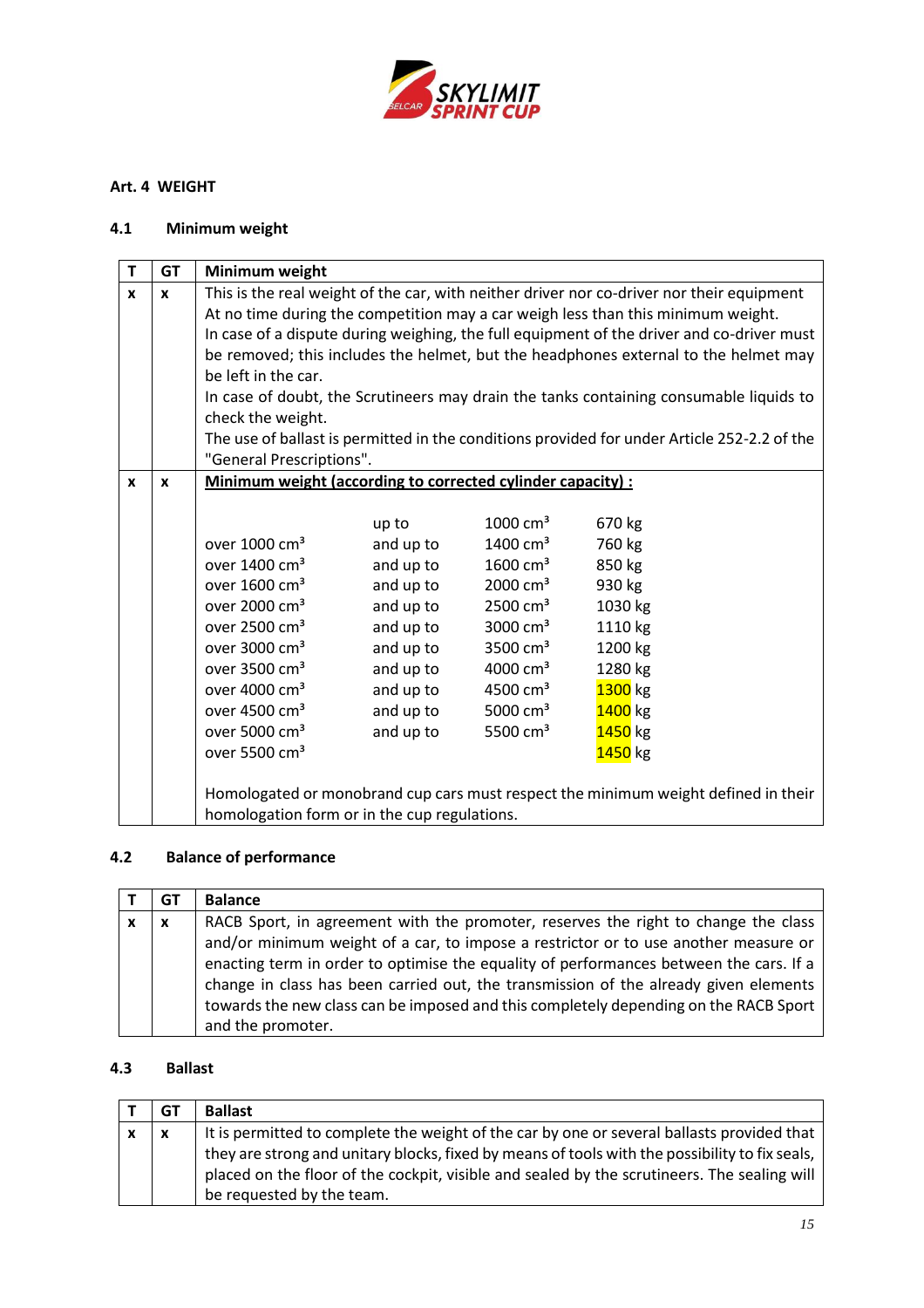

The ballast will be attached using bolts of a quality 10.9 with a minimum diameter of 10 mm. In order to avoid the ripping out, a reinforcement plate of min. 40cm² and 3 mm thick will be installed under the bottom. Any movable ballast system is strictly forbidden. A maximum of 100 kg of ballast can be placed in the cockpit. If more ballast is needed, it must be placed somewhere else in a safe way, be declared, checked and possibly sealed by the scrutineers.

### **4.4 Weighing**

|              | GT  | <b>Weighing</b>                                                                        |
|--------------|-----|----------------------------------------------------------------------------------------|
| $\mathbf{x}$ | l x | The weight can be controlled at any given moment during the meeting, except during     |
|              |     | the race itself.                                                                       |
|              |     | Adding any solid material or replacing a certain part with a heavier one is explicitly |
|              |     | forbidden during a race.                                                               |

## <span id="page-15-0"></span>**Art. 5 ENGINE**

|   | GT | Engine                                                                                    |
|---|----|-------------------------------------------------------------------------------------------|
| x | X  | The engine and its systems are free, on the condition that they meet the prescriptions in |
|   |    | art. 5.1 to 5.6.                                                                          |
|   | X  | For homologated cars, the engine and its systems (including air intake, exhaust, fuel,    |
|   |    | lubrication, cooling, control, ignition) need to be in conformity with their homologation |
|   |    | file.                                                                                     |
|   |    | For monobrand cup cars, the engine and its systems (including air intake, exhaust, fuel,  |
|   |    | lubrication, cooling, control, ignition) need to be in conformity with the homologation   |
|   |    | file or Technical File, and the Cup regulation.                                           |

## **5.1 Type and position of the engine**

|   | GT                        | Type and position of the engine                                                                                                                                                                                                                                         |
|---|---------------------------|-------------------------------------------------------------------------------------------------------------------------------------------------------------------------------------------------------------------------------------------------------------------------|
| x | $\boldsymbol{\mathsf{x}}$ | The brand, the number of cylinders and the position of the engine need to remain<br>original. It is allowed to replace the engine of a car by an engine of the same brand, with<br>the same number of cylinders, same layout, and in the same position as the original. |
|   | $\boldsymbol{\mathsf{x}}$ | Engines from the FIA group C, FIA group GT1, GT2, GT3, FIA group Sportscars and the<br>Deutsche Tourenwagen Meisterschaft (DTM), or similar classes in other disciplines<br>anywhere in the world, are not allowed.                                                     |
|   | X                         | The engine needs to be installed in the original engine compartment.                                                                                                                                                                                                    |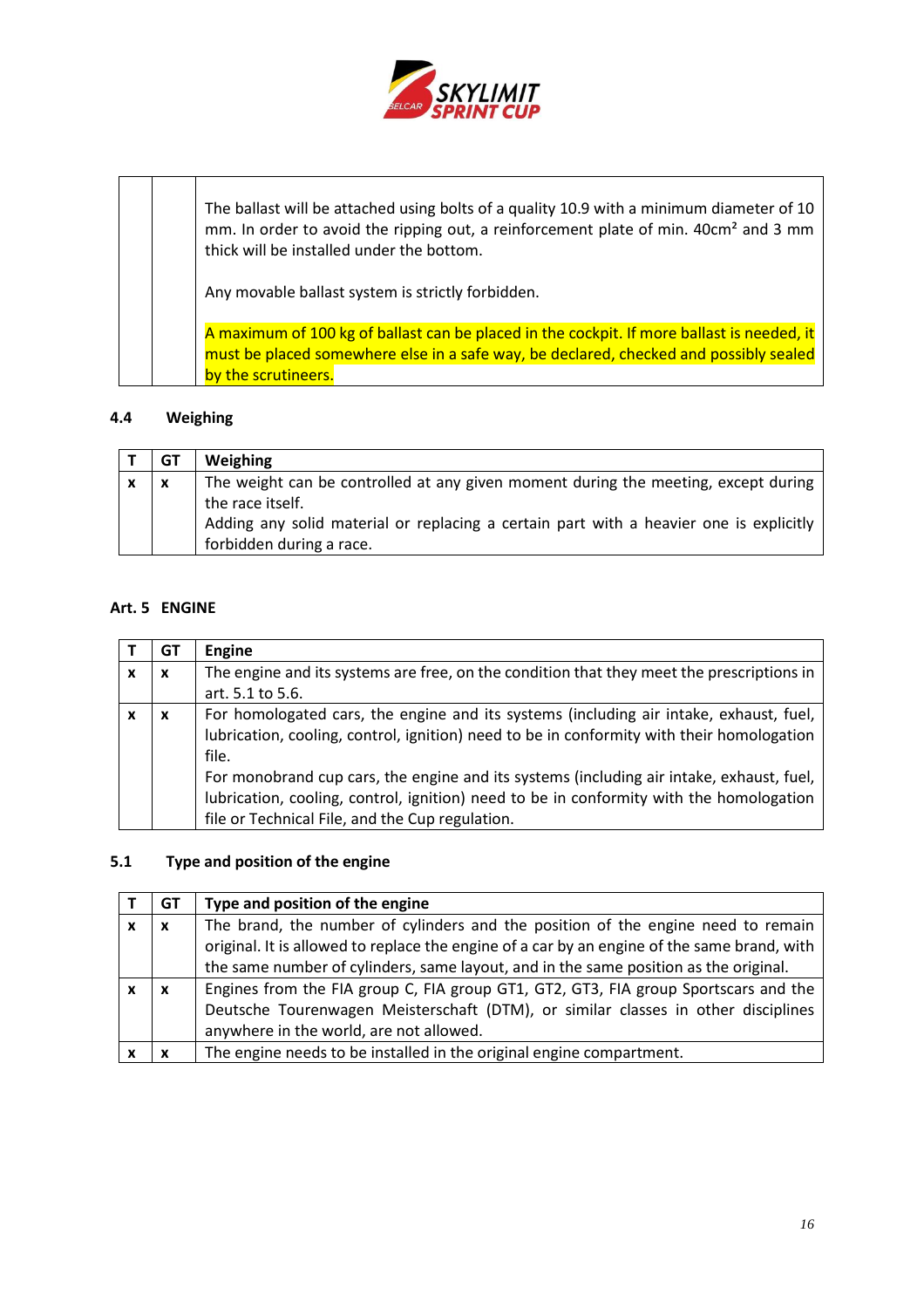

# **5.2 Changes to the engine**

## **5.2.1 Materials**

|   | GТ | <b>Materials</b>                                                                                                                                                                                                                                                                                                                                                                                                                                                                                                                                                                                                |
|---|----|-----------------------------------------------------------------------------------------------------------------------------------------------------------------------------------------------------------------------------------------------------------------------------------------------------------------------------------------------------------------------------------------------------------------------------------------------------------------------------------------------------------------------------------------------------------------------------------------------------------------|
| x | X  | • The use of magnesium and titanium is not allowed, unless it was used in the original<br>part.<br>• The use of ceramic or ceramic covered components is not allowed, unless the<br>material was used in the original part. Exception: the exterior ceramic treatment of<br>the exhaust system.<br>• The use of carbon or composite material is limited to the clutch plates, non-stressed<br>cover plates or non-stressed pipes.<br>. However, it is allowed to use heat-treatment on certain parts, on the condition that<br>it remains possible to, beyond doubt, show that the part comes from a production |
|   |    | model.                                                                                                                                                                                                                                                                                                                                                                                                                                                                                                                                                                                                          |

# **5.2.2 Accelerator pedal, can only find something 275-13.5**

| GT | <b>Accelerator pedal</b>                                                                  |
|----|-------------------------------------------------------------------------------------------|
| X  | Only a direct mechanical connection between the accelerator and the engine is allowed.    |
|    | If the original vehicle is equipped with a throttle system without mechanical connection, |
|    | this system can be preserved, but not modified                                            |
|    | Any other throttle system without direct mechanical connection will be subject to prior   |
|    | approval by RACB Sport.                                                                   |

## **5.2.3 Various**

| GT | Various                                                                                                                                                                                                        |
|----|----------------------------------------------------------------------------------------------------------------------------------------------------------------------------------------------------------------|
|    | . In the intake system, only throttle valves are allowed. Slide throttle valves and tube<br>throttle valves are prohibited.<br>• Variable length or volume intake system are prohibited.<br>·Ignition is free. |
|    | • It must be possible to identify the flywheel as an original element. However, it can be<br>lightened and/or balanced.                                                                                        |

# **5.2.4 Engine Control Unit (ECU)**

|   | G1 | <b>Various</b>                                                                         |  |
|---|----|----------------------------------------------------------------------------------------|--|
| x | x  | The ECU is free for atmospheric engines, as is the rev limiter.                        |  |
|   | x  | The ECU is free for supercharged engines.                                              |  |
|   |    | Under no circumstances, can the pressure of the supercharger be changed while driving. |  |
|   | x  | For homologated cars, the ECU needs to be in conformity with their homologation file.  |  |
|   |    | For monobrand cup cars, the ECU needs to be in conformity with the homologation file   |  |
|   |    | or Technical File, and the Cup regulation.                                             |  |
|   | x  | The principle of injection, number and installation, that controls the dosage of the   |  |
|   |    | engine's fuel, needs to be preserved.                                                  |  |
|   |    | The ECU cannot include any traction control system.                                    |  |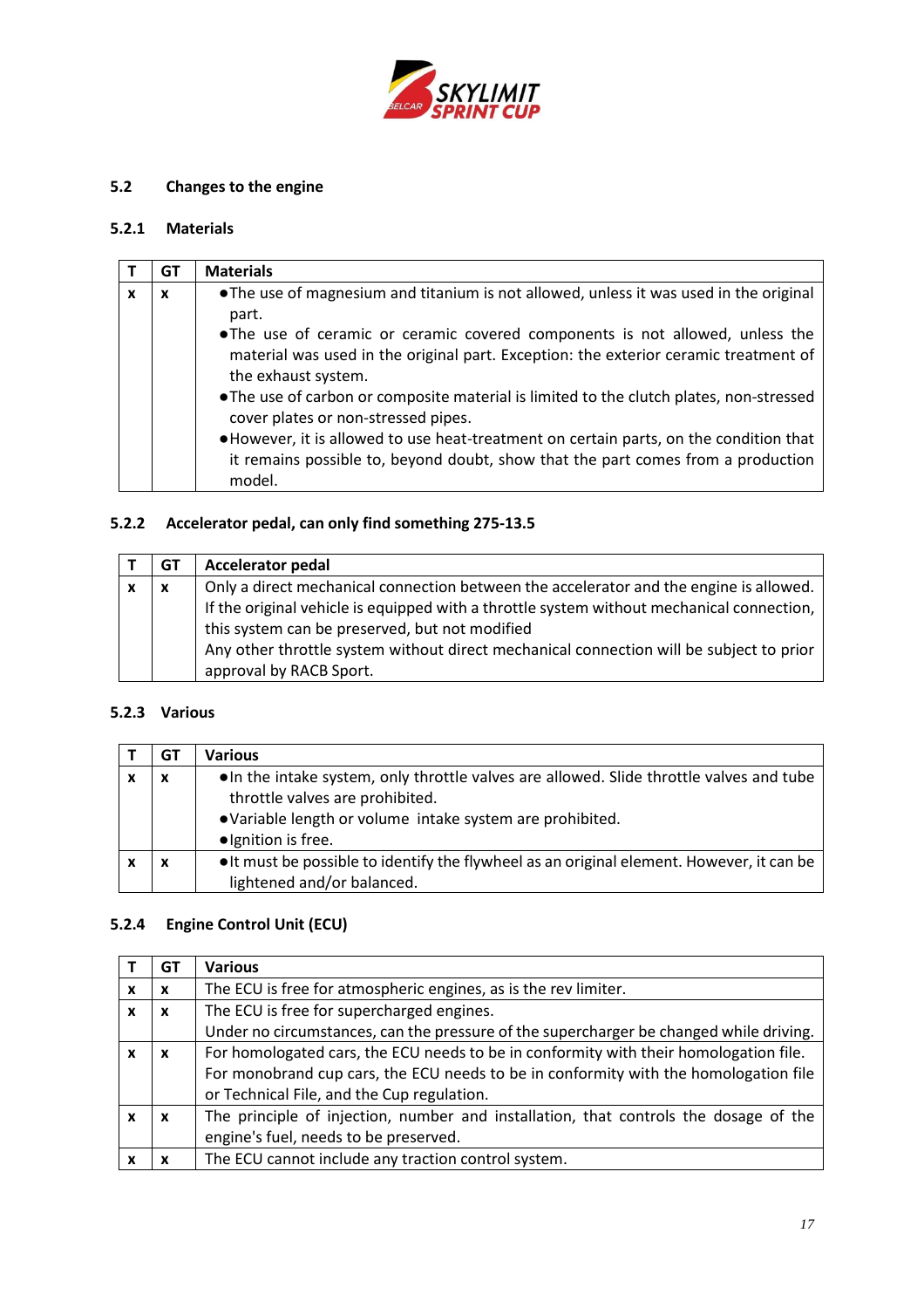

# **5.3 Atmospheric/Normally aspirated engines**

|   | GT | Atmospheric engines cylinder capacity                                                    |  |
|---|----|------------------------------------------------------------------------------------------|--|
| x |    | The total cylinder capacity of atmospheric engines is unlimited.                         |  |
|   | X  | The total cylinder capacity of atmospheric engines is limited to 3700 cc.                |  |
|   | x  | The intake is regarded as the whole between the throttle valve box (included) and the    |  |
|   |    | intake port on the cylinder head.                                                        |  |
|   | x  | Intake is free.                                                                          |  |
|   |    | For homologated cars, the intake needs to be in conformity with their homologation file. |  |
|   |    | For monobrand cup cars, the intake needs to be in conformity with the homologation       |  |
|   |    | file or Technical File, and the Cup regulation.                                          |  |

# **5.4 Air intake system**

|   | GТ | <b>Restrictors</b>                                                                            |
|---|----|-----------------------------------------------------------------------------------------------|
| X | X  | It must be possible to install a restrictor on any <b>normally aspirated</b> engine if deemed |
|   |    | necessary by the stewards.                                                                    |
| x | X  | For monobrand cup cars, the restrictor needs to be in conformity with the homologation        |
|   |    | file or Technical File, and the Cup regulation.                                               |
| X | x  | When using one or more restrictors, all the air towards the engine needs to be led            |
|   |    | through these restrictors. No canal that can contain air, can come in or out the air box.     |
|   |    | Closing restrictors needs to immediately result in the stopping of the engine (3 sec.). This  |
|   |    | check needs to be made during an engine speed of 2500 tr/min. For this check, the             |
|   |    | pressure receptors and safety valves can be dismantled and the assembly interfaces of         |
|   |    | these sensors or valves will be covered.                                                      |
| x | X  | RACB Sport reserves the right to, in agreement with the promoter, change the diameter         |
|   |    | of the restrictor, including for monobrand cup cars.                                          |

## **5.5 Engines with supercharger**

|   | GТ | <b>Engines with supercharger</b>                                                         |
|---|----|------------------------------------------------------------------------------------------|
| x | x  | The supercharging system is considered to be a tool that allows the raise in pressure of |
|   |    | the mixture air-fuel in the internal combustion engine (compared to the pressure of the  |
|   |    | normal atmospheric pressure, the effect of inertia and the dynamic effects in the intake |
|   |    | and/or exhaust system), in any given way. The injection of fuel under pressure is not    |
|   |    | regarded as supercharging.                                                               |
|   |    | It can consist of a turbo, compressor, heat exchanger, element and piping of the         |
|   |    | supercharging, system regulator                                                          |
| x | X  | If the supercharging system is not original nor homologated on the original vehicle, the |
|   |    | system must be approved by the RACB Sport prior to use.                                  |
|   | x  | The brand as well as the type of the supercharging system need to be specified on the    |
|   |    | passport of the car.                                                                     |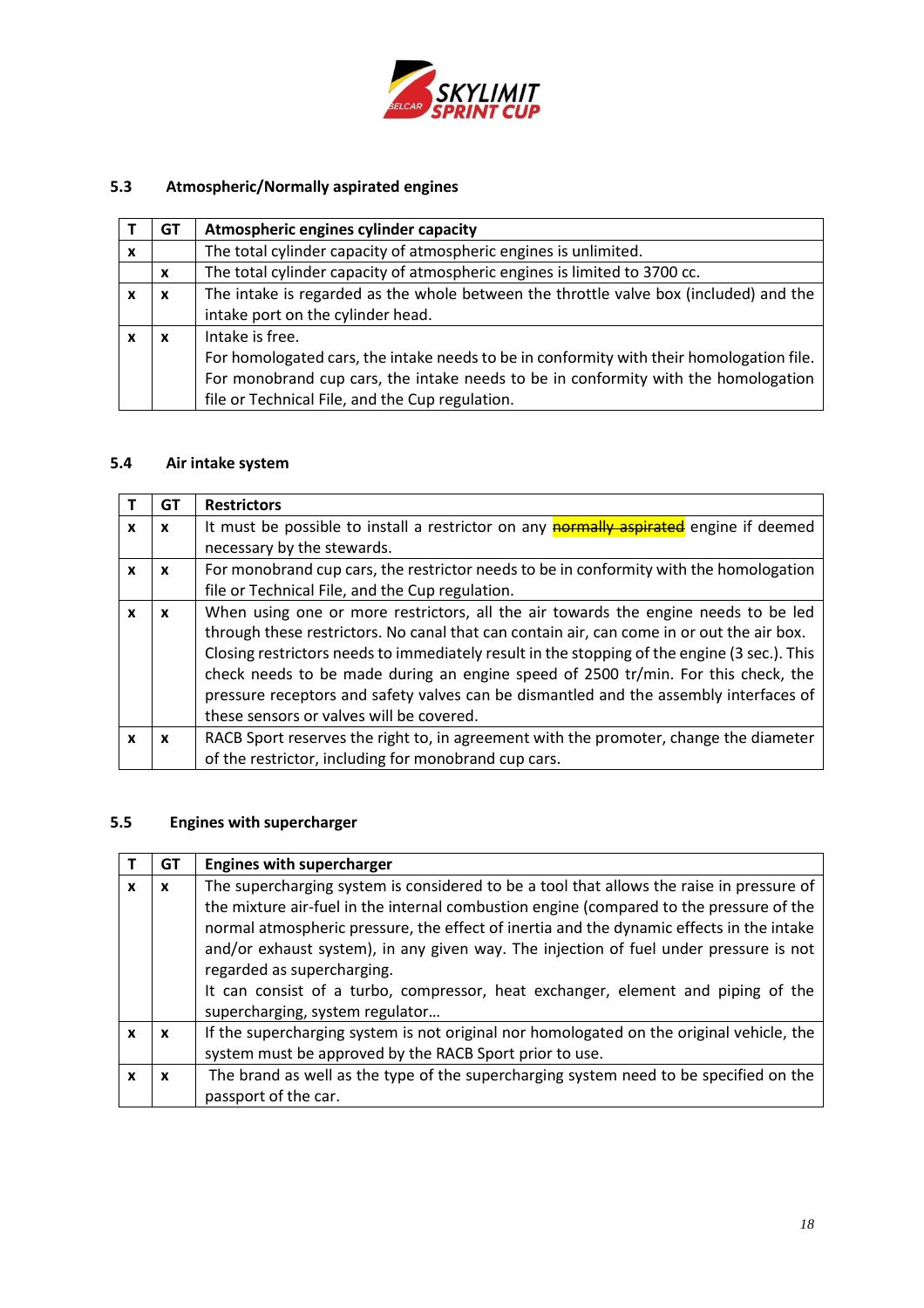

# **5.6 Control system**

| GT | Control system                                                                                                                                                                                         |
|----|--------------------------------------------------------------------------------------------------------------------------------------------------------------------------------------------------------|
|    | Cars with supercharged engines cannot be equipped with a system that allows the pilot<br>to adapt or change the supercharger or the electronic system that controls the<br>supercharger while driving. |

# **5.7 Water vaporiser or injection**

| GT          | <b>Water vaporising</b>                                                                  |
|-------------|------------------------------------------------------------------------------------------|
| $\mathbf v$ | The internal and/or external water vaporising, spraying or the injection of water or of  |
|             | another substance is prohibited (with the exception of the fuel necessary for the normal |
|             | engine combustion).                                                                      |

# **5.8 Cooling**

|            | $\vert$ T $\vert$ GT $\vert$ Cooling                                                   |
|------------|----------------------------------------------------------------------------------------|
| $x \times$ | The cooling system is free, but the radiator needs to remain in its original position. |

# **5.9 Exhaust**

| т            | <b>GT</b>    | <b>Exhaust</b>                                                                                                                                                                                                                                                                                                               |
|--------------|--------------|------------------------------------------------------------------------------------------------------------------------------------------------------------------------------------------------------------------------------------------------------------------------------------------------------------------------------|
| X            | $\mathbf{x}$ | The exhaust system is free, on the condition that it is made of mild or stainless steel with<br>a minimum thickness of 1 mm. It needs to have at least one silencer through which all<br>exhaust gasses must flow. Variable exhaust systems are not allowed, with the exception<br>of a waste gate for supercharged engines. |
|              |              | The orifices of the exhaust pipes must be placed at a maximum of 45 cm and a minimum<br>of 10 cm from the ground.<br>The exit of the exhaust pipe must be situated within the perimeter of the car and less<br>than 10 cm from this perimeter, at the back of the car (after the rear wheels).                               |
|              |              | Moreover, adequate protection must be provided in order to prevent heated pipes from<br>causing burns.<br>The exhaust system must not be provisional.<br>Exhaust gas may only exit at the end of the system.                                                                                                                 |
|              |              | All cars must be fitted with an original or homologated catalytic exhaust that work at all<br>times and through which all exhaust gasses must flow. A possibility of control needs to<br>be provided in the proximity of the catalytic converter.                                                                            |
| $\mathbf{x}$ | $\mathbf{x}$ | The noise produced by a car will be determined based on the regulation and the imposed<br>limits, written in the special race regulation, or the limits imposed by the visited circuit,<br>during the meeting.                                                                                                               |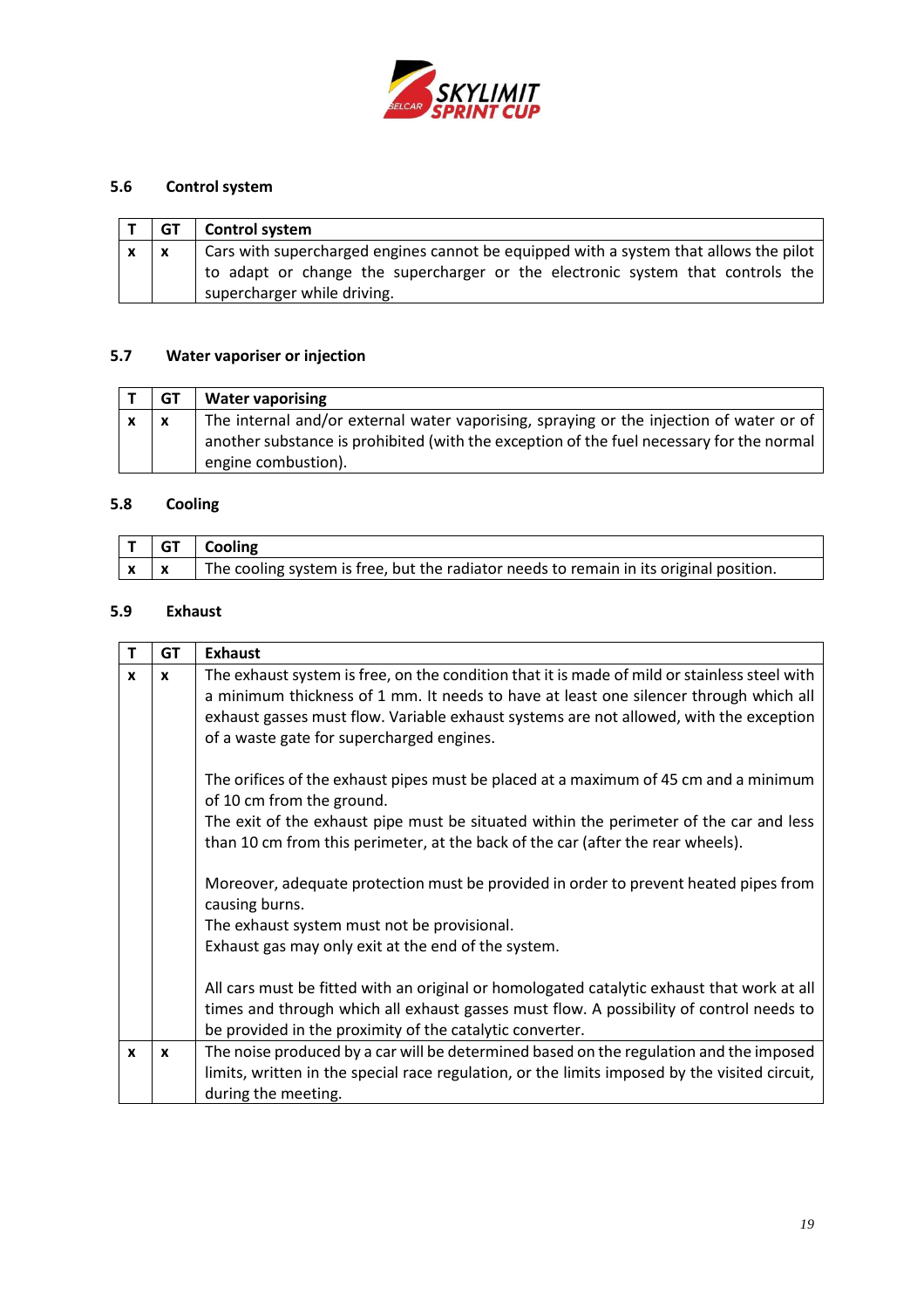

## <span id="page-19-0"></span>**Art 6. FUEL LINES, FUEL PUMPS AND FUEL TANKS**

|                           | GТ           | Fuel lines, pumps and fuel tanks                                                                                                                                                                                                               |
|---------------------------|--------------|------------------------------------------------------------------------------------------------------------------------------------------------------------------------------------------------------------------------------------------------|
| x                         | $\mathbf{x}$ | The fuel system is free, on the condition that it meets the prescriptions in art. 6.1 to 6.7.                                                                                                                                                  |
| $\boldsymbol{\mathsf{x}}$ | $\mathbf{x}$ | For homologated cars, the fuel system needs to be in conformity with their homologation<br>file.<br>For monobrand cup cars, the fuel system needs to be in conformity with the<br>homologation file or Technical File, and the Cup regulation. |

# **6.1 Fuel tanks and pumps**

| T | <b>GT</b> | <b>Fuel tanks and pumps</b>                                                                  |
|---|-----------|----------------------------------------------------------------------------------------------|
| x | X         | The fuel tank needs to be placed in its original place or in the trunk/luggage               |
|   |           | compartment. It needs to be separated from the pilot and the engine compartment by a         |
|   |           | water- and fireproof bulkhead and it needs to be surrounded by a compressible                |
|   |           | structure.                                                                                   |
| X | X         | The original fuel tank can only be replaced by a FIA FT3-1999, FT3.5- or FT5-1999 fuel       |
|   |           | tank.                                                                                        |
|   |           | Each FIA tank must have a marking with the following information:                            |
|   |           | • Name of the FIA standard                                                                   |
|   |           | • FIA homologation number                                                                    |
|   |           | • Name of the manufacturer                                                                   |
|   |           | • Serial number                                                                              |
|   |           | • Date of end of validity                                                                    |
|   |           | No bladder may be used more than 5 years after the date of manufacture, unless               |
|   |           | inspected and recertified by the manufacturer for a period of up to another two years.       |
|   |           | A leak-proof cover, made from non-flammable material, easily accessible and removable        |
|   |           | only with the use of tools, must be installed in the protection for tanks, in order to allow |
|   |           | the checking of the validity expiry date.                                                    |
|   |           | The use of safety foam in FT3-1999, FT3.5-1999 or FT5-1999 tanks is recommended.             |

## **6.2 Assembly of the fuel tank**

|              | <b>GT</b>    | Assembly of the fuel tank                                                                                                                                                                                                                                                                                                                                                                                                                                                                                                 |
|--------------|--------------|---------------------------------------------------------------------------------------------------------------------------------------------------------------------------------------------------------------------------------------------------------------------------------------------------------------------------------------------------------------------------------------------------------------------------------------------------------------------------------------------------------------------------|
| $\mathbf{x}$ | $\mathbf{x}$ | The substitute tank needs to be fixed in a permanent way with a metal clamping system.<br>If the fuel tank is installed under the car, it needs to be placed in a fireproof, close fitting<br>case that does not offer any aerodynamic advantages and does not have any other<br>mechanical function.<br>This case needs to be equipped with a compressible structure at every external surface<br>and needs to be fixed to the floor plane through minimum 2 metal clamps (30 mm x 3)<br>mm) by means of bolts and nuts. |
|              |              | For the installation of these clamps, the bolts need to have a minimum quality of 10.9<br>and a minimum diameter of 10 mm. A reinforcement plate of minimum 3 mm thick and<br>with a surface of minimum 20 cm <sup>2</sup> above the floor plate needs to be installed under each<br>bolt.<br>The compressible structure needs to be of the type 'honeycomb sandwich panel',<br>equipped with a fireproof core with a minimum compressibility of 18N/cm <sup>2</sup> .                                                    |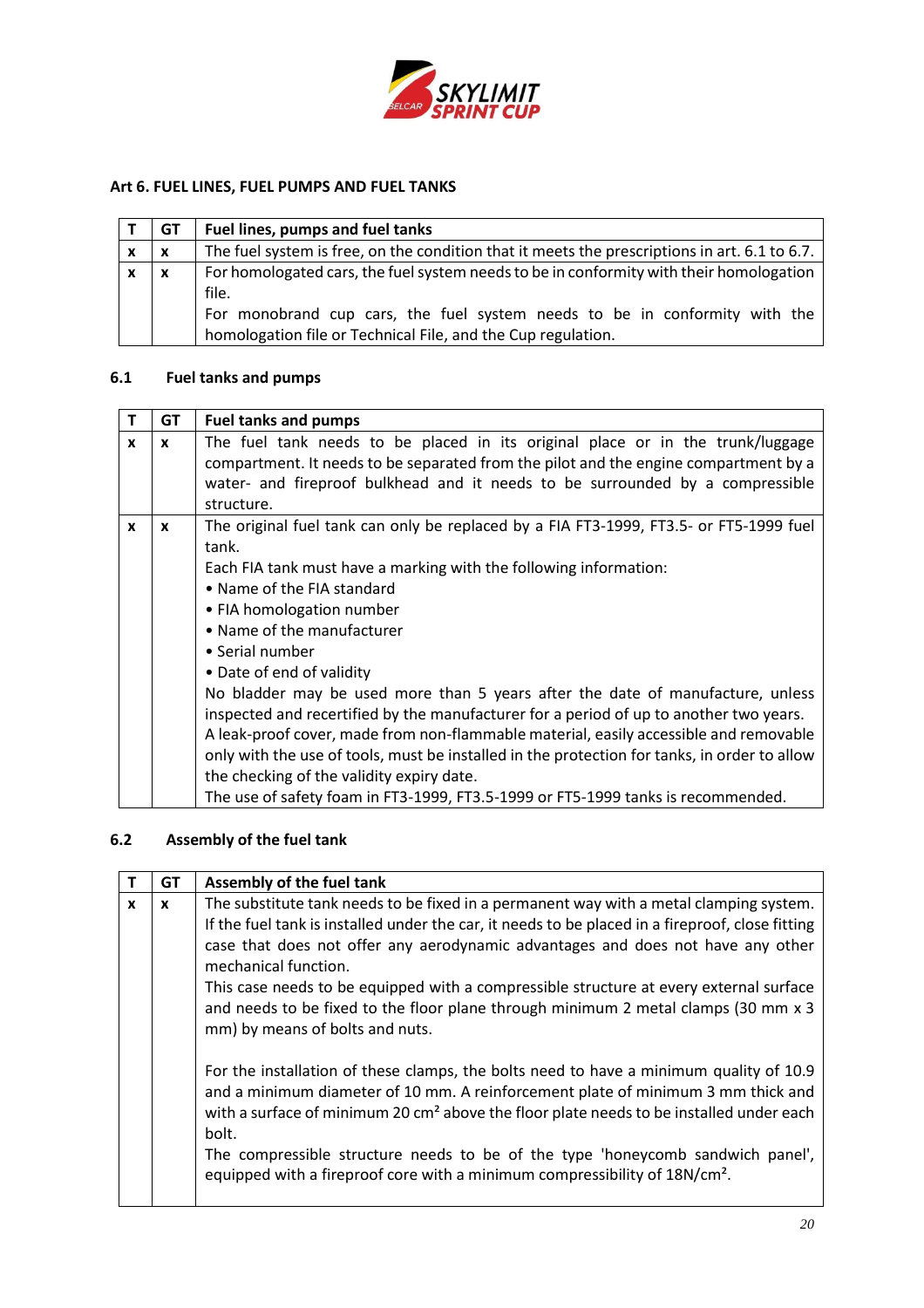

| The use of aramid fibres is allowed.<br>The sandwich panel needs to have two sheets of 1,5 mm with a tensile strength of<br>minimum 225 N/mm <sup>2</sup> and of which the minimum thickness is 1 cm.<br>The other openings $-$ after removing the original tank $-$ can be closed using a panel of<br>the same dimensions. |
|-----------------------------------------------------------------------------------------------------------------------------------------------------------------------------------------------------------------------------------------------------------------------------------------------------------------------------|
| Any change of the tanks or change of the position of the tanks must not give rise to any<br>lightening or reinforcements other than those provided for under Article 255-5.7.1 of FIA<br>Appendix J but the opening remaining after the removal of the original tank may be closed<br>by the installation of a panel.       |

# **6.3 Accessories and pipes**

|   | GT | <b>Accessories and pipes</b>                                                                                                                                                                                                                                                                                                                                                                                |
|---|----|-------------------------------------------------------------------------------------------------------------------------------------------------------------------------------------------------------------------------------------------------------------------------------------------------------------------------------------------------------------------------------------------------------------|
| X | X  | Lines containing fuel or hydraulic fluid may pass through the cockpit, but without any<br>connectors inside except on the front and rear bulkheads according to Drawings 253-59<br>and 253-60.<br>Fuel lines must be changed for aviation type lines, the route of these lines being free.<br>The installation of fuel lines is free, as long as they respect the FIA regulations of Annex J<br>Art. 253-3. |
|   |    | Fuel lines must be protected externally against any risk of deterioration (stones, corrosion,<br>mechanical breakage, etc.) and internally against all risks of fire and deterioration.                                                                                                                                                                                                                     |

## **6.3.1 Automatic fuel cut-off**

| GT | <b>Automatic fuel shutdown</b>                                                         |
|----|----------------------------------------------------------------------------------------|
| X  | <b>Recommended for all:</b>                                                            |
|    | All fuel feed pipes going to the engine must be provided with automatic cut-off valves |
|    | located directly on the fuel tank which automatically close all the fuel lines under   |
|    | pressure if one of these lines in the fuel system is fractured or leaks.               |
|    | <b>Compulsory:</b>                                                                     |
|    | All the fuel pumps must only operate when the engine is running, except during the     |
|    | starting process.                                                                      |

## **6.3.2 Fuel cell ventilation**

|   | GТ | Vent of the fuel tank                                                                     |
|---|----|-------------------------------------------------------------------------------------------|
| X | x  | The ventilation line of the fuel cell as far as the valves described below must have the  |
|   |    | same specifications as those of the fuel lines and must be fitted with a system complying |
|   |    | with the following conditions :                                                           |
|   |    | • Gravity activated roll-over valve                                                       |
|   |    | • Float chamber ventilation valve                                                         |
|   |    | • Blow-off valve with a maximum over pressure of 200 mbar, working when the float         |
|   |    | chamber ventilation valve is closed.                                                      |
|   |    | If the internal diameter of the fuel tank breather venting tube is greater than 20 mm, a  |
|   |    | non-return valve homologated by the FIA and as defined in Article 253-14.2 must be        |
|   |    | fitted.                                                                                   |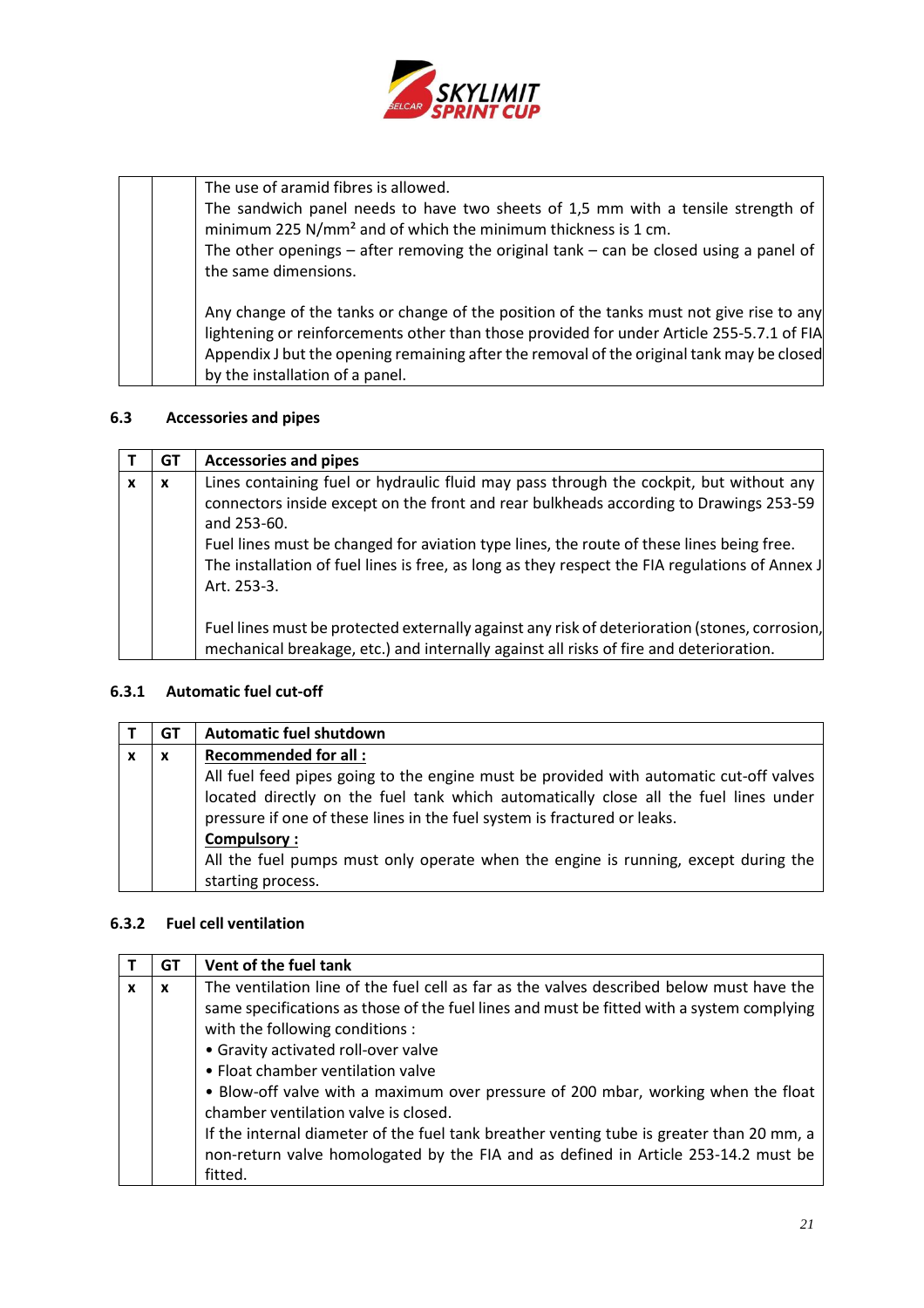

# **6.4 Fuel filling system**

|              | GT | Fuel filling system (car)                                                                    |
|--------------|----|----------------------------------------------------------------------------------------------|
| $\mathbf{x}$ | X  | The position and the dimension of the filler hole as well as that of the cap may be          |
|              |    | changed as long as the new installation does not protrude beyond the bodywork and            |
|              |    | guarantees that no fuel leaks into one of the interior compartments of the car.              |
|              |    | If the filler hole is situated inside the car, it must be separated from the cockpit by a    |
|              |    | liquid-tight protection.                                                                     |
|              |    | There must be an orifice to evacuate any fuel which may have spread into the tank            |
|              |    | compartment.                                                                                 |
| X            | X  | All cars fitted with a fuel tank with filler neck passing through the cockpit must be        |
|              |    | equipped with a non-return valve homologated by the FIA (Technical List n°18). This          |
|              |    | valve, of the type "with one or two flaps", must be installed in the filler neck on the tank |
|              |    | side. The filler neck is defined as being the means used to connect the fuel filler hole of  |
|              |    | the vehicle to the fuel tank itself.                                                         |

# **6.5 Refuelling**

|                          |   | <b>Refuelling</b>                       |
|--------------------------|---|-----------------------------------------|
| $\overline{\phantom{a}}$ | X | Refuelling during races is not allowed. |

## **6.6 Fuel on board**

# **6.6.1 Temperature**

| GT                        | Temperature                                                                            |
|---------------------------|----------------------------------------------------------------------------------------|
| $\boldsymbol{\mathsf{x}}$ | Storing fuel on board of the car at a temperature lower than 10°C under the prevailing |
|                           | outside temperature, is not allowed.                                                   |
|                           | The use, whether or not on board, of any equipment meant to turn the temperature of    |
|                           | the fuel lower than the prevailing outside temperature, is not allowed.                |

# **6.6.2 Fuel tank capacity**

|   | GT | <b>Fuel tank capacity</b>                                                                  |
|---|----|--------------------------------------------------------------------------------------------|
| X | X  | The maximum fuel capacity, including fuel tank and feed tank (with a maximum capacity      |
|   |    | of 1 litre) is maximum 120 litres. Other fuel volumes can be limited by specific           |
|   |    | regulations, e.g., the monobrand cup regulations or the BOP decided by the promoter.       |
|   |    | Every system, procedure, construction, or design that has been designed to (temporarily)   |
|   |    | raise the volume in any given way to more than the allowed maximum litres, is              |
|   |    | prohibited. Other fuel types than gasoline and diesel are not allowed.                     |
|   |    | Checks can be held by weighing the difference between the weight of the car with an        |
|   |    | empty fuel tank and the weight of the car with a full fuel tank. For all technical checks, |
|   |    | the 120 litres fuel will be considered as weighing 91 kg; 102 kg in case of diesel, and 61 |
|   |    | kg for 80L gasoline; and this at any given moment and in all circumstances.                |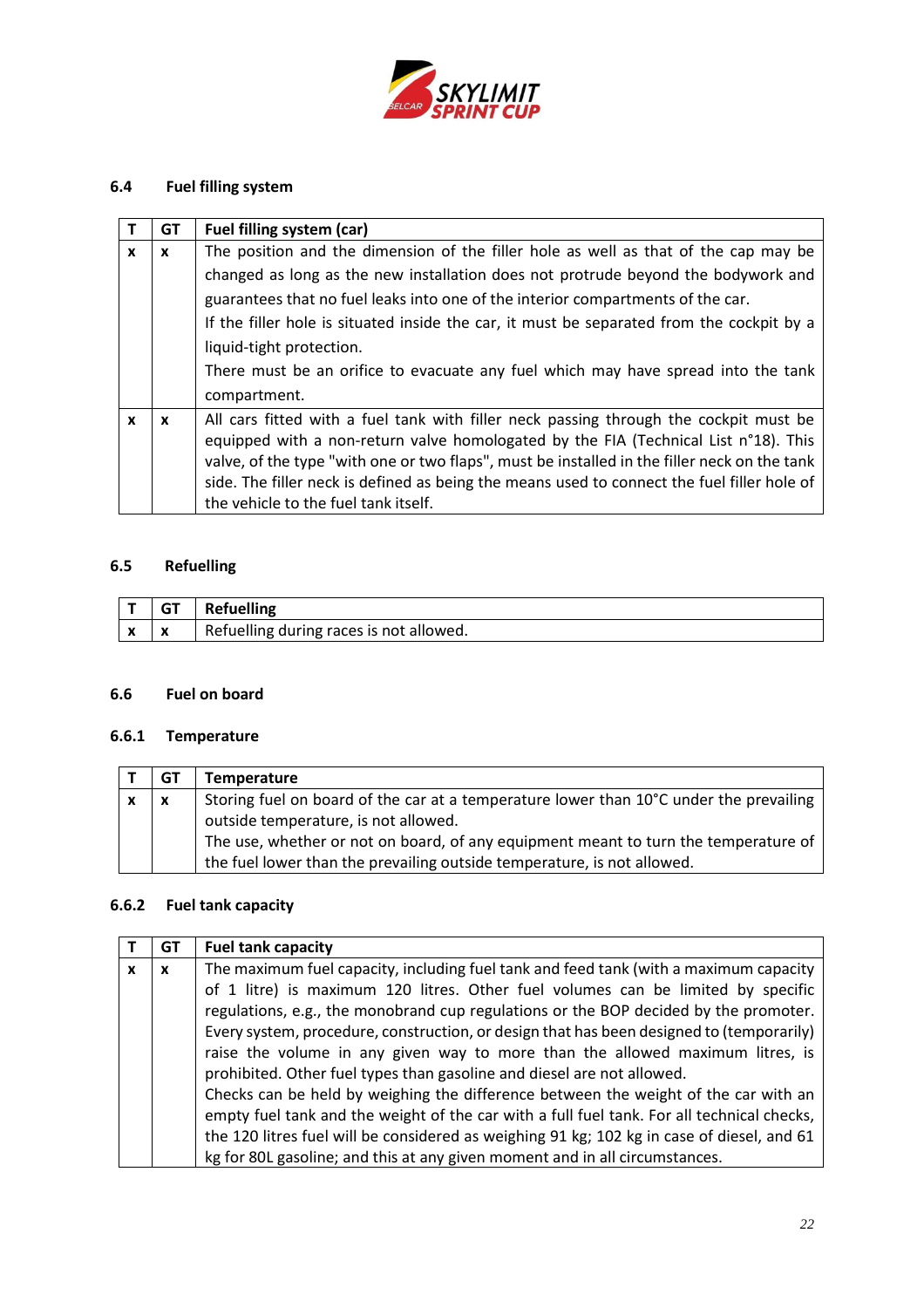

## <span id="page-22-0"></span>**Art 7. LUBRICATION SYSTEM**

|   | GT                        | <b>Lubrication system</b>                                                                  |
|---|---------------------------|--------------------------------------------------------------------------------------------|
| X | $\boldsymbol{\mathsf{x}}$ | The lubrication system is free, on the condition that it meets the regulations in art. 7.1 |
|   |                           | to 7.2.                                                                                    |
| x | X                         | For homologated cars, the lubrication system needs to be in conformity with their          |
|   |                           | homologation file.                                                                         |
|   |                           | For monobrand cup cars, the lubrication system needs to be in conformity with the          |
|   |                           | homologation file or Technical File, and the Cup regulation.                               |

## **7.1 Oil tanks**

|   | GT               | Oil tanks                                                                               |
|---|------------------|-----------------------------------------------------------------------------------------|
| x | $\boldsymbol{x}$ | No part of the car containing oil may be situated behind the complete rear wheels.      |
|   |                  | All oil tanks must be properly protected.                                               |
|   |                  | All oil tanks situated outside the main structure of the car must be surrounded by a 10 |
|   |                  | mm thick crushable structure.                                                           |
|   |                  | The oil tanks cannot be placed in the cockpit.                                          |

## **7.2 Oil catch tank**

|   | GТ | Oil catch tank                                                                                                                                                                                                                                                                                                                         |
|---|----|----------------------------------------------------------------------------------------------------------------------------------------------------------------------------------------------------------------------------------------------------------------------------------------------------------------------------------------|
| X | X  | If the lubrication system includes an open type sump breather, it must be equipped in<br>such a way that the oil flows into a catch tank. This must have a capacity of 2 litres for<br>cars with a cubic capacity equal to or below 2000 $\text{cm}^3$ , and 3 litres for cars with a cubic<br>capacity of over 2000 cm <sup>3</sup> . |
|   |    | This container must be made either out of plastic or must include a transparent window.<br>The dump tank needs to be assembled using solid, fireproof materials and needs to be<br>equipped with a ventilation.                                                                                                                        |
|   |    | Placing the oil dump tank in the cockpit is not allowed. The collection and ventilation<br>points of the dump tank need to form the highest points of the tank.<br>The sump breather cannot be freely pointed to the ground.                                                                                                           |

# <span id="page-22-1"></span>**Art 8. ELECTRICAL EQUIPMENT**

|   | GТ | <b>Electrical equipment</b>                                                                  |
|---|----|----------------------------------------------------------------------------------------------|
| X | X  | The electrical system is free, on the condition that it meets the regulations in art. 8.1 to |
|   |    | 8.4.                                                                                         |
| x | x  | For homologated cars, all electrical systems need to be in conformity with their             |
|   |    | homologation file.                                                                           |
|   |    | For monobrand cup cars, all electrical systems need to be in conformity with the             |
|   |    | homologation file or Technical File, and the Cup regulation.                                 |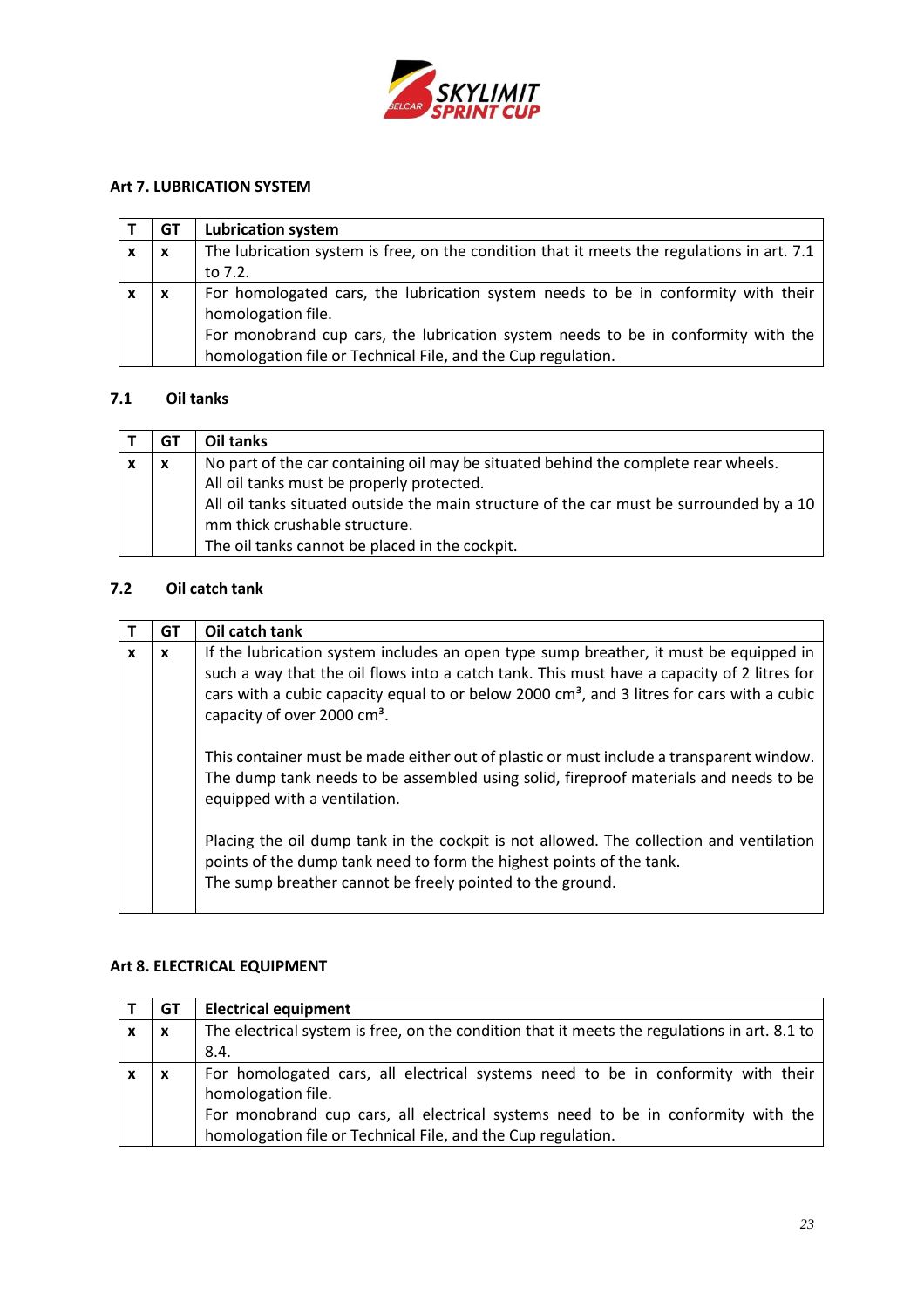

# **8.1 Battery**

|              | GТ           | <b>Battery</b>                                                                               |
|--------------|--------------|----------------------------------------------------------------------------------------------|
| $\mathbf{x}$ | $\mathbf{x}$ | The make, capacity, and battery cables are free.                                             |
|              |              | Its location is free.                                                                        |
|              |              | A wet battery must be covered by a leak proof plastic box, attached independently of the     |
|              |              | battery.                                                                                     |
|              |              | The battery must be of the dry type if it is not in the engine compartment.                  |
|              |              | If installed in the cockpit, the battery must be situated behind the base of the driver's or |
|              |              | codriver's seat, or in a place that will not hinder the exit of the driver.                  |
| $\mathbf{x}$ | x            | Each battery must be securely fixed and the positive terminal must be protected.             |
|              |              | Should the battery be moved from its original position, it must be attached to the body      |
|              |              | using a metal seat and two metal clamps with an insulating covering, fixed to the floor      |
|              |              | by bolts and nuts.                                                                           |
|              |              | For attaching these clamps, metallic bolts with a diameter of at least 10 mm must be         |
|              |              | used, and under each bolt, a counterplate at least 3 mm thick and with a surface of at       |
|              |              | least 20 cm2 beneath the metal of the bodywork.                                              |

## **8.2 Windshield wiper**

| GT                        | <b>Windshield wiper</b>                                                                                                                                                                                                                                         |
|---------------------------|-----------------------------------------------------------------------------------------------------------------------------------------------------------------------------------------------------------------------------------------------------------------|
| $\boldsymbol{\mathsf{x}}$ | Motor, position, blades and mechanism are free but there must be at least one<br>windscreen wiper provided for the windscreen in front of the driver and operational for<br>the whole duration of the meeting.<br>The headlamp washer device may be dismounted. |

### **8.3 Starter motor**

|   | GT | <b>Starter motor</b>                                                                                                                                                                                                                                                                                                                                         |
|---|----|--------------------------------------------------------------------------------------------------------------------------------------------------------------------------------------------------------------------------------------------------------------------------------------------------------------------------------------------------------------|
| x | X  | A starter that functions during the whole duration of the race needs to be installed. The<br>driver needs to be able to operate the starter from a normal driving position.                                                                                                                                                                                  |
|   |    | For the settling or tuning of the engine, starting can also be done by means of an external<br>battery. The connection to the external battery needs to be located within the safety<br>cage and must use a special plug. Under no circumstances, can this connection be placed<br>under the hood or in the direct proximity of the fuel tank or fuel lines. |
|   |    | When the car wants to continue the race after a pit stop, all the wheels need to touch<br>the ground before starting the engine and this from a seated position behind the steering<br>wheel and without external equipment.                                                                                                                                 |

# **8.4 Lighting**

## **8.4.1 Procedure**

|            | T   GT   Procedure                                                              |
|------------|---------------------------------------------------------------------------------|
| $x \mid x$ | During trainings and races, every car must be equipped with efficient lighting. |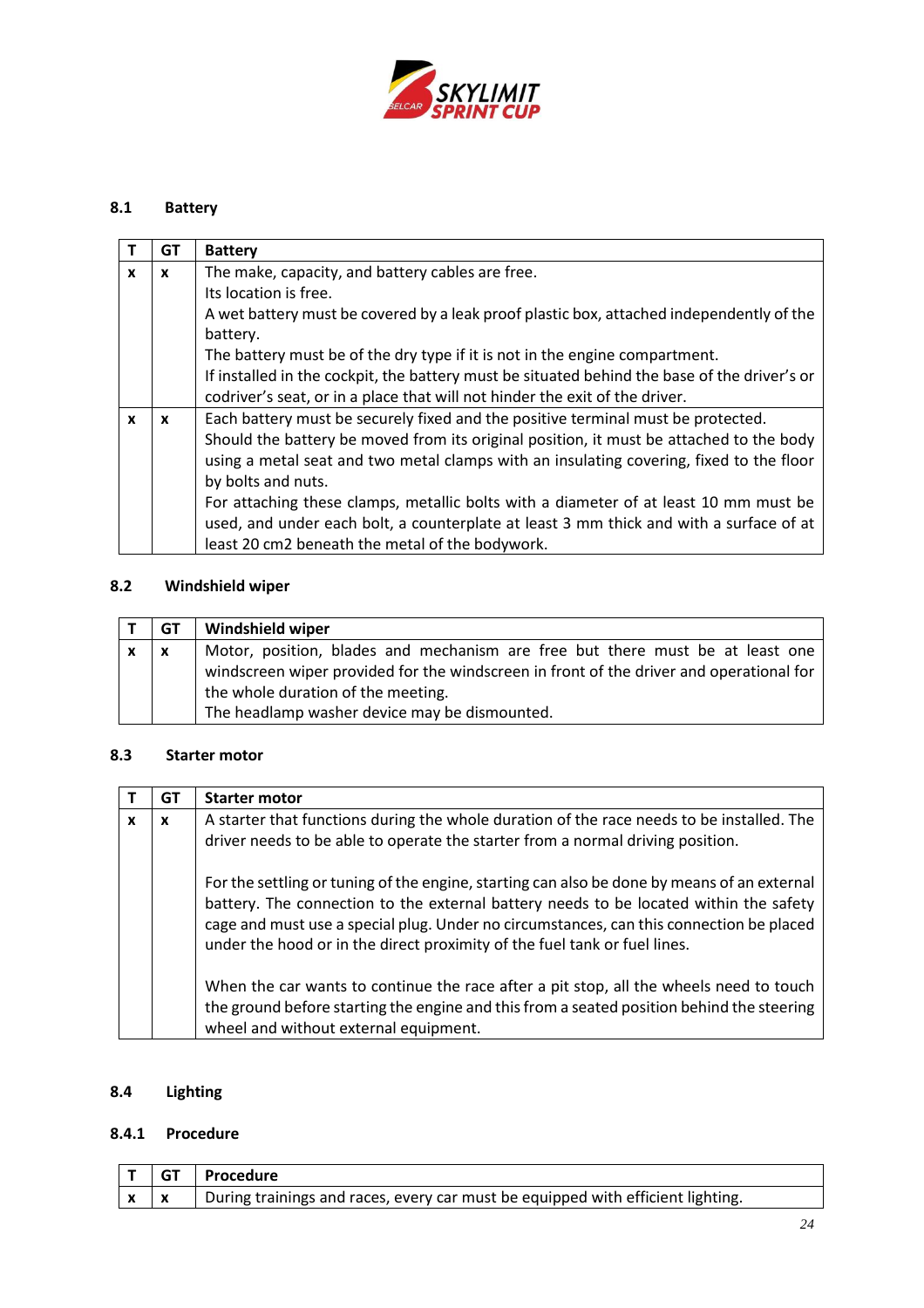

|  | The original lights or lights included in the manufacturer's catalogue need to be used.       |
|--|-----------------------------------------------------------------------------------------------|
|  | The lights need to remain in their original location. Lightening these lights is allowed.     |
|  | Every car must be equipped with at least (functioning):                                       |
|  | At the rear of the car: two red stop lights, two normal red lights and two<br>٠               |
|  | orange direction indicators (unless otherwise homologated); these need                        |
|  | to be installed at each side of the car, symmetrically towards the                            |
|  | longitudinal axis, so they are visible. A red rain light is also mandatory.                   |
|  | Front: at least two white lights and two orange direction indicators<br>٠                     |
|  | (unless otherwise homologated).                                                               |
|  | The light bulbs of the reverse gear lights must be removed.<br>٠                              |
|  | As soon as the session is declared WET by the race director, or as soon<br>٠                  |
|  | as rain tyres or tyres that cause splashing water are used, the driver                        |
|  | needs to turn on the lights and the rain light of the car.                                    |
|  | Headlight covers can be installed. When the panel 'LIGHT' is shown on<br>٠                    |
|  | track, the car must immediately go into its box in order to have the                          |
|  | covers removed.                                                                               |
|  |                                                                                               |
|  | If, following an incident during the race, a car has problems with the lights, it can remain  |
|  | on the racetrack if at least one front and one rear light functions. Identical, also one stop |
|  | light needs to function.                                                                      |
|  | If the circumstances of the race require it, the rain light must be operational.              |

# **8.4.2 Rain light**

|   | GT | <b>Rain light</b>                                                                           |
|---|----|---------------------------------------------------------------------------------------------|
| X | х  | All cars must have at least one rain light approved by the FIA (Technical list n°19) which  |
|   |    | must be in working order throughout the competition, and which :                            |
|   |    | - Faces rearward and is clearly visible from the rear;                                      |
|   |    | - Is mounted no less than 400 mm from the ground;                                           |
|   |    | Is mounted no more than 100 mm from the car centreline or, in the case of two<br>$\sim 100$ |
|   |    | lights, are mounted symmetrically on either side of the longitudinal axis of the            |
|   |    | car on the bodywork behind the rear wheels in frontal projection;                           |
|   |    | Can be switched on by the driver when he is seated normally in the car.                     |

# **8.4.3 Illumination of the race numbers during night sessions**

|   | GT | Illumination of the race numbers during night races                                          |
|---|----|----------------------------------------------------------------------------------------------|
| X | X  | If a race is held in the dark, the lateral race numbers need to be illuminated. These lights |
|   |    | need to be lit together with the headlights. Using illuminated backgrounds is                |
|   |    | recommended, but not mandatory.                                                              |
|   |    | At no point in the race can a white light be pointed rearwards, not even in order to         |
|   |    | illuminate the race numbers, nor the numbers meant for the identification of the car.        |
|   |    | At no point in the race can a red light be pointed forwards, not even the lights meant to    |
|   |    | illuminate the race numbers, nor the lights for the identification of the car.               |
|   |    | It is prohibited to use flashing lights or rotating lights.                                  |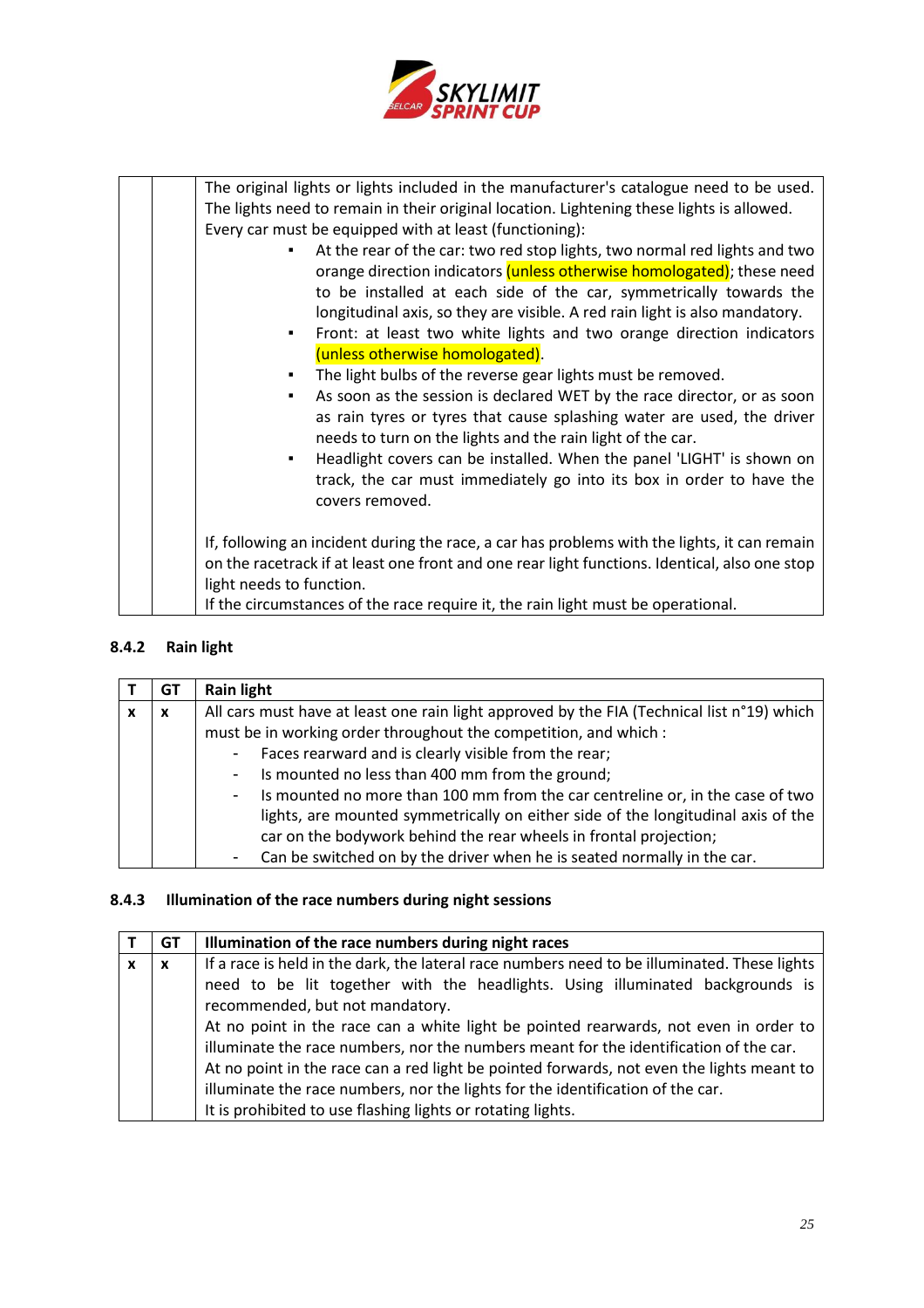

## <span id="page-25-0"></span>**Art 9. TRANSMISSION**

| GT | <b>TRANSMISSION</b>                                                                        |
|----|--------------------------------------------------------------------------------------------|
| X  | The transmission is free on the condition that it meets the regulations in art. 9.1 to 9.4 |
|    | and that it respects the original position.                                                |
| x  | For homologated cars, transmission must be in conformity with their homologation file.     |
|    | For monobrand cup cars, transmission must be in conformity with the homologation file      |
|    | or Technical File, and the Cup regulation.                                                 |
| x  | A four-wheel drive car can be changed into a two-wheel drive car.                          |
| x  | For safety reasons, the transmission must be designed so that if the car stops and the     |
|    | engine shuts off, it becomes possible to push or pull it.                                  |

# **9.1 Changing gear**

|              | GT | <b>Changing gear</b>                                                                      |
|--------------|----|-------------------------------------------------------------------------------------------|
| $\mathbf{x}$ | X  | The gear shifting mechanism (connection between the gearbox and the gear lever,           |
|              |    | handled by the pilot) is free.                                                            |
|              |    | The system known as 'Gear Shifter', which facilitates gearing through an action on the    |
|              |    | operation of the engine (ignition or injection), by means of an interruption activated    |
|              |    | while moving the gear lever, is allowed.                                                  |
|              |    | If the original car or a Cup version is equipped with a semi-automated or automated       |
|              |    | gearbox, it can be maintained. In that case, the gearbox and its synchronisation, as well |
|              |    | as the complete control system need to remain original or meet the regulations of the     |
|              |    | Cup, or the homologation file.                                                            |

## **9.2 Differential**

| GT                        | <b>Differential</b>                                                                       |
|---------------------------|-------------------------------------------------------------------------------------------|
| $\boldsymbol{\mathsf{x}}$ | Differentials with electronic, pneumatic or hydraulic management are forbidden.           |
|                           | The use of a mechanical type limited slip differential is authorised. "Mechanical limited |
|                           | slip differential" means any system which works purely mechanically, i.e. without the     |
|                           | help of a hydraulic or electric system.                                                   |
|                           | A viscous clutch is not considered to be a mechanical system.                             |

## **9.3 Gearbox**

| GT | Gearbox                                                                                                                                                                                                                                                                                                          |
|----|------------------------------------------------------------------------------------------------------------------------------------------------------------------------------------------------------------------------------------------------------------------------------------------------------------------|
| x  | The interior of the gear box is free. The gear ratios are free, but they need to be included<br>in the passport of the car at the start of the season. In case of modification to these<br>ratios, the participant needs to communicate it and have it included in the technical<br>passport before the meeting. |
|    | The gear box must have a maximum of 6 forward gears and 1 reverse gear.<br>All cars must have a reverse gear which must be in working order throughout the<br>competition. It must be possible for the driver to select reverse gear while seated<br>normally at the wheel and with the engine running.          |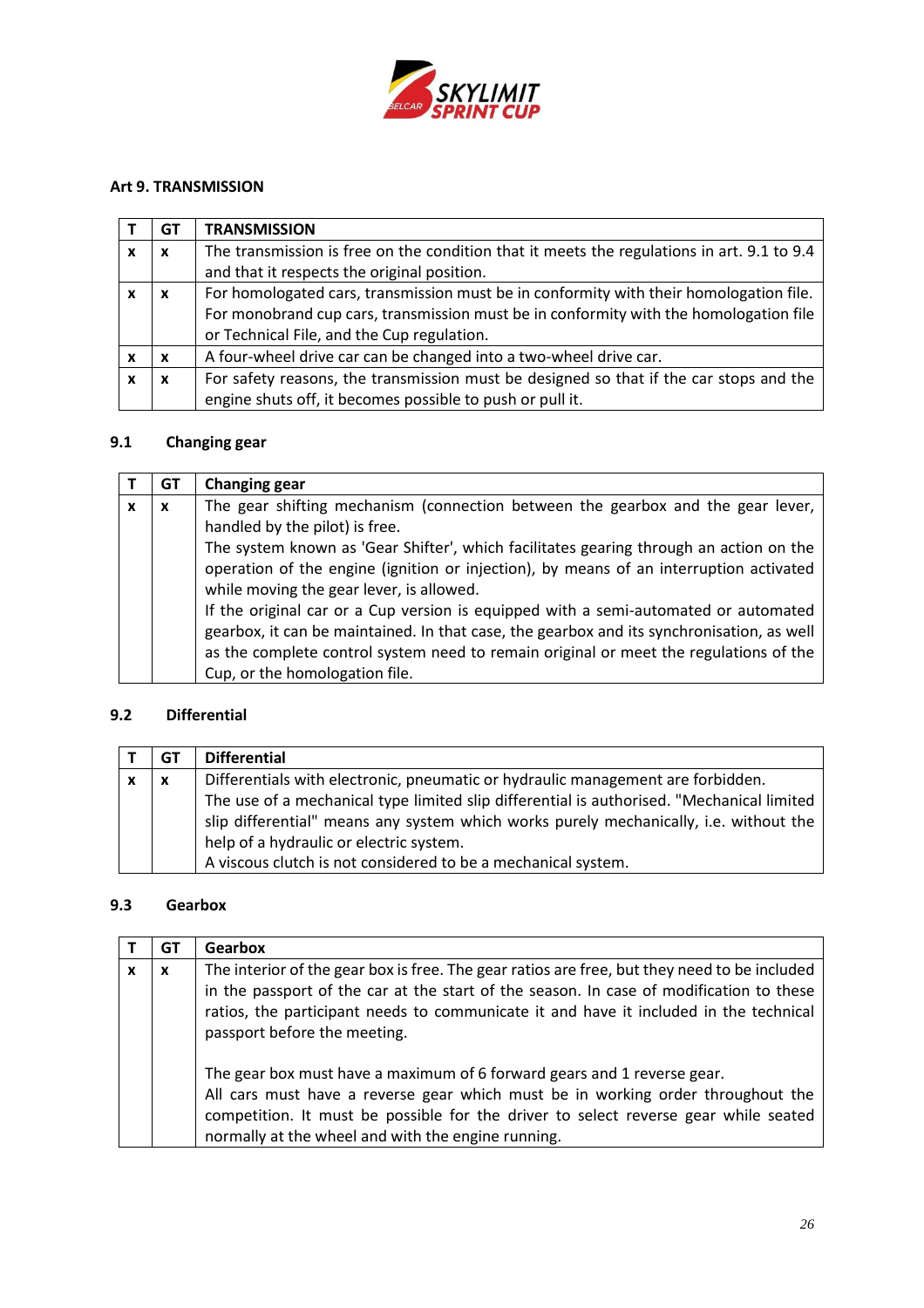

# **9.4 Clutch**

| GT | Clutch                                                                                 |
|----|----------------------------------------------------------------------------------------|
|    | Only a conventional mechanical design is allowed. The material is free. The clutch can |
|    | only be activated by the pilot's foot, except in case of a semi-automated or automated |
|    | gear box. An exception is possible for disabled pilots.                                |

## <span id="page-26-0"></span>**Art 10. SUSPENSION AND STEERING MECHANISM**

|   | GТ | <b>Suspension and steering mechanism</b>                                             |
|---|----|--------------------------------------------------------------------------------------|
| X | X  | The suspension and the steering mechanism are free, on the condition that they meet  |
|   |    | the regulations in art. 10.1 to 10.8.                                                |
|   | X  | For homologated cars, suspension and steering mechanism must be in conformity with   |
|   |    | their homologation file.                                                             |
|   |    | For monobrand cup cars, suspension and steering mechanism must be in conformity with |
|   |    | the homologation file or Technical File, and the Cup regulation.                     |

# **10.1 Type of suspension and assembly**

|   | GT | Type of suspension and assembly                                                         |
|---|----|-----------------------------------------------------------------------------------------|
| x | x  | Every form of active suspension is prohibited.                                          |
|   |    | Every automated or electronic steering system or chassis and suspension control system  |
|   |    | is prohibited, even if it is homologated for road use. This includes, among others,     |
|   |    | dampers, suspension and ride height control systems.                                    |
|   |    | The suspension cannot solely consist of bolts that pass in flexible tubes and/or        |
|   |    | installations. The wheels need to be able to move with a suspension travel bigger than  |
|   |    | the one caused by flexible connections.                                                 |
|   |    |                                                                                         |
|   |    | Flexible joints can be replaced by metal joints (e.g. uniball joints).                  |
|   |    | The fixation points to the frame or chassis need to be respected, with the exception of |
|   |    | cases approved by the FIA.                                                              |

## **10.2 Springs**

| - GT | <b>Springs</b>                                               |
|------|--------------------------------------------------------------|
|      | The material, dimensions and the number of springs are free. |

# **10.3 Shock absorbers,**

| GT | <b>Shock absorbers</b>                                                                                                                                                                   |
|----|------------------------------------------------------------------------------------------------------------------------------------------------------------------------------------------|
| х  | Shock absorbers are free as long as the number of shock absorbers per wheel does not<br>exceed the number of the original car.<br>All shock absorbers must be independent of each other. |
|    | Inertia shock absorber systems are prohibited.                                                                                                                                           |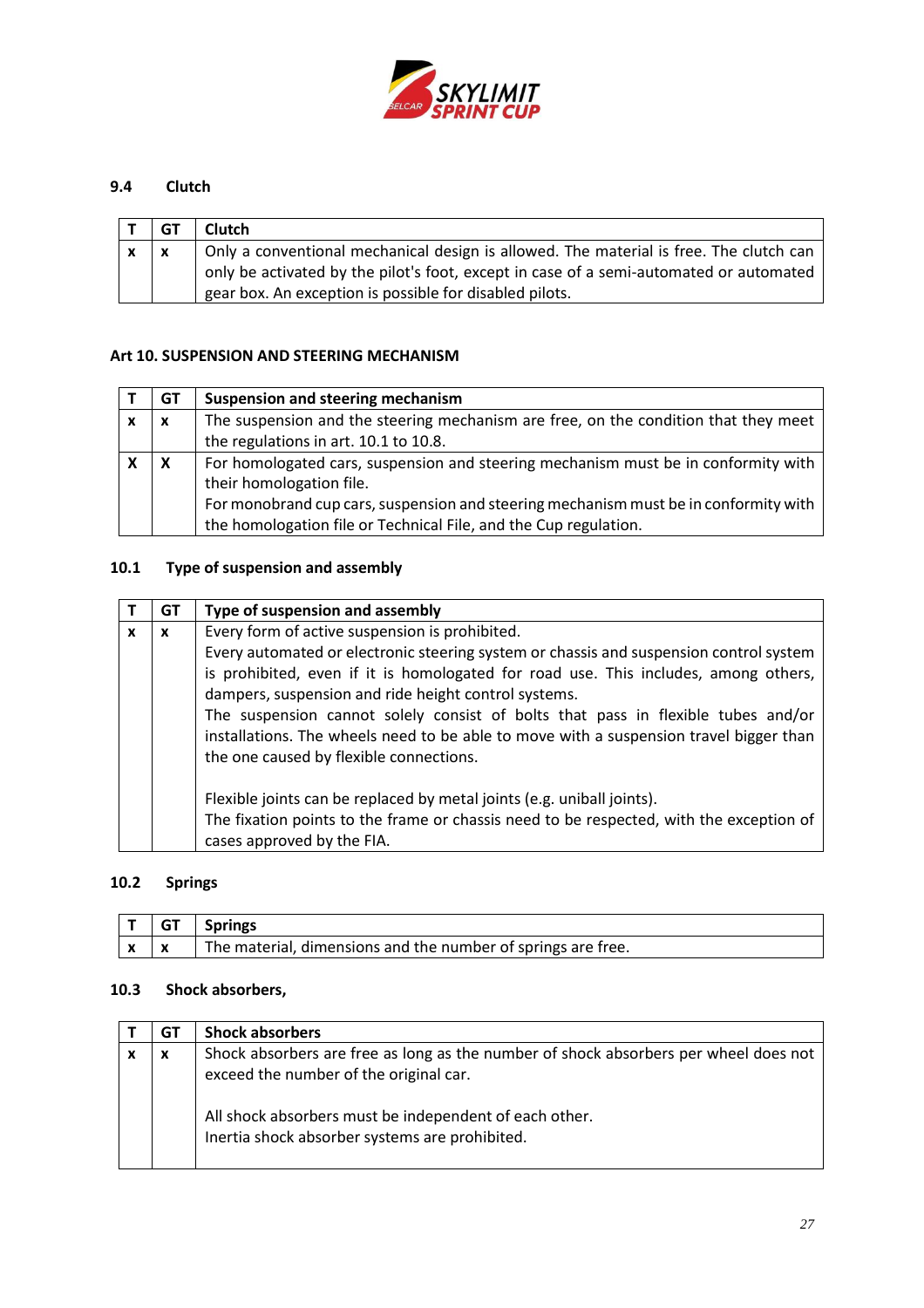

|  | If the shock absorbers have separate fluid reserves located in the cockpit, or in the boot |
|--|--------------------------------------------------------------------------------------------|
|  | if this is not separated from the cockpit, these must be strongly fixed and must have a    |
|  | protection.                                                                                |

# **10.4 Adjustments**

| ⊢GT | Adiustments                                                                   |
|-----|-------------------------------------------------------------------------------|
|     | The modification of spring and shock absorber adjustments from the cockpit is |
|     | prohibited.                                                                   |
|     | Antiroll bars that are adjustable from the cockpit are prohibited.            |

## **10.5 Material**

|              | l GT | Material                                                                           |
|--------------|------|------------------------------------------------------------------------------------|
| $\mathbf{x}$ |      | All suspension arms need to be made of homogeneous metallic materials. Chroming of |
|              |      | steel suspension arms is prohibited.                                               |

# **10.6 Steering mechanism**

| $\mathsf{T}$ | GT           | <b>Steering mechanism</b>                                                                                                                                                  |
|--------------|--------------|----------------------------------------------------------------------------------------------------------------------------------------------------------------------------|
| $\mathbf x$  | $\mathbf{x}$ | The steering system and its position are free, but it must be commercially available.                                                                                      |
|              |              | Only a direct mechanical linkage between the steering wheel and the steered wheels is<br>permitted.                                                                        |
|              |              | The steering column must be fitted with a retractable device in case of impact, coming                                                                                     |
|              |              | from a series vehicle.                                                                                                                                                     |
|              |              | The locking system of the anti-theft steering lock may be rendered inoperative.                                                                                            |
|              |              | The column adjusting system must be locked and must be operated only with tools.                                                                                           |
|              |              | The steering wheel can be replaced or can be fitted with a quick release mechanism in<br>compliance with Article 255-5.7.3.9 of FIA Appendix J.                            |
|              |              | The quick release mechanism must consist of a flange concentric to the steering wheel<br>axis, coloured yellow through anodisation or any other durable yellow coating and |
|              |              | installed on the steering column behind the steering wheel.                                                                                                                |
|              |              | The release must be operated by pulling the flange along the steering wheel axis.                                                                                          |

# **10.7 Power steering**

| GT | <b>Power steering</b>                                                                                                                                                                                                                                                                                                                                                                                                                                   |
|----|---------------------------------------------------------------------------------------------------------------------------------------------------------------------------------------------------------------------------------------------------------------------------------------------------------------------------------------------------------------------------------------------------------------------------------------------------------|
| X  | Hydraulic, electro-hydraulic or electric power assisted steering systems are allowed on<br>the condition that it consists of a simple system without programmable steering.<br>Power steering may be disconnected but not removed.<br>Any steering system which permits the re-alignment of more than two wheels is<br>forbidden.<br>No such system may have any function other than that of reducing the physical effort<br>required to steer the car. |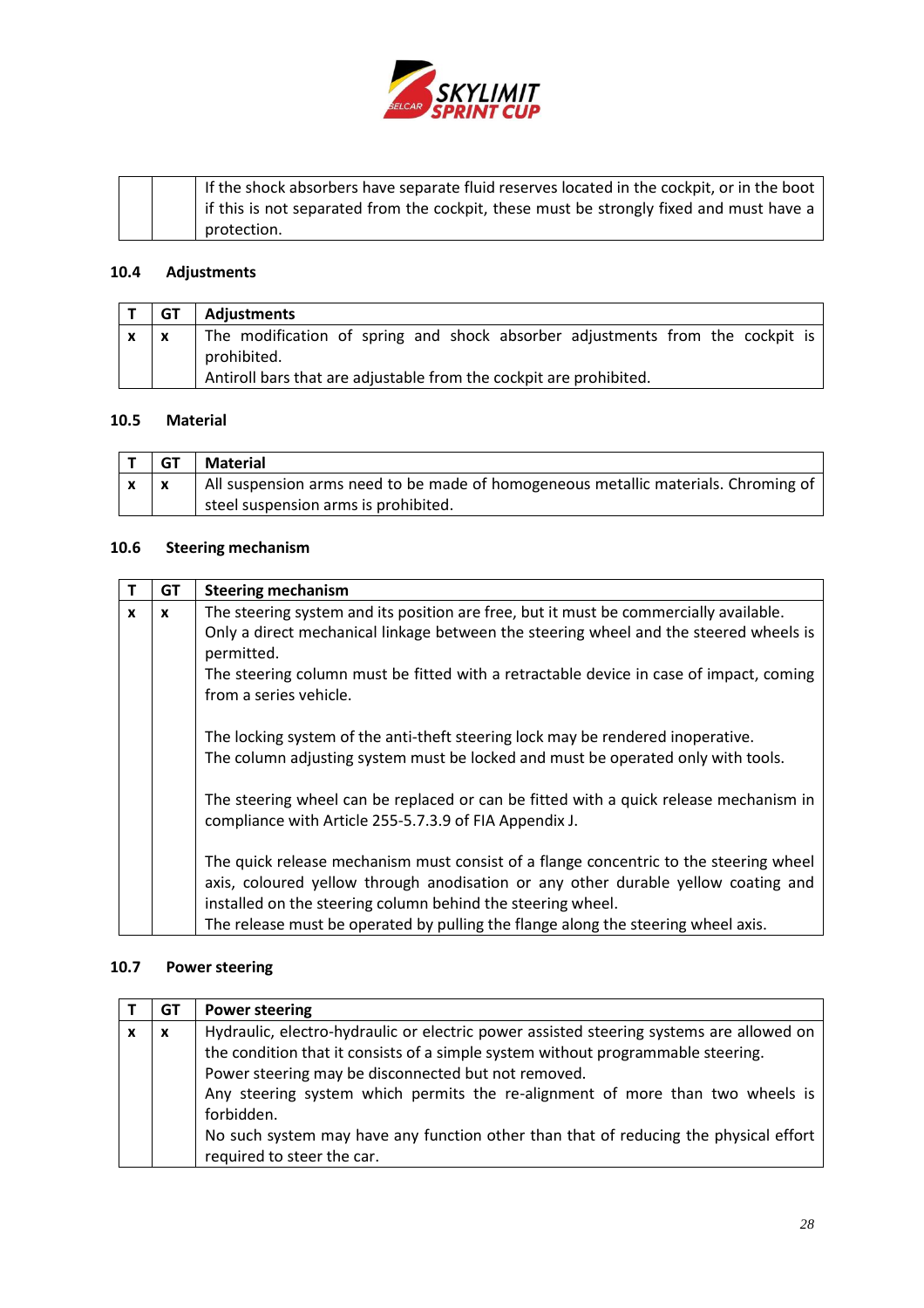

# **10.8 All-wheel steering**

|                          | <b>All-wheel steering</b>         |
|--------------------------|-----------------------------------|
| $\overline{\phantom{a}}$ | Four-wheel steering is forbidden. |

## <span id="page-28-0"></span>**Art 11. BRAKES**

|                           | GT                        | <b>Brakes</b>                                                                            |
|---------------------------|---------------------------|------------------------------------------------------------------------------------------|
| $\boldsymbol{\mathsf{x}}$ | $\boldsymbol{\mathsf{x}}$ | The brake system is free, on the condition that it meets the regulations in art. 11.1 to |
|                           |                           | 11.6.                                                                                    |
| $\boldsymbol{\mathsf{x}}$ | X                         | For homologated cars, braking system must be in conformity with their homologation       |
|                           |                           | file.                                                                                    |
|                           |                           | For monobrand cup cars, braking must be in conformity with the homologation file or      |
|                           |                           | Technical File, and the Cup regulation.                                                  |

## **11.1 Dual-circuit brake**

| GT | <b>Dual-circuit brake</b>                                                                                                                                                                                                                                                      |
|----|--------------------------------------------------------------------------------------------------------------------------------------------------------------------------------------------------------------------------------------------------------------------------------|
| X  | Double circuit operated by the same pedal :<br>The pedal must normally control all the wheels; in case of a leakage at any point of the<br>brake system pipes or of any kind of failure in the brake transmission system, the pedal<br>must still control at least two wheels. |
|    | The brake fluid tanks may be fixed inside the cockpit. In that case, they must be securely<br>fastened and be protected by a liquid and flame proof covering.                                                                                                                  |

## **11.2 Brake discs**

| GТ | <b>Brake discs</b>                                                                    |
|----|---------------------------------------------------------------------------------------|
|    | The brake discs are free but need to be made from ferrous material. If the production |
|    | vehicle has brake discs made of non-ferrous material, they can be maintained.         |
|    | The material for the brake pads is free.                                              |

# **11.3 Pedalbox and anti-blocking system**

|   | GT | Pedal and anti-blocking system                                                                                                                                                                                                                                                                                               |
|---|----|------------------------------------------------------------------------------------------------------------------------------------------------------------------------------------------------------------------------------------------------------------------------------------------------------------------------------|
| x | X  | The mounting of a pedalbox is allowed.                                                                                                                                                                                                                                                                                       |
|   |    | Servo-brakes, anti-blocking systems,  and other original accessories can be removed.<br>A manually operated hydraulic brake pressure regulator that affects the rear brakes, is<br>allowed and can be placed in the cockpit, within reach of the pilot, while sitting in a<br>normal driving position, with safety belts on. |
|   |    | A mechanical brake balance system front/rear is allowed provided it is manually<br>operated.                                                                                                                                                                                                                                 |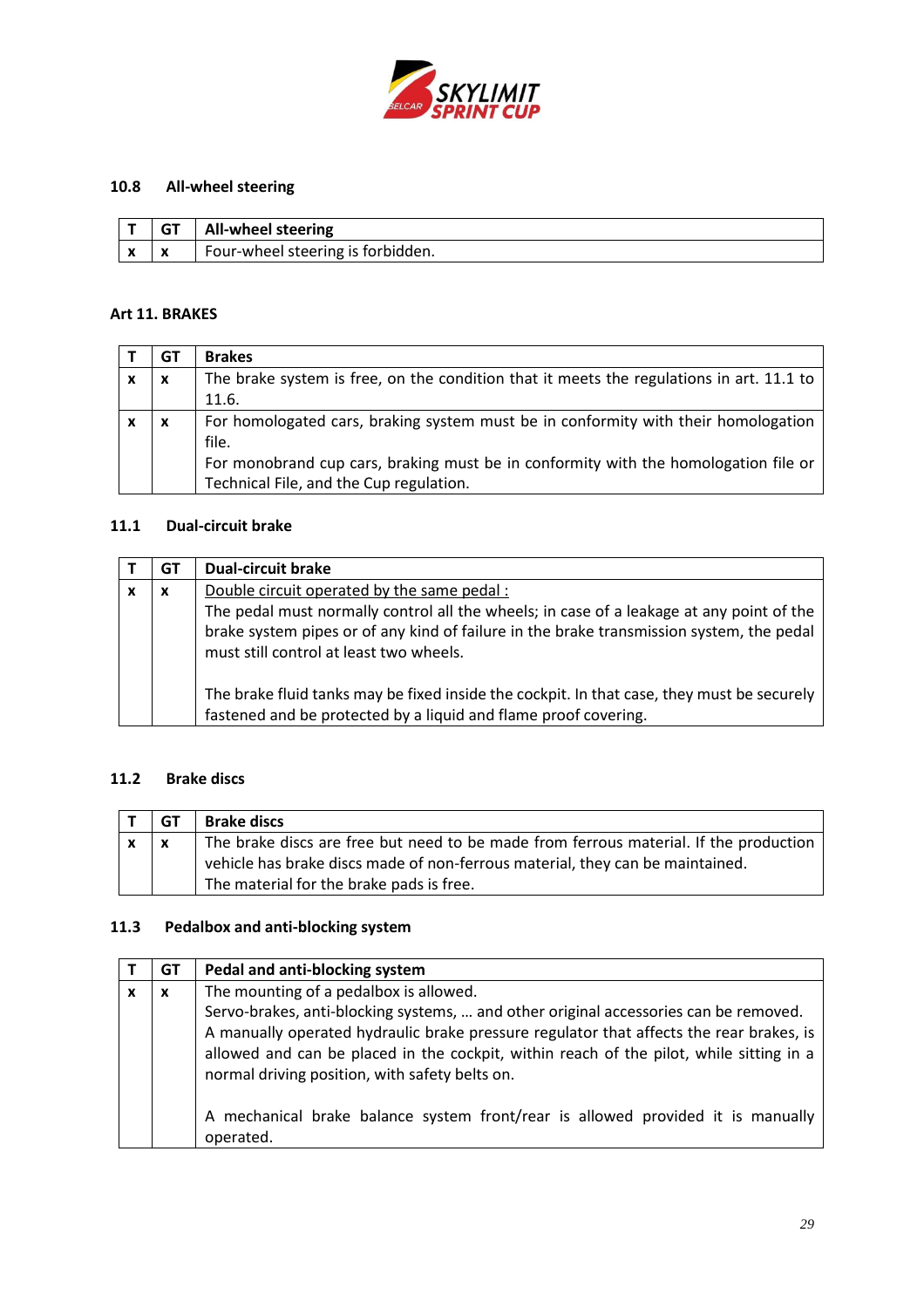

# **11.4 Brake callipers**

| GT                        | <b>Brake callipers</b>                                                             |
|---------------------------|------------------------------------------------------------------------------------|
| $\boldsymbol{\mathsf{x}}$ | The internal parts of the brake callipers can be made of titanium.                 |
|                           | One single calliper per wheel with a maximum of 6 pistons per calliper is allowed. |
|                           | The contact area of each piston of the brake calliper must be circular.            |

## **11.5 Brake lines**

| GT           | <b>Brake lines</b>                                                                            |
|--------------|-----------------------------------------------------------------------------------------------|
| $\mathbf{x}$ | Brake lines may be changed for aviation type lines.                                           |
|              | Brake lines must be protected externally against any risk of deterioration (stones, corrosion |
|              | mechanical breakage, etc.) and internally against all risks of fire and deterioration.        |
|              | Lines containing fuel or hydraulic fluid may pass through the cockpit, but without any        |
|              | connectors inside except on the front and rear bulkheads according to Drawings 253-59         |
|              | and 253-60, and on the braking circuit and the clutch fluid circuit.                          |

# **11.6 Cooling of brakes**

|   | GТ           | <b>Cooling of the brakes</b>                                                                   |
|---|--------------|------------------------------------------------------------------------------------------------|
| x | $\mathbf{x}$ | Protection shields may be modified or removed, but material may not be added.                  |
|   |              | Only one flexible pipe to bring the air to the brakes of each wheel is allowed, but its inside |
|   |              | section must be able to fit into a circle with a 10 cm diameter.                               |
|   |              | This pipe may be doubled, but in that case the inside section of each pipe must be able        |
|   |              | to fit into a circle with a 7 cm diameter.                                                     |
|   |              | The air pipes must not go beyond the perimeter of the car, seen from above.                    |
|   |              | The air canals cannot exceed the perimeter of the vehicle, when viewed from above.             |
|   |              |                                                                                                |
|   |              | External cooling of the brakes by means of fluid is forbidden.                                 |
|   |              | Cooling systems connected to the wheels are forbidden.                                         |

## <span id="page-29-0"></span>**Art 12. WHEELS AND TIRES**

|                           | GT           | <b>Wheels and tires</b>                                                              |
|---------------------------|--------------|--------------------------------------------------------------------------------------|
| $\boldsymbol{\mathsf{x}}$ | $\mathbf{x}$ | For homologated cars, wheels diameter, width and offset must be in conformity with   |
|                           |              | their homologation file.                                                             |
|                           |              | For monobrand cup cars, wheels diameter, width and offset must be in conformity with |
|                           |              | the homologation file or Technical File, and the Cup regulation.                     |
|                           | X            | It is forbidden to remove of modify the marking of the tires.                        |

## **12.1 Definitions**

|   | <b>Definitions</b>                                       |
|---|----------------------------------------------------------|
| X | Wheel = $Hub + rim$                                      |
|   | Complete wheel = $Hub + rim + tire$ mounted on the wheel |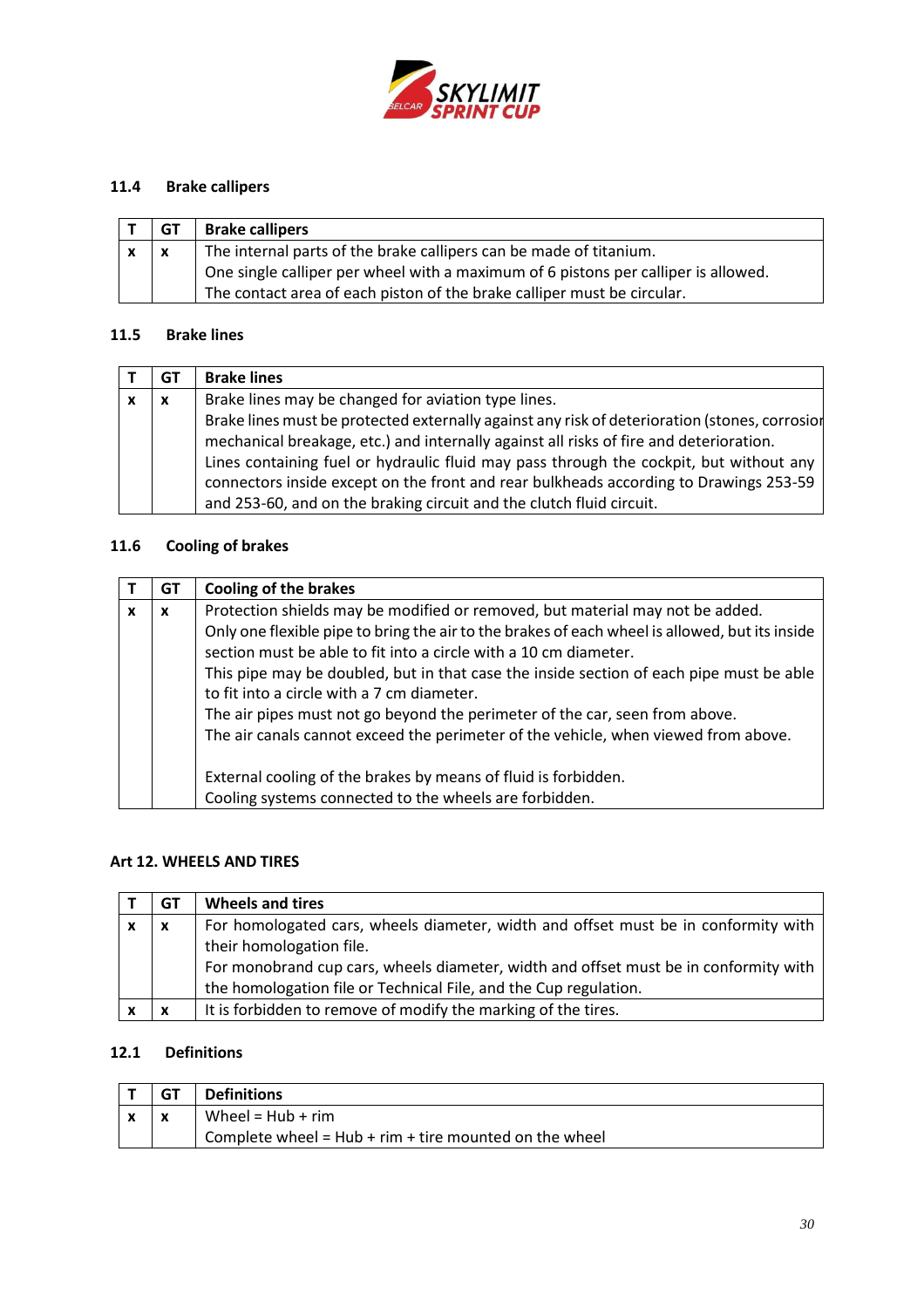

## **12.2 Dimensions**

|  | <b>Dimensions</b>                              |
|--|------------------------------------------------|
|  | Maximum diameter of the wheel: 18"             |
|  | Maximum diameter of the complete wheel: 650 mm |

## **12.3 Visibility of the wheels**

|   | GТ               | <b>Visibility</b>                                                                                                                                                                                               |
|---|------------------|-----------------------------------------------------------------------------------------------------------------------------------------------------------------------------------------------------------------|
| X | $\boldsymbol{x}$ | When viewed from above and with the wheels placed straight ahead, the upper part of                                                                                                                             |
|   |                  | the complete wheel, located vertically over the wheel hub centre cannot be visible and<br>must be covered by the bodywork. The wheels need to be placed in such a way that the<br>vehicle moves straight ahead. |

## **12.4 Material of the wheels**

| GT                        | <b>Material of the wheels</b>                                                       |
|---------------------------|-------------------------------------------------------------------------------------|
| $\boldsymbol{\mathsf{x}}$ | The material used for the wheels is free, on the condition that it is a homogeneous |
|                           | metallic material.                                                                  |
|                           | Wheels made from forged magnesium are forbidden (including standard wheels).        |
|                           | Wheel covers need to be removed. Wheels cannot show signs of cracks and they need t |
|                           | be clean when being introduced during the technical check.                          |

## **12.5 Number of wheels**

| GТ | <b>Number of wheels</b>                                                               |
|----|---------------------------------------------------------------------------------------|
|    | The maximum number of wheels on a car is four. Per axis, the wheels need to be of the |
|    | same type, material and dimensions.                                                   |
|    | A spare wheel cannot be present in the car.                                           |

## **12.6 Wheel fixing**

|              | GT           | <b>Wheel fixing</b>                                                                                                                                                                                                                                                                                                                                         |
|--------------|--------------|-------------------------------------------------------------------------------------------------------------------------------------------------------------------------------------------------------------------------------------------------------------------------------------------------------------------------------------------------------------|
| $\mathbf{x}$ | $\mathbf{x}$ | Fixing the wheel to the frame is free. If only one central hub fixation is used, it must be<br>secured with a red or orange safety spring release or split pin while the car is moving.<br>After every tyre change, these need to be installed again. Other methods to retain the<br>wheels can be used, on the condition that they are allowed by the FIA. |
|              |              | Wheels fixations by bolts may be changed to fixations by pins and nuts provided that the<br>number of attachment points and the diameter of the threaded parts as indicated on<br>Drawing 254-1 are respected.<br>The wheel nuts may be changed, provided that their material remains iron-based alloy.                                                     |
|              |              | If wedges or track extensions are mounted, they need to be fixed to the wheel hub or to<br>the brake disc bell in a mechanical way.<br>Air extractors added on the wheels are forbidden.                                                                                                                                                                    |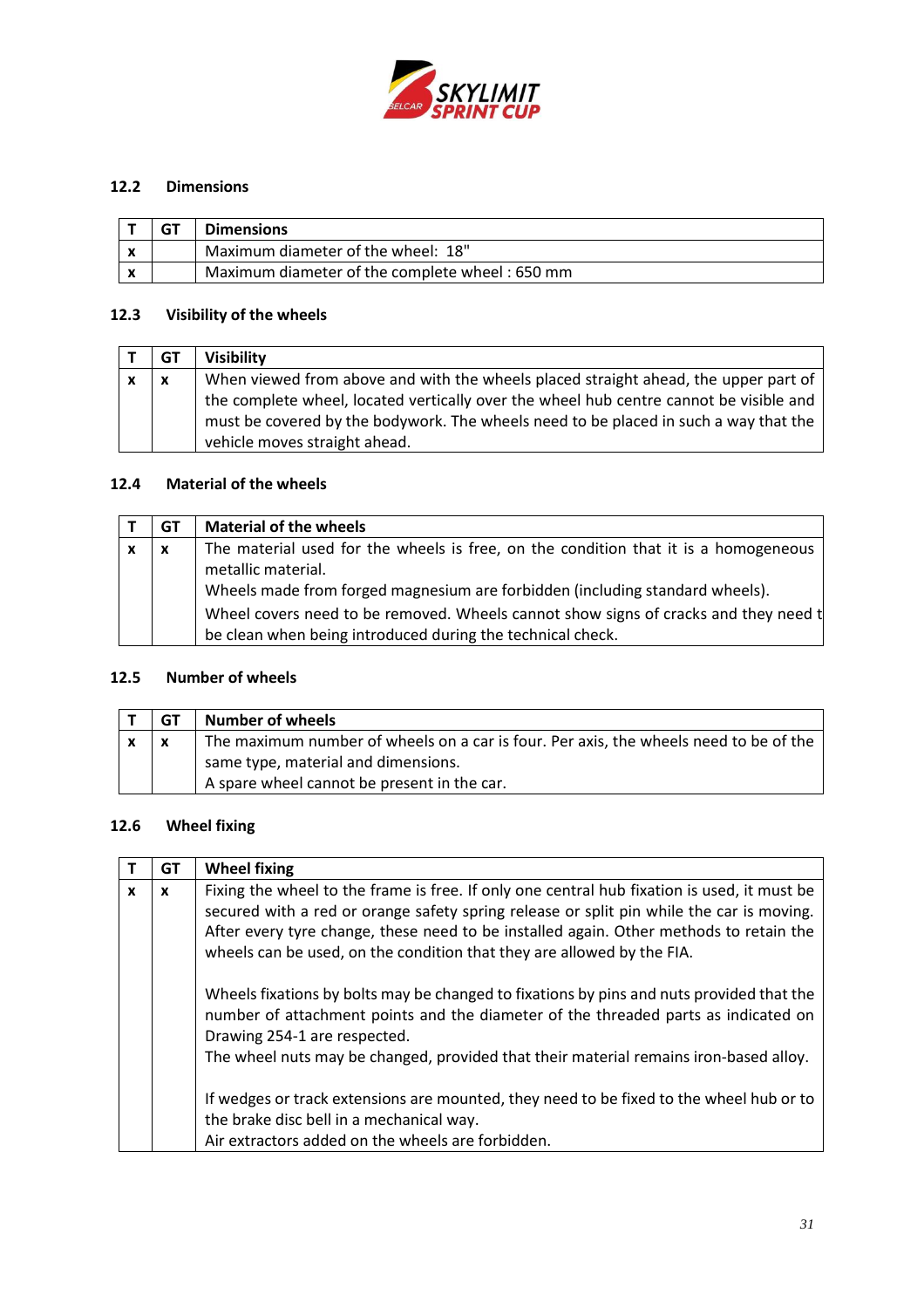

# **12.7 Pneumatic jacks**

| <b>GT</b> | <b>Pneumatic jacks</b>                                                                  |
|-----------|-----------------------------------------------------------------------------------------|
|           | The use of pneumatic jacks is allowed, but bottles with compressed air cannot be placed |
|           | in the car.                                                                             |

## **12.8 Check of the tyre pressure**

|   | GТ | Check of the tyre pressure                                                             |
|---|----|----------------------------------------------------------------------------------------|
| x | X  | The use of any device for maintaining the performance of the tyre with an internal     |
|   |    | pressure equal to or less than the atmospheric pressure is forbidden.                  |
|   |    | The interior of the tyre (space between the rim and internal part of the tyre) must be |
|   |    | filled only with air. No additive whatsoever (gas, fluid ) is allowed.                 |
|   |    | All regulation systems for tyre pressure, e.g. pressure relief valves, are forbidden.  |
|   |    | The use of valve caps is necessary.                                                    |

# <span id="page-31-0"></span>**Art 13. COCKPIT**

| GT | Cockpit                                                                             |
|----|-------------------------------------------------------------------------------------|
|    | For homologated cars, cockpit must be in conformity with their homologation file.   |
|    | For monobrand cup cars, cockpit must be in conformity with the homologation file or |
|    | Technical File, and the Cup regulation.                                             |

# **13.1 Cockpit equipment**

### **13.1.1 Dashboard**

| GТ | <b>Dashboard</b>                                                                        |
|----|-----------------------------------------------------------------------------------------|
| X  | The dashboard needs to be maintained. Lightening or modifying the dashboard is          |
|    | allowed.                                                                                |
| х  | The instruments are free.                                                               |
| X  | The original switches can be replaced by other switches of a different design. They can |
|    | be placed in another location on the dashboard or console.                              |

# **13.1.2 Components that must be removed from the cockpit:**

| GT | Components that must be removed from the cockpit:                            |
|----|------------------------------------------------------------------------------|
| X  | Sound insulating material and coating against the roof (inside the cockpit). |
|    | car and floor mats, and insulating materials.                                |
|    | Steering lock (see Article 10.6)                                             |
|    | Airbags                                                                      |
|    | Passenger seat and rear seats                                                |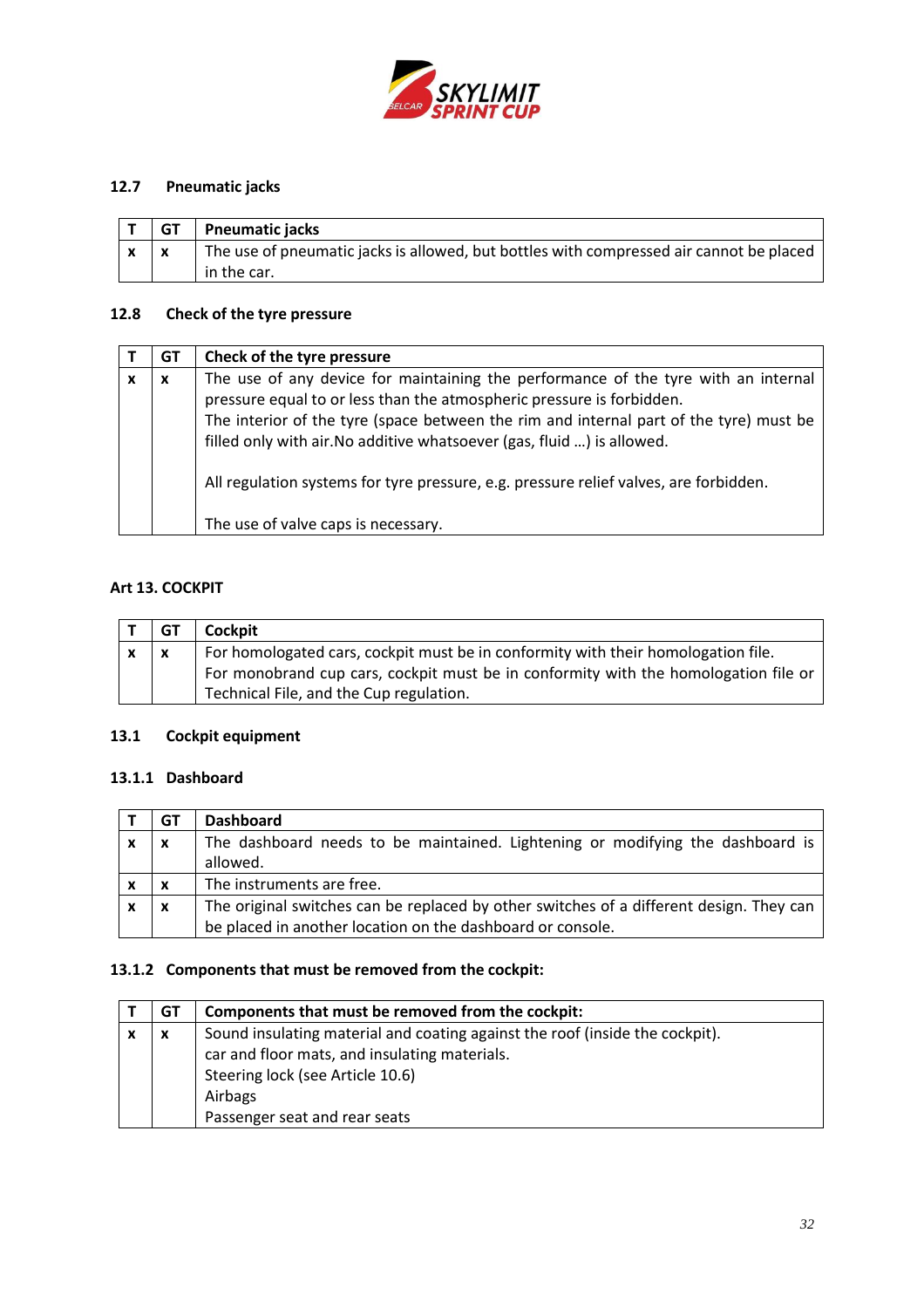

# **13.1.3 Components that can be removed from the cockpit:**

|   | GТ | Components that can be removed from the cockpit:                                           |
|---|----|--------------------------------------------------------------------------------------------|
| x | x  | All coatings and sound insulating materials. After removal, all sharp edges need to be     |
|   |    | protected efficiently.                                                                     |
|   |    | Air-conditioning, original safety belts and their roll-up mechanism, electrical window     |
|   |    | mechanisms, central door locks, radio, horn, glove box, central console, rear shelf,       |
|   |    | instruments, door pockets and other parts that, in the original car, only offer comfort to |
|   |    | the passengers.                                                                            |
|   |    | The original system for ventilation, demisting and heating can be removed, but an          |
|   |    | adequate ventilation and demisting of the cockpit is mandatory.                            |
|   |    | No moving/flying part can be found in the cockpit when the car is running.                 |

# **13.2 Equipment that can be installed the cockpit:**

|   | GT | <b>Equipment allowed in the cockpit:</b>                                             |
|---|----|--------------------------------------------------------------------------------------|
| x | X  | Safety structure and equipment<br>٠                                                  |
|   |    | Toolkit, only if firmly fixed<br>٠                                                   |
|   |    | Driver seat, instruments and other parts necessary for driving, including<br>٠       |
|   |    | brake pressure regulator                                                             |
|   |    | Electronic and electrical equipment<br>٠                                             |
|   |    | Cooling system for the pilot<br>٠                                                    |
|   |    | <b>Ballast</b><br>$\blacksquare$                                                     |
|   |    | Pneumatic jacks and their pipes<br>٠                                                 |
|   |    | <b>Battery</b><br>٠                                                                  |
|   |    | Ventilation equipment for the pilot<br>٠                                             |
|   |    | Door covering<br>٠                                                                   |
|   |    |                                                                                      |
|   |    | None of the items above can hinder the cockpit exit or the visibility of the driver. |

## <span id="page-32-0"></span>**Art 14. SAFETY EQUIPMENT**

# **14.1 Safety equipment « Car »**

# **14.1.1 Fire extinguishers**

|              | GT | Fire extinguisher                                                                                                                                                                                                                                                                                                                                                   |
|--------------|----|---------------------------------------------------------------------------------------------------------------------------------------------------------------------------------------------------------------------------------------------------------------------------------------------------------------------------------------------------------------------|
| $\mathbf{x}$ | X  | All cars must be equipped with an extinguishing system in compliance with FIA Standard<br>for plumbed-in Fire Extinguisher Systems in Competition Cars (1999) or with FIA Standard<br>8865-2015 as detailed in FIA Appendix J Art. 253-7.1.<br>The system must be used in accordance with the manufacturer's instructions and with<br>Technical Lists n°16 or n°52. |
|              |    | All extinguisher containers must be adequately protected and must be situated within<br>the cockpit.<br>The container may also be situated in the luggage compartment on condition that it is at<br>least 300 mm from the outer edges of the bodywork in all horizontal directions.                                                                                 |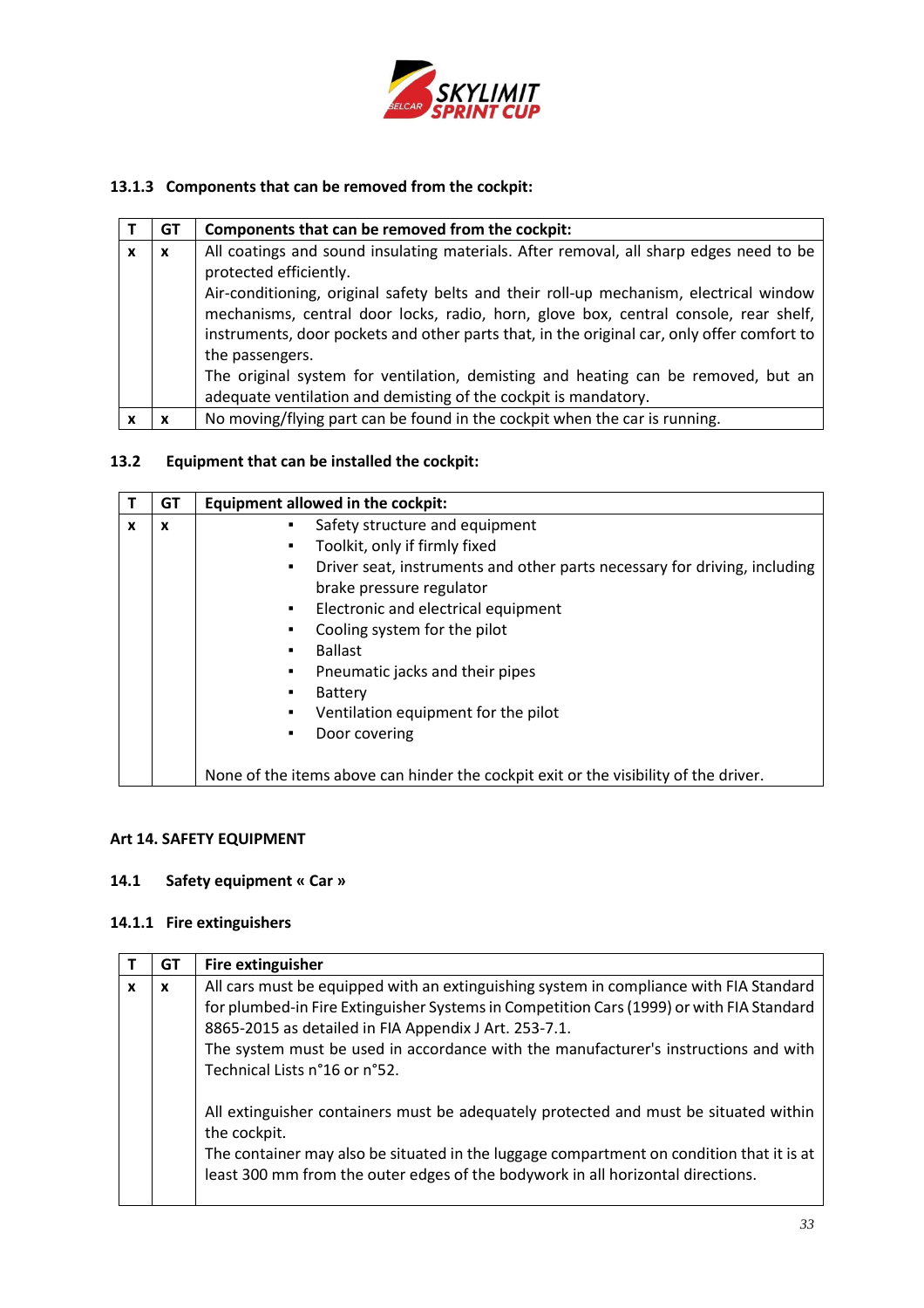

It must be secured by a minimum of 2 screw-locked metallic straps and the securing system must be able to withstand a deceleration of 25 g. Anti-torpedo tabs are required.

The material of the securing system must operate within the -15°C to +80°C temperature range.

All extinguishing equipment must withstand fire.

Plastic pipes are prohibited and metal pipes are obligatory (unless specified otherwise).

The driver (and co-driver where applicable) must be able to trigger the extinguishing system manually when seated normally with his safety harnesses fastened and the steering wheel in place. Furthermore, a means of triggering from the outside must be combined with the circuit-breaker switch. It must be marked with a letter "E" in red inside a white circle of at least 10 cm diameter with a red edge.

The system must work in all positions.

Extinguisher nozzles must be suitable for the extinguishant and be installed in such a way that they are not directly pointed at the occupants' heads.

## **14.1.2 Safety harness**

|   | GT                        | <b>Safety harness</b>                                                                 |
|---|---------------------------|---------------------------------------------------------------------------------------|
| x | $\boldsymbol{\mathsf{x}}$ | The use of a safety harness in compliance FIA Appendix J Article 253-6 with 5 or 6    |
|   |                           | attachment points is mandatory.                                                       |
|   |                           | Only harnesses compliant with FIA 8853/98 or FIA 8853-2016 Standard are allowed.      |
|   |                           | The harnesses used in circuit races must be equipped with turnbuckle release systems. |
|   |                           |                                                                                       |
|   |                           | Installation and use must comply with FIA Appendix J Article 253-6.                   |

### **14.1.3 Rear-view mirror**

|   | GT | <b>Rear-view mirrors</b>                                                                |
|---|----|-----------------------------------------------------------------------------------------|
| x | X  | Rearward visibility must be ensured by two external rear-view mirrors (one on the right |
|   |    | and one on the left). These rear-view mirrors may be as standard.                       |
|   |    | Each rear-view mirror must have a reflecting surface of at least 90 cm2.                |
|   |    | An inside rear-view mirror is optional.                                                 |

### **14.1.4 Seat**

| GT. | Seat                                                                                                                                                                                                                                                               |
|-----|--------------------------------------------------------------------------------------------------------------------------------------------------------------------------------------------------------------------------------------------------------------------|
| X   | All the occupants' seats must be homologated by the FIA (8855-1999, 8855-2021 or<br>8862-2009 standards), and not modified.<br>They must be situated ahead of the main rollbar (or the rear pillar of the lateral rollbar)<br>of the safety cage (Cf. Art. 253-8). |
|     | Installation and use must comply with FIA Appendix J Article 253-16, including seat<br>anchorage points and seat supports.                                                                                                                                         |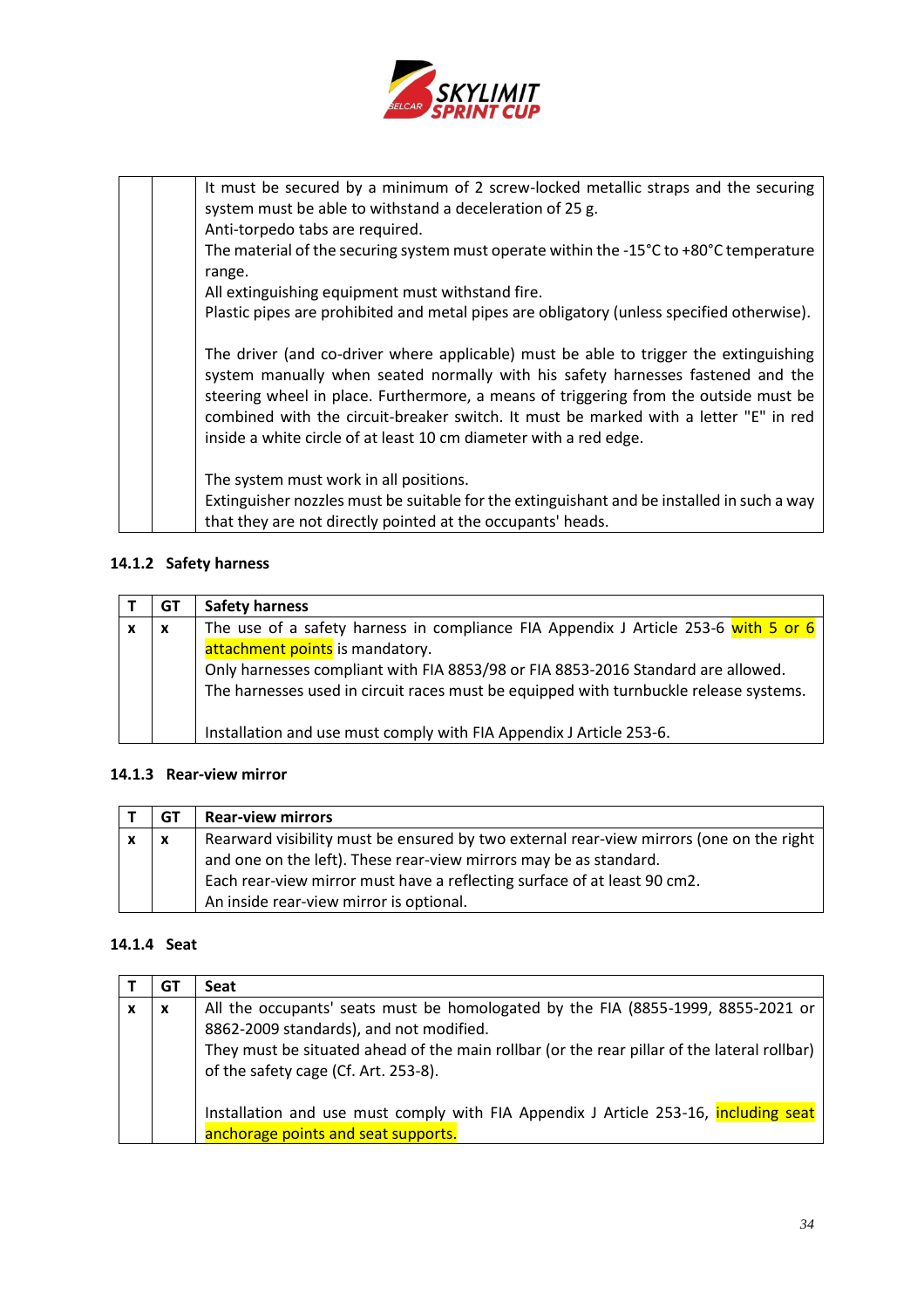

## **14.1.5 Circuit and voltage breaker**

|   | GT | Circuit / voltage breaker                                                                      |
|---|----|------------------------------------------------------------------------------------------------|
| X | X  | A general circuit breaker is mandatory and must comply with FIA Appendix J Article 253-        |
|   |    | 13.                                                                                            |
|   |    | It must cut all electrical circuits, battery, alternator or dynamo, lights, hooters, ignition, |
|   |    | electrical controls, etc.) and must also stop the engine. For Diesel engines having no         |
|   |    | electronically controlled injectors, the circuit breaker must be coupled with a device         |
|   |    | cutting off the intake into the engine.                                                        |
|   |    | It must be a spark-proof model and must be accessible from inside and outside the car.         |
|   |    | The must be able to reach the general circuit breaker inside the cockpit while sitting in a    |
|   |    | normal driving position with tight seatbelts and with the steering wheel in place.             |
|   |    | As for the outside, the triggering system of the circuit breaker must compulsorily be          |
|   |    | situated at the lower part of the windscreen mountings for closed cars. It must be marked      |
|   |    | by a red spark in a white-edged blue triangle with a base of at least 12 cm.                   |

## **14.1.6 Towing eyes**

|              | GT           | <b>Towing eyes</b>                                                                                                                                                                                                                                                                                                                                                                                                                                                                                                                                                                                                                                                                                                                                                                                                                                                                                                               |
|--------------|--------------|----------------------------------------------------------------------------------------------------------------------------------------------------------------------------------------------------------------------------------------------------------------------------------------------------------------------------------------------------------------------------------------------------------------------------------------------------------------------------------------------------------------------------------------------------------------------------------------------------------------------------------------------------------------------------------------------------------------------------------------------------------------------------------------------------------------------------------------------------------------------------------------------------------------------------------|
| $\mathbf{x}$ | $\mathbf{x}$ | All cars must be equipped with a rear and front towing-eye for all competitions. This<br>towing-eye will only be used if the car can move freely.<br>These towing eyes must be :<br>clearly visible and painted in yellow, red or orange.<br>Solid, made of steel, unbreakable, with an inner diameter between 60 and 100<br>$\overline{\phantom{a}}$<br>mm and a thickness of 5 mm, or be homologated if it is a belt type made from<br>soft material.<br>Rounded off, so they don't damage or cut the straps of the marshals.<br>$\blacksquare$<br>Firmly fixed to the chassis by means of a solid part made of steel (steel cables<br>$\overline{\phantom{a}}$<br>that form a loop are forbidden).<br>Located within the perimeter of the bodywork, when viewed from above.<br>$\overline{\phantom{a}}$<br>placed in such a way that it can be used should the car be stopped in a gravel<br>$\overline{\phantom{a}}$<br>bed. |
|              |              | Moreover, the precise place of the towing eyes needs to be marked with an arrow in a<br>contrasting colour on the bodywork.                                                                                                                                                                                                                                                                                                                                                                                                                                                                                                                                                                                                                                                                                                                                                                                                      |

## **14.2 Safety equipment "driver"**

The complete personal equipment needs to be in conformity with FIA Appendix L – Chapter III of the current FIA International Sporting Code.

The complete personal equipment must be shown during the technical scrutineering.

## **14.2.1 Helmet**

Wearing a homologated helmet, for usage with a head and neck protection system (FHR system), is mandatory when the car is in motion. The helmet needs to meet at least one of the valid standards found in FIA Technical List n° 25.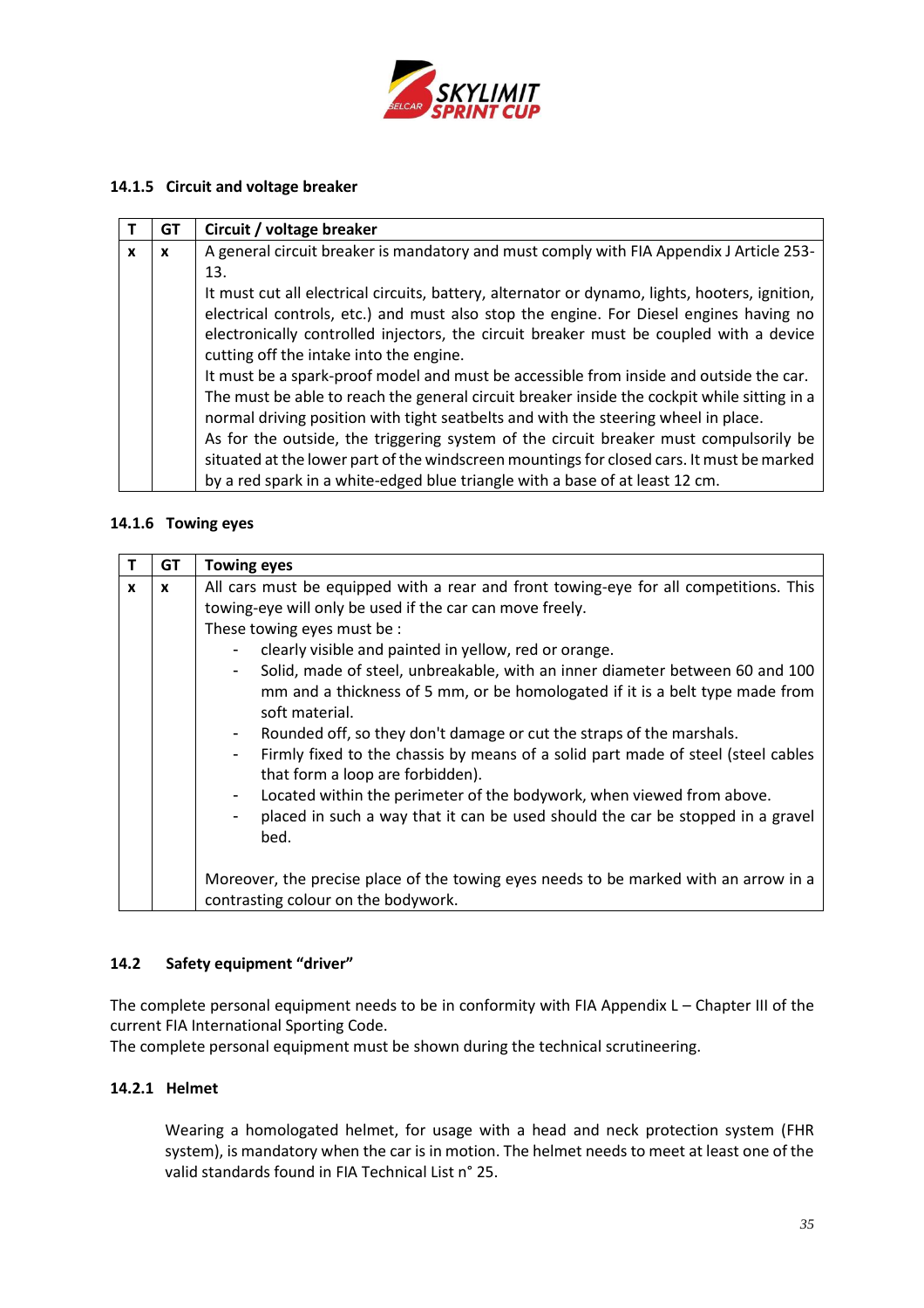

The helmet needs to be equipped with tether anchors with the FIA code 8858-2002 or 8858- 2010 and the accompanying FIA hologram sticker.

### **14.2.1.1 Modifications (Annex. L chapter. III 1.2)**

No helmet can be modified compared to its manufacturing data.

### **14.2.1.2 Communication system (Annex. L chapter. III 1.3)**

A radio communication system or headphone mounted in the helmet is forbidden. A hearing device, directly into the ear (type ear plug) is allowed.

Deviations solely for medical reasons can be approved by the medical commission of RACB Sport. A microphone can only be installed if it meets the prescriptions of the FIA (Annex L, chap. III, art. 1.2).

## **14.2.1.3 Decoration**

Needs to meet the standards according to Annex L Chapter III 1.4 of the current FIA yearbook.

## **14.2.2 Head and neck protection system (FHR system) (Annex. L Chapter III 3)**

The use of a head and neck restraint system (FHR) is mandatory.

The list of systems (8858-2002 and 8858-2010) and helmets approved by the FIA can be found on the technical list n° 29 and n°41. The tethers need to be equipped with the FIA homologation label 8858-2002 or 8858-2010 (see table in Annex L chapter III-3.3 for intercompatibilities).

### **14.2.3 Fireproof clothes (Annex L Chapter III 2)**

The driver must wear a fireproof overall. The overall must meet the FIA standard 8856-2000 or FIA 8856-2018.

Furthermore, the pilot must wear long underwear, a balaclava, socks, shoes and gloves that meet the design and the parameters for the manufacturing, imposed by the FIA standard 8856- 2000 or FIA 8856-2018.

The FIA homologated fireproof clothing can be found in the technical list n° 27 (FIA 8856-2000) and n° 74 (FIA 8856-2018).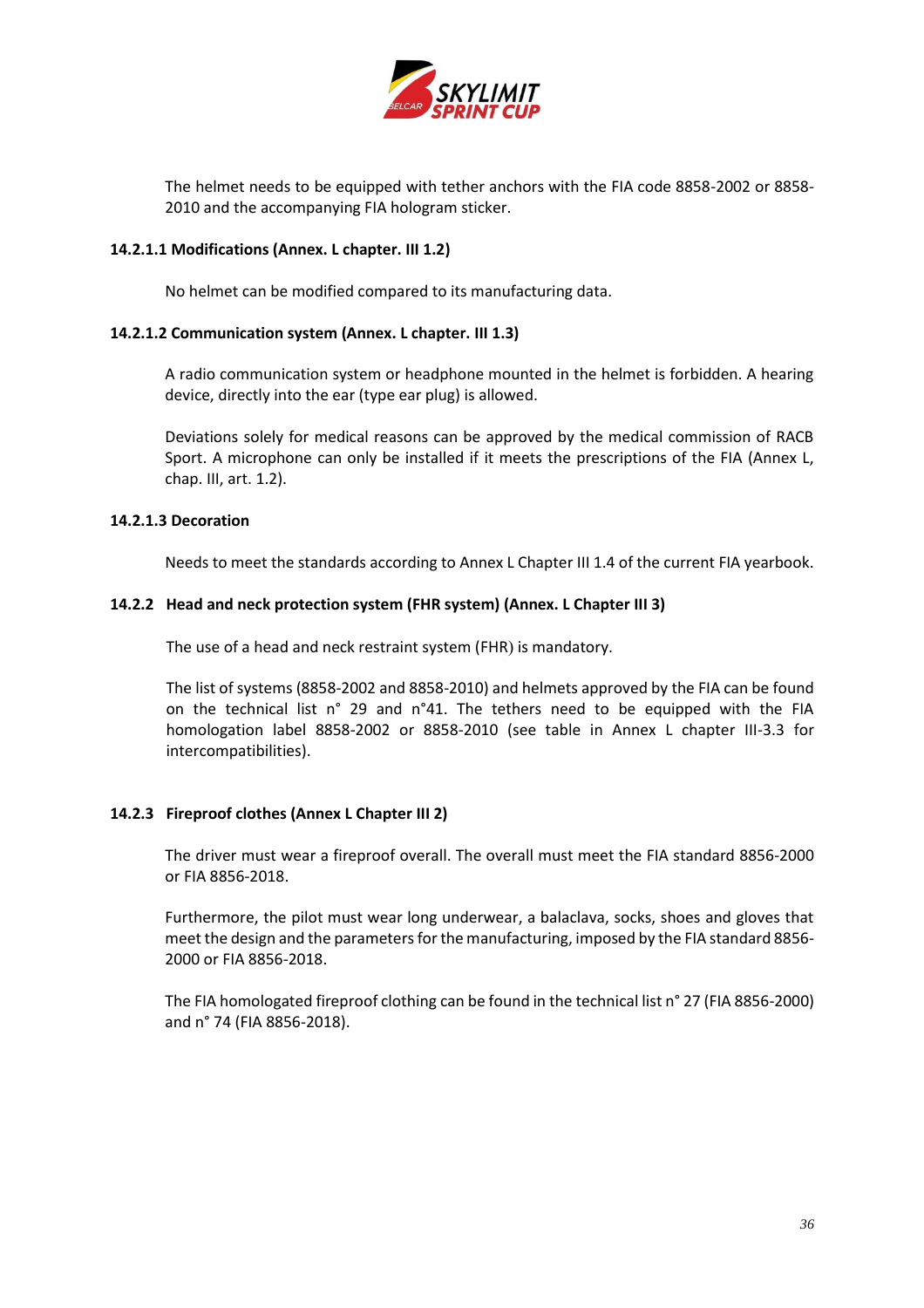

# <span id="page-36-0"></span>**Art 15. SAFETY STRUCTURE**

## **15.1 Structure of the safety cage**

|              | GT | Structure of the safety cage                                                                                                                                                                                                                                                                                                                                                                                                                                                                                                     |
|--------------|----|----------------------------------------------------------------------------------------------------------------------------------------------------------------------------------------------------------------------------------------------------------------------------------------------------------------------------------------------------------------------------------------------------------------------------------------------------------------------------------------------------------------------------------|
| x            | X  | The car needs to be equipped with a safety cage that complies with Art. 253-8 of<br>Annex J of the current FIA regulation.<br>• Every modification to a homologated safety cage is strictly forbidden and would<br>lead to the safety cage being no longer conform.<br>Intermediate door supports in longitudinal direction, approved by the FIA, that<br>$\bullet$<br>ensure a lateral protection, need to be present, in agreement with drawings 253-<br>8, 253-9, 253-10 and 253-11 of Annex J of the current FIA regulation. |
| $\mathbf{x}$ | x  | The safety structure needs to be approved by the FIA or an ASN.                                                                                                                                                                                                                                                                                                                                                                                                                                                                  |
| X            | x  | The tubes of the safety cage, that can come into contact with the body of the pilot, must<br>be covered with fireproof material.<br>Where the helmet can come into contact with the safety cage, the coating of the latter<br>needs to at least comply with the FIA standard 8857-2001 type A.<br>It is forbidden to assemble electrical, fuel or other lines between the safety cage and the<br>bodywork.                                                                                                                       |

# **15.2 Fire-resistant bulkhead**

| GТ | <b>Fire-resistant bulkhead</b>                                                                                                                                                                                                                                             |
|----|----------------------------------------------------------------------------------------------------------------------------------------------------------------------------------------------------------------------------------------------------------------------------|
| X  | An efficient protective screen must be placed between the engine and the occupant's<br>seat, in order to prevent the direct passage of flames in case of fire. Should this screen<br>be formed by the rear seats, it is advisable to cover them with a flameproof coating. |
|    | Any hole in a fire-resistant bulkhead must be so small, that they only allow the passage<br>of lines and/or cables. These holes need to be completely closed and equipped with<br>rubber grommets.                                                                         |

# **15.3 Composite frame**

|   | GT                        | <b>Composite frame</b>                                                                                                                                                                                                                                                                                                                                                                                                                                                                                  |
|---|---------------------------|---------------------------------------------------------------------------------------------------------------------------------------------------------------------------------------------------------------------------------------------------------------------------------------------------------------------------------------------------------------------------------------------------------------------------------------------------------------------------------------------------------|
| X | X                         | Any composite chassis must be homologated by the FIA or must be presented to RACB                                                                                                                                                                                                                                                                                                                                                                                                                       |
|   |                           | Sport for prior approval.                                                                                                                                                                                                                                                                                                                                                                                                                                                                               |
|   | $\boldsymbol{\mathsf{x}}$ | For every car equipped with a composite chassis, each reparation of the survival cell or<br>the front protection needs to be made according to the specifications of the<br>manufacturer, in one of the reparation centres, indicated by the manufacturer.<br>For any repair work be undertaken on the chassis, a repair attest from the chassis<br>manufacturer must be presented at tha Technical Scrutineering.<br>Every important damage needs to be included in the technical passport of the car. |